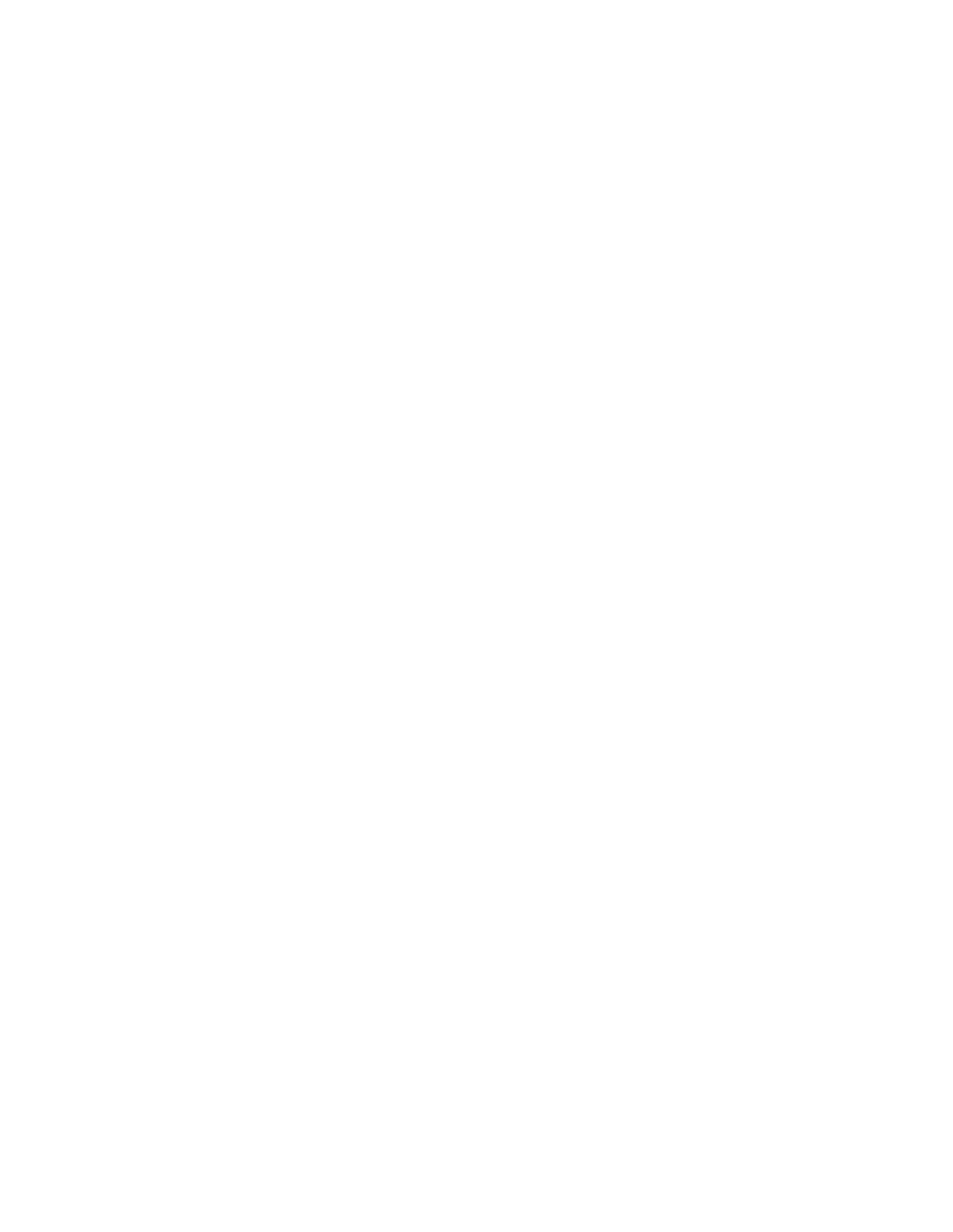# **Contents**

- I. Introduction 125
- II. Trustworthiness of Research Methods 129
	- A. Was the Research Design Appropriate for Answering the Research Question? 131
		- 1. Cohort studies 134
		- 2. Case-control studies 136
	- B. Were the Study Populations Well Defined and Samples Adequately Selected So As to Allow for Meaningful Comparisons (Between Study Groups or Between Time Periods)? 138
		- 1. Did the researcher minimize the risk of selection bias? 138
			- a. How were the cases and controls (in case-control study) or exposed and unexposed subjects (in cohort study) identified and selected? 138
			- b. What percentage of those selected for the study agreed to participate? 139
			- c. What proportion of the subjects dropped out of the study before it was completed? 139
		- 2. Was the sample size adequate to draw a valid conclusion? 139
			- a. Sample size calculation 140
			- b. Power calculation 141
	- C. Was Exposure to the Putative Agent Measured Using a Standardized and Reliable Methodology? 143
		- 1. Were data collected from objective and reliable sources? 144
		- 2. What types of procedures were instituted to control the quality of measurements of exposure? 145
		- 3. Was information obtained from one group of the study population more accurate or complete than that obtained from the comparison group? 145
		- 4. Did the method of collecting data yield reliable information? 145
	- D. Were the Health Effects (i.e., Disease, Disability) Clearly Defined and Reliably Measured? 146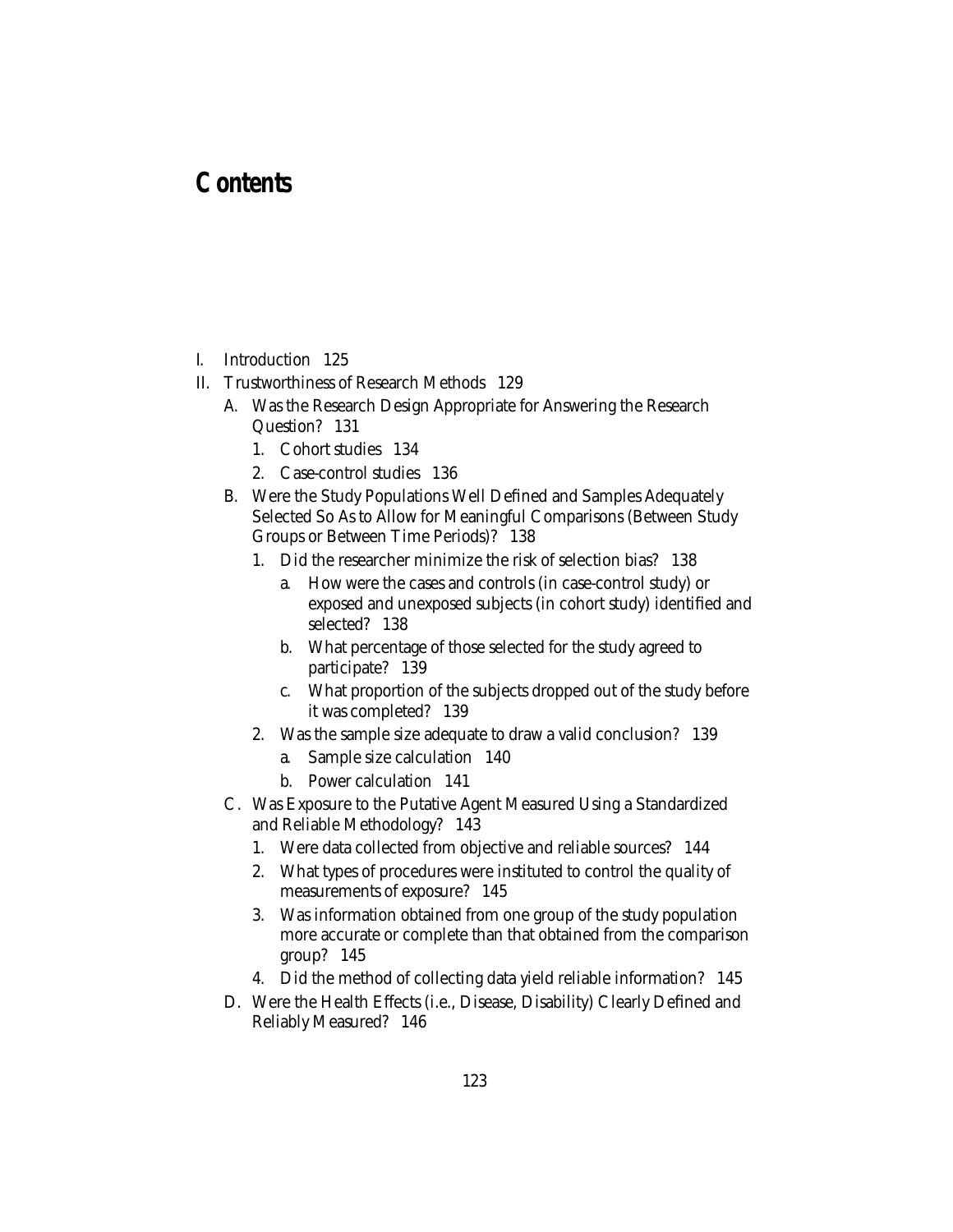- III. Association Between Exposure and the Disease 147
	- A. What Is the Basis for Concluding That the Exposure Is Associated with an Increased Risk of Disease? 147
		- 1. Relative risk (RR) 147
		- 2. Odds ratio (OR) 149
		- 3. Attributable proportion of risk (APR) 149
	- B. What Categories of Error Might Have Produced a False Result? 150
	- C. What Statistical Methods Exist to Evaluate the Likelihood That the Result of an Epidemiological Study Was Due to Random Sampling Error? 151
		- 1. False positive error and statistical significance 152
		- 2. False negative error 155
		- 3. Power 156
	- D. What Biases May Have Existed That Would Result in an Erroneous Association? 156
- IV. General Causal Association Between Exposure and the Disease 157
	- A. Could a Confounding Factor Be Responsible for the Study Result? 158
		- 1. What techniques, if any, were used to identify confounding factors? 159
		- 2. What techniques, if any, were used to control confounding factors? 160
	- B. Overall, Does Application of the Guidelines for Causation Support a Finding of Causation? 160
		- 1. How strong is the association between the exposure and disease? 161
		- 2. Is there a temporal relationship? 162
		- 3. Is the association consistent with other research? 162
		- 4. Is the association biologically plausible (consistent with existing knowledge)? 163
		- 5. Have alternative explanations been ruled out? 163
		- 6. Does the association exhibit specificity? 163
		- 7. Is there a dose-response relationship? 164
	- C. What Type of Causal Association Has Been Demonstrated Between Exposure and Disease? 164

V. The Role of Epidemiology in Proving Individual Causation 167 Glossary of Terms 171 References on Epidemiology 179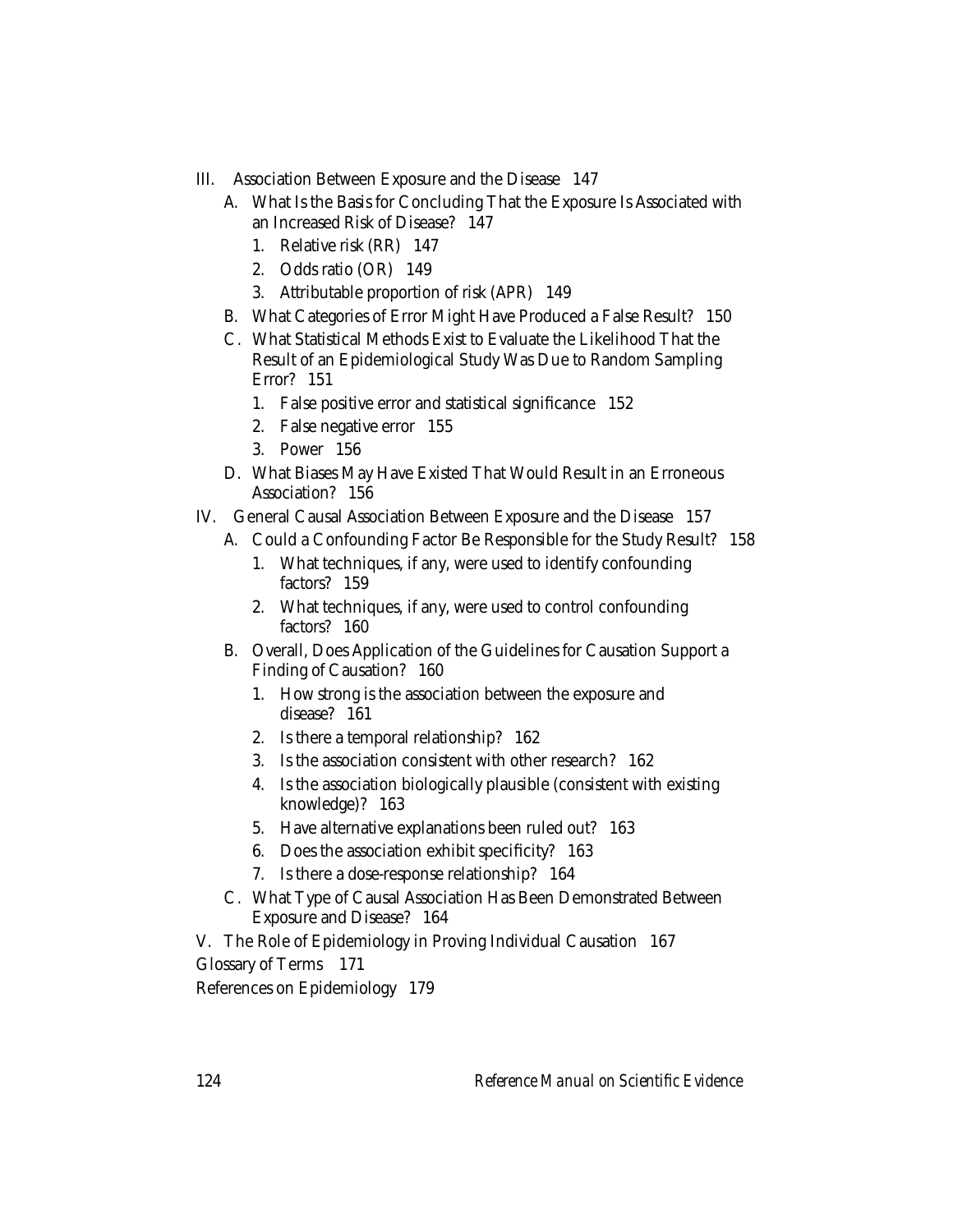## **I. Introduction**

*Epidemiology* is the field of public health that studies the *incidence,* distribution, and etiology of disease in human populations and applies the findings to alleviate health problems. The purpose of epidemiology is to better understand disease causation and to prevent disease in groups of individuals. Epidemiology assumes that disease is not distributed randomly in a group of individuals and that identifiable subgroups are at increased *risk* of contracting particular diseases.

Judges and juries increasingly are presented with epidemiological evidence as the basis of an expert's opinion. Judges determine whether such evidence, or the expert's opinion that relies on epidemiology, reaches the jury.<sup>1</sup> When judges are unclear about how to gauge the quality of the expert's science, and hence the validity of the expert's testimony, incorrect and inconsistent judgments may result. <sup>2</sup>

In the courtroom epidemiological research findings are offered to establish or dispute whether *exposure* to an agent caused a harmful effect or disease. <sup>3</sup>

In any case, an epidemiological study might be part of the basis of an expert's opinion and need not be independently admissible pursuant to Fed. R. Evid. 703. *See In re* "Agent Orange" Prod. Liab. Litig., 611 F. Supp. 1223, 1240 (E.D.N.Y. 1985), *aff'd*, 818 F.2d 187 (2d Cir. 1987), *cert. denied* , 487 U.S. 1234 (1988); *cf.* Grassis v. Johns-Manville Corp., 591 A.2d 671, 676 (N.J. Super. Ct. App. Div. 1991) (epidemiological study offered in evidence to support expert's opinion under New Jersey evidentiary rule equivalent to Fed. R. Evid. 703).

2. *Compare* Richardson v. Richardson-Merrell, Inc., 857 F.2d 823 (D.C. Cir. 1988) (affirming the grant of a judgment n.o.v. to defendant in a Bendectin case), *cert. denied,* 493 U.S. 882 (1989) *with* Oxendine v. Merrell Dow Pharmaceuticals, Inc., 506 A.2d 1100 (D.C. 1986) (reinstating a \$750,000 jury verdict for plaintiff in a Bendectin case), *cert. denied*, 493 U.S. 1074 (1990); *see also* Turpin v. Merrell Dow Pharmaceuticals, Inc., 959 F.2d 1349, 1349 (6th Cir.) ("the inconsistent results reached by courts and juries nationwide on the question of causation in Bendectin birth defect cases are of serious concern"), *cert. denied* , 113 S. Ct. 84 (1992).

3. DeLuca v. Merrell Dow Pharmaceuticals, Inc., 911 F.2d 941, 945–48, 953–59 (3d Cir. 1990) (litigation over morning sickness drug, Bendectin); Cook v. United States, 545 F. Supp. 306, 307–16 (N.D. Cal. 1982) (swine flu vaccine alleged to have caused plaintiff's Guillain-Barré disease); Allen v. United States, 588 F. Supp. 247, 416–25 (D. Utah 1984) (residents near atomic test site claimed exposure to radiation caused leukemia and other cancers), rev'd on other grounds, 816 F.2d 1417 (10th Cir. 1987), cert. denied, 484 U.S. 1004 (1988); In re "Agent Orange" Prod. Liab. Litig., 597 F. Supp. 740, 780–90 (E.D.N.Y. 1984) (Vietnam

<sup>1.</sup> An epidemiological study, which often is published in a medical or scientific journal, is hearsay. An epidemiological study that is performed by the government, such as one performed by the Centers for Disease Control (CDC), may be admissible based on the hearsay exception for government records contained in Fed. R. Evid. 803(8)(C). *See* Ellis v. International Playtex, Inc., 745 F.2d 292, 300–01 (4th Cir. 1984); Kehm v. Procter & Gamble Co., 580 F. Supp. 890, 899 (N.D. Iowa 1982), *aff'd sub nom.* Kehm v. Procter & Gamble Mfg. Co., 724 F.2d 613 (8th Cir. 1983). A study that is not conducted by the government might qualify for the learned treatise exception, Fed. R. Evid. 803(18), to the hearsay rule. *See* Ellis, 745 F.2d at 305, 306 & n.18, or possibly the catchall exceptions, Fed. R. Evid. 803(24) and 804(5).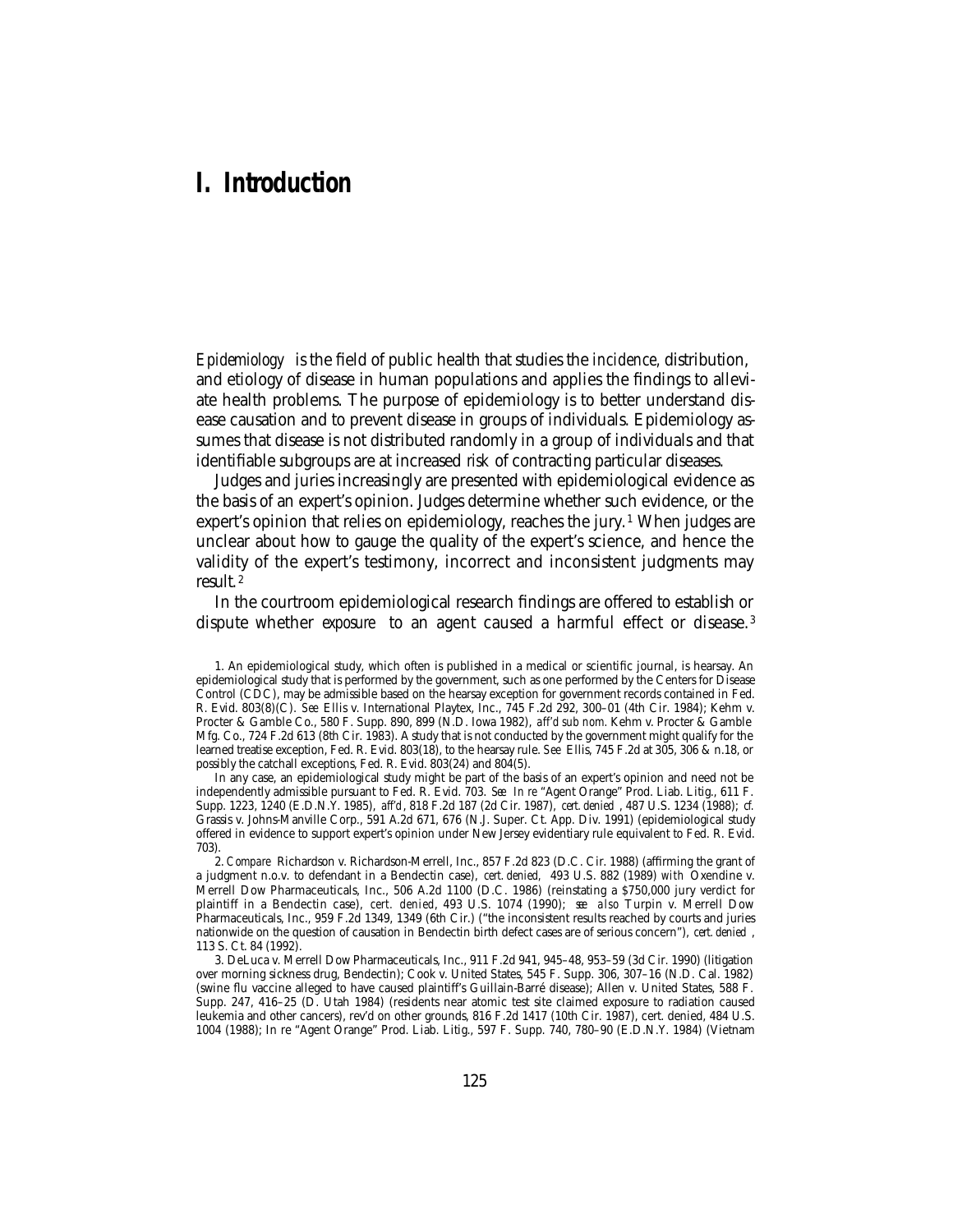Epidemiological evidence identifies agents that are associated with an increased risk of disease in groups of individuals, quantifies the amount of excess disease that is associated with an agent, and provides a profile of the type of individual who is likely to contract a disease after being exposed to an agent.<sup>4</sup> Epidemiology focuses on the question of general causation (i.e., is the agent capable of causing disease?) rather than that of specific causation (i.e., did it cause disease in this individual?). 5 For example, in the 1950s Doll and Hill published a series of articles about the increased risk of lung cancer in cigarette smokers. Their findings showed that smokers who smoked ten to twenty cigarettes a day had a lung cancer *mortality rate* that was about ten times higher than that for nonsmokers. 6 Doll and Hill's study identified an *association* between smoking cigarettes and death from lung cancer.

Association is not *causation*. 7 An association identified in an epidemiological study may or may not be causal. 8 Properly designed and executed studies enable epidemiologists to assess the existence (and strength) or absence of an association between an agent and a disease. Epidemiologists commonly use a measure called *relative risk* (RR) to indicate the strength of association between exposure and disease.9 A strong association that is demonstrated consistently in a series of research projects leads a researcher to infer that a causal relationship exists. Even the best of studies do not demonstrate more than a high probability of a causal relationship between exposure to an agent and a disease. In the absence of an understanding of the biological and pathological mechanisms by which disease develops, epidemiological evidence is the most valid type of scientific evidence of toxic causation. <sup>10</sup>

4. An *agent* is a factor, such as a drug, a microorganism, a chemical substance, or a form of radiation, whose presence or absence can result in the occurrence of a disease. A disease can have a single agent, a number of independent alternative agents, or a complex of two or more factors whose combined presence is necessary for the development of the disease. Agents are also referred to as risk factors of a disease. A Dictionary of Epidemiology 4 (John M. Last ed., 1988).

5*. See infra* § V for a discussion of specific causation.

6. Richard Doll & A. Bradford Hill, *Lung Cancer and Other Causes of Death in Relation to Smoking* , 2 Brit. Med. J. 1071 (1956).

7. Association is more fully discussed *infra* § III. The term is used to describe the relationship between two events (e.g., exposure to a chemical agent and development of disease) that occur more frequently together than one would expect by chance. Association does not necessarily imply a causal effect. Causation is used to describe the association between two events when one event is a necessary link in a chain of events that results in the effect. Of course, alternative causal chains may exist that do not include the agent but that result in the same effect. Epidemiological methods cannot prove causation; however, scientific evidence can lead an epidemiologist to infer that a certain agent causes a disease.

8. *See infra* §§ IV.A–IV.B.

9. *See infra* § III.A for a discussion of relative risk and other measures of risk.

10. Richardson v. Richardson-Merrell, Inc., 857 F.2d 823, 830 (D.C. Cir. 1988) (epidemiology more probative than other forms of scientific studies), *cert. denied* , 493 U.S. 882 (1989); Conde v. Velsicol Chem.

veterans exposed to Agent Orange and dioxin contaminant brought suit for various diseases and birth defects in their offspring), aff'd, 818 F.2d 145 (2d Cir. 1987); Christophersen v. Allied-Signal Corp., 939 F.2d 1106, 1115 (5th Cir. 1991) (cancer alleged to have resulted from exposure to nickel-cadmium fumes), cert. denied, 112 S. Ct. 1280 (1992); Kehm v. Procter & Gamble Co., 580 F. Supp. 890, 898–902 (N.D. Iowa 1982) (toxic shock syndrome from use of Rely tampons), *aff'd sub nom.* Kehm v. Proctor & Gamble Mfg. Co., 724 F.2d 613 (8th Cir. 1983).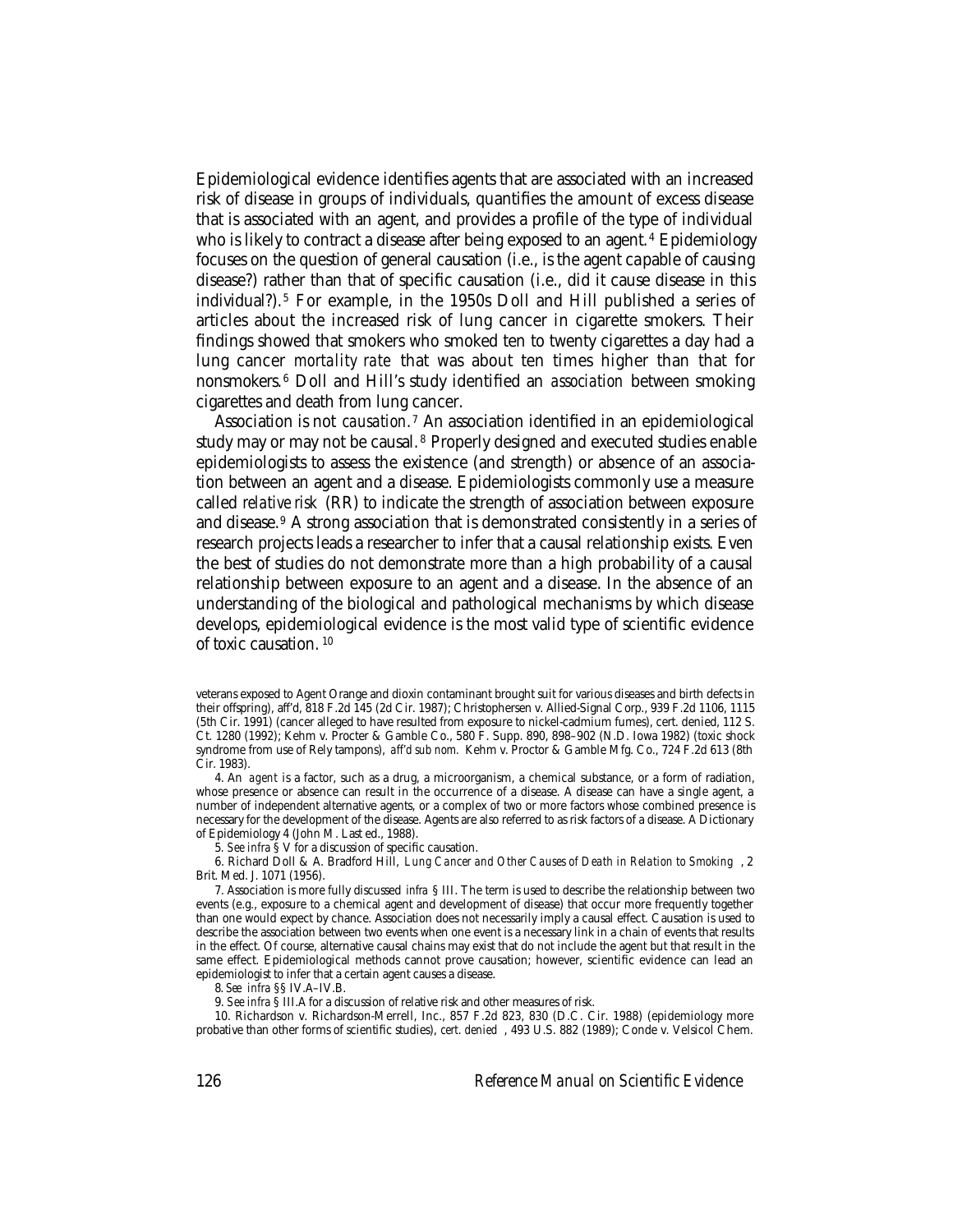An expert's opinion on causation in court is based on a series of epidemiological findings. It is important to note that often the expert testifying before the court is not the scientist who conducted the study or series of studies. 11 The epidemiological studies that form the basis of the expert's testimony should examine persons who represent the general population or the subgroup that is of concern to the court and should assess the risk of disease with a study methodology and statistical measures that limit the opportunity for invalid findings. <sup>12</sup> While the findings of epidemiology always involve a measure of uncertainty, systematic methods for assessing the characteristics of persons included in the study and their risk of disease can be used to help rule out known sources of *bias* and *error.*

The epidemiologist uses *sample size* calculations and inclusion and exclusion criteria for identifying exposed and unexposed study groups (or cases and controls) to reduce potential error and bias in a study. These methods and techniques of epidemiology provide a means of assessing the relationship between a disease and its causes. Unfortunately, these tools are incapable of discerning every association, and the absence of an association should not be interpreted to mean causation does not exist. Even in a well-designed and well-analyzed study, lack of an association may only mean that (1) the sample size was not large enough to detect a weak association, or (2) the disease has multiple causes (epidemiological methods are best able to identify a single cause of disease).

As a final caveat about the limitations of epidemiology, the precision of epidemiological methods is based on the stability of studying large numbers of people. There should be a sufficiently large number of subjects, so that a small change in the number of people with the disease does not appreciably affect the results of the study. Applying population-based results to an individual plaintiff is generally beyond the limits of epidemiology. Measurements of error and risk, the hallmarks of epidemiology, lose their meaning when they are applied to an

Corp., 804 F. Supp. 972, 1025–26 (S.D. Ohio 1992) ("Epidemiologic studies are the primary generally accepted methodology for demonstrating a causal relation between a chemical compound and a set of symptoms or a disease."), *aff'd,* No. 93-3092, 1994 U.S. App. LEXIS 10752 (6th Cir. May 16, 1994); DeLuca v. Merrell Dow Pharmaceuticals, Inc., 791 F. Supp. 1042, 1045 (D.N.J. 1992); *In re* "Agent Orange" Prod. Liab. Litig., 611 F. Supp. 1223, 1239 (E.D.N.Y. 1985) (epidemiology "assume[s] a role of critical importance"), *aff'd*, 818 F.2d 187 (2d Cir. 1987), *cert. denied*, 487 U.S. 1234 (1988).

<sup>11.</sup> *See* DeLuca v. Merrell Dow Pharmaceuticals, Inc., 911 F.2d 941, 953 (3d Cir. 1990) (pediatric pharmacologist expert's credentials sufficient pursuant to Fed. R. Evid. 702 to interpret epidemiological studies and render an opinion based thereon); Rubanick v. Witco Chem. Corp., 593 A.2d 733, 736 (N.J. 1991) (expert with degree in biochemistry and experience as a cancer researcher permitted to testify about causation and in part rely on epidemiological evidence in support of opinion); *cf.* Landrigan v. Celotex Corp., 605 A.2d 1079, 1088 (N.J. 1992) (epidemiologist permitted to testify to both general causation and specific causation); Loudermill v. Dow Chem. Co., 863 F.2d 566, 569 (8th Cir. 1988) (toxicologist permitted to testify that chemical caused decedent's death).

<sup>12.</sup> In Daubert v. Merrell Dow Pharmaceuticals, Inc., 113 S. Ct. 2786, 2796–97 (1993), the Supreme Court addressed the standard for permitting an expert witness to testify to an opinion on a scientific matter. The ultimate issue in the Court's test is whether the methodology and reasoning that form the basis for the expert's opinion are scientifically valid. *See generally* Margaret A. Berger, Evidentiary Framework, in this manual.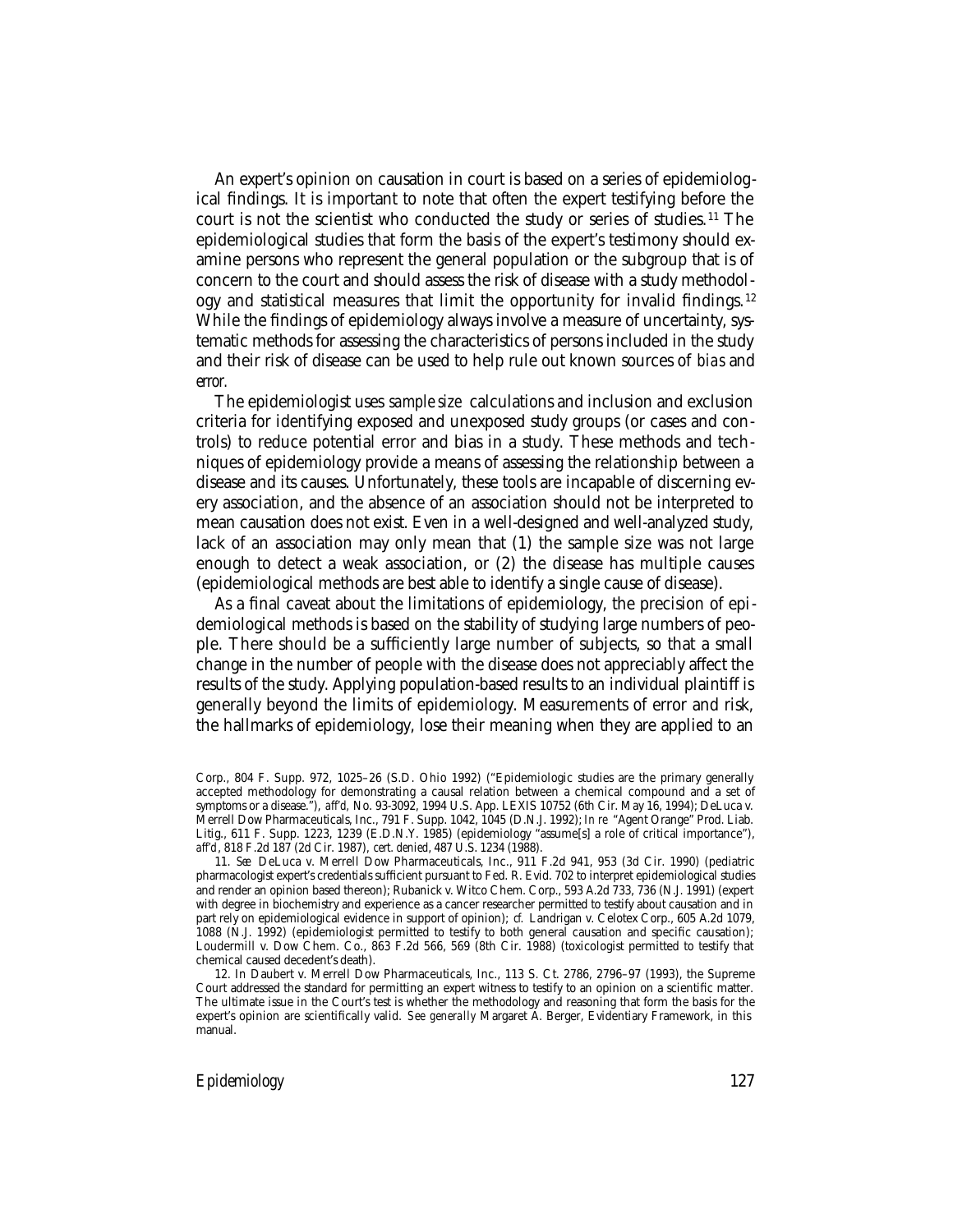individual. Nevertheless, a substantial body of legal precedent has developed that addresses the use of epidemiological evidence to prove causation for an individual litigant through probabilistic means.13

The following sets of questions address technical issues that arise in considering the admissibility of, and weight to be accorded to, epidemiological research findings. Over the past fifteen years, courts frequently have confronted the use of epidemiological studies as evidence and recognized their utility in proving causation. As the Third Circuit observed in *DeLuca v. Merrell Dow Pharmaceuti cals, Inc* .:

The reliability of expert testimony founded on reasoning from epidemiological data is generally a fit subject for judicial notice; epidemiology is a well-established branch of science and medicine, and epidemiological evidence has been accepted in numerous cases. <sup>14</sup>

The use of epidemiology in legal disputes raises three issues for consideration:

- 1. Were the research methods trustworthy?
- 2. If so, is exposure to the agent associated with disease?
- 3. If the agent is associated with disease, is it a causal relationship?

There is an additional legal question that arises in most *toxic substances* cases. That issue is whether and how population-based epidemiological evidence can be used to infer specific causation. Sections II through V address these four questions. Section II examines research design and planning issues from the perspective of an epidemiologist planning a study and addresses concerns about designing a methodologically valid study. Section III looks at a completed study and explains the significance of a study's findings, statistical methods for assessing the possibility of sampling error, and methodological problems that may distort the outcome of a study. 15 Section IV discusses general causation, considering whether an agent is capable of causing disease. Section V examines issues of specific causation, considering whether an agent caused an individual's disease.

13. *See infra* § V.

<sup>14. 911</sup> F.2d 941, 954 (3d Cir. 1990); *see also* Smith v. Ortho Pharmaceutical Corp., 770 F. Supp. 1561, 1571 (N.D. Ga. 1991) (explaining increased reliance of courts on epidemiological evidence in toxic substances litigation).

<sup>15.</sup> For a more in-depth discussion of the statistical basis of epidemiology, see David H. Kaye & David A. Freedman, Reference Guide on Statistics § II.D, in this manual, and two case studies: Joseph Sanders, *The Bendectin Litigation: A Case Study in the Life Cycle of Mass Torts*, 43 Hastings L.J. 301 (1992); Devra L. Davis et al., *Assessing the Power and Quality of Epidemiologic Studies of Asbestos-Exposed Populations* , 1 Toxic. & Indus. Health 93 (1985). *See also* References on Epidemiology and References on Law and Epidemiology at the end of this reference guide.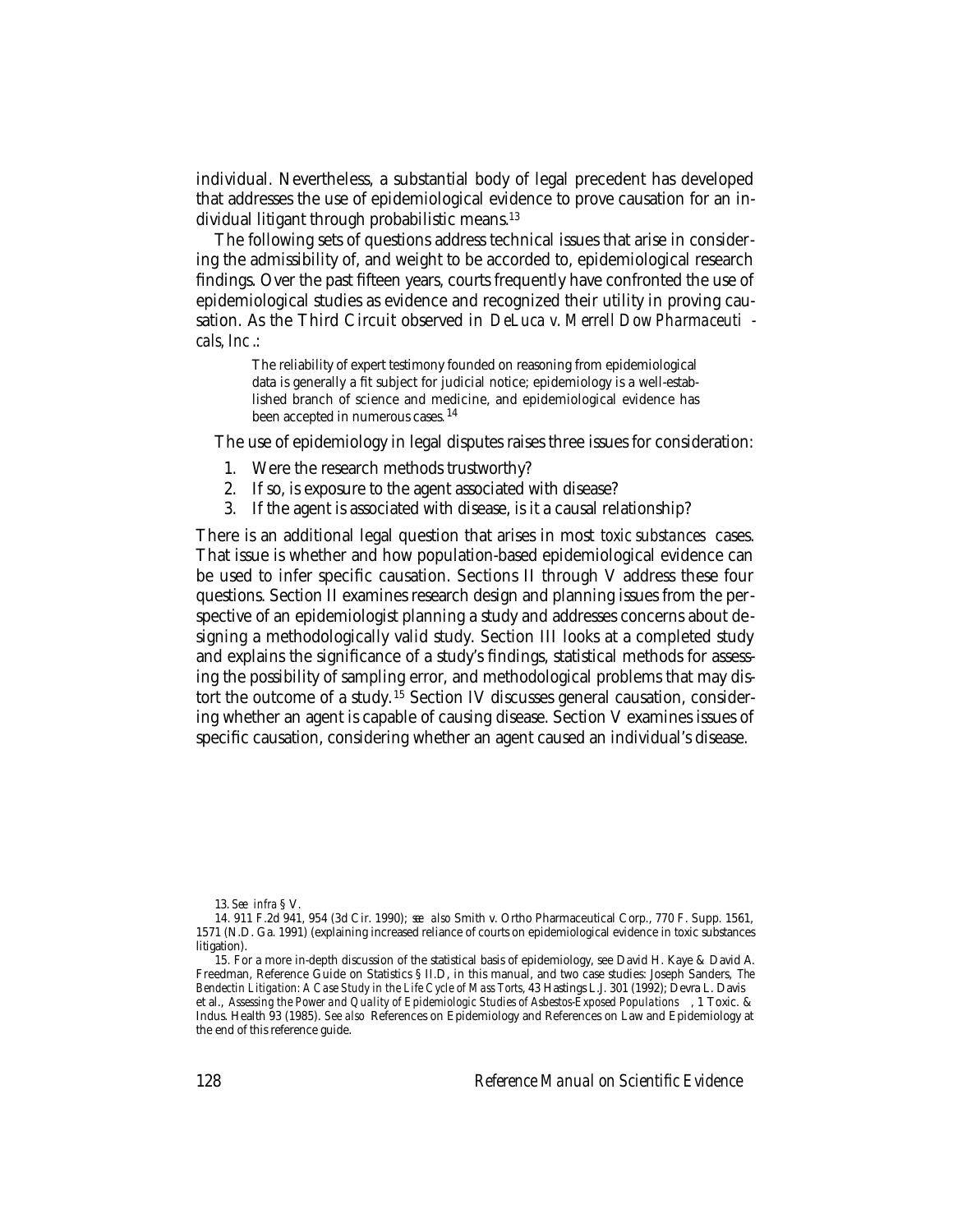# **II. Trustworthiness of Research Methods**

Ethical constraints limit the research methods that the epidemiologist can use. <sup>16</sup> For example, to determine whether cigarette smoking is associated with lung cancer, the epidemiologist would like to compare two randomly selected groups, only one of which smokes cigarettes. Using true experimental methods, the epidemiologist would select a group of individuals and randomly assign half of them to cigarette smoke exposure and half to no cigarette smoke exposure to control for any differences that exist between smokers and nonsmokers. Thus, the epidemiologist could be relatively certain that any difference observed between the groups was caused by smoke exposure.

Since it is unethical to expose a group of human beings to a known harm, true experimental methods cannot be used. Instead, the epidemiologist uses observational methods. Observational methods are limited by the fact that researchers do not control the human subjects. Rather than randomly assign the study subjects to experimental groups (e.g., one group exposed to cigarette smoke and the other group not exposed), researchers identify a group of subjects who have voluntarily (or unknowingly) exposed themselves and compare the group's rate of disease with that of an unexposed group. Important factors that cannot be controlled directly by the epidemiologist include genetic background, lifestyle choices, and the amount and duration of exposure. These factors may be distributed differentially between the groups through random chance or some connection between exposure status and the other factors. The epidemiologist attempts to control and assess the influence of these factors through *research de sign* and statistical analysis. <sup>17</sup>

In addition to observational epidemiology, *toxicology* models based on animal studies *(in vivo*) may be used to determine toxicity in humans. 18 Animal studies

17. True experimental studies require random assignment of subjects to groups. With the exception of controlled clinical trials (i.e., the type of studies used to test the effectiveness of new drug treatments), few epidemiological studies use true experimental methods. This reference guide focuses on observational studies.

18. For an in-depth discussion of toxicology, see Bernard D. Goldstein & Mary Sue Henifin, Reference

<sup>16.</sup> Experimental studies with human beings are ethically proscribed where the agent is known or thought to be toxic. *See* Ethyl Corp. v. United States Envtl. Protection Agency, 541 F.2d 1, 26 (D.C. Cir.), *cert. denied*, 426 U.S. 941 (1976). Experimental studies can be used where the agent under investigation is believed to be beneficial, as is the case in the development and testing of new pharmaceutical drugs. *See* , *e.g.* , E.R. Squibb & Sons, Inc. v. Stuart Pharmaceuticals, No. 90-1178, 1990 U.S. Dist. LEXIS 15788 (D.N.J. Oct. 16, 1990); Gordon H. Guyatt, *Using Randomized Trials in Pharmacoepidemiology* , *in* Drug Epidemiology and Post - Marketing Surveillance 59 (Brian L. Strom & Giampaolo Velo eds., 1992).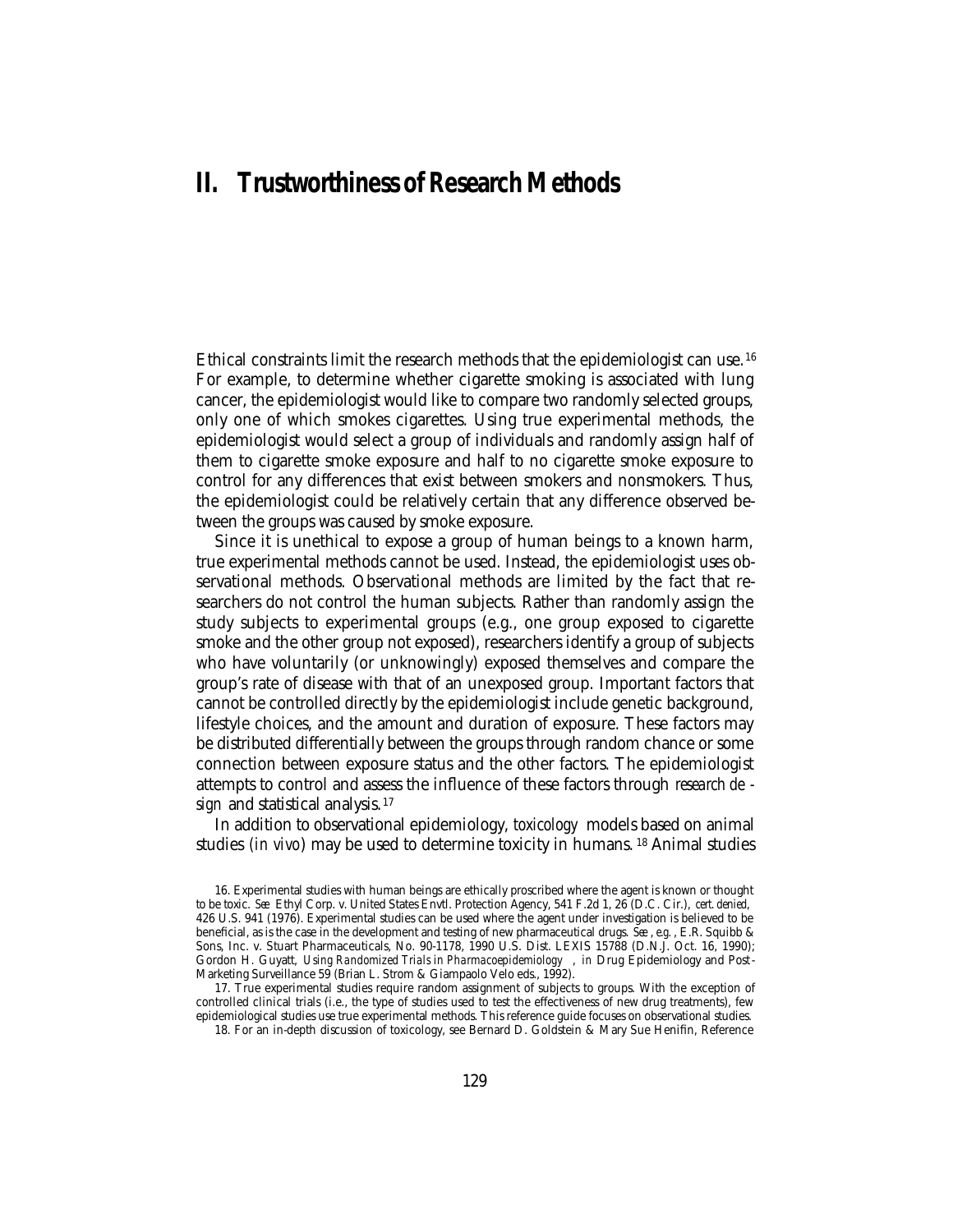have a number of advantages. They can be conducted as experiments, and researchers control all aspects of the animals' lives. This avoids the problem of confounding, <sup>19</sup> which epidemiology often confronts. Exposure can be carefully controlled and measured. Ethical limitations are diminished and animals can be sacrificed, which may improve the accuracy of disease assessment. Animal studies often provide useful information about pathological mechanisms and play a complementary role to epidemiology by assisting in framing hypotheses and in developing study designs for epidemiological studies.

Animal studies, however, have two significant disadvantages. First, animal study results must be extrapolated to another species—human beings—where differences in absorption, metabolism, and other factors may result in interspecies variation in responses. For example, one powerful human *teratogen,* thalidomide, does not cause birth defects in most rodent species.<sup>20</sup> The second difficulty with inferring human causation from animal studies is that the high *doses* customarily used in animal studies require consideration of the *dose-re*sponse relationship and whether a threshold no-effect dose exists.<sup>21</sup> Those matters are almost always fraught with considerable, and currently unresolvable, uncertainty.

Toxicologists also use *in vitro* methods, in which human or animal cells or tissue are grown in laboratories and exposed to certain substances. The problem with this approach is also extrapolation—whether one can generalize the findings from the tissues in laboratories to whole human beings.<sup>22</sup>

Often toxicological studies are the only or best available evidence of toxicity. Epidemiological studies are difficult, time-consuming, and expensive and consequently do not exist for a large array of environmental agents. Where both animal toxicology and epidemiological studies are available, no universal rules exist for how to interpret or reconcile them. 23 Careful assessment of the method -

Guide on Toxicology, in this manual.

- 20. Phillip Knightley et al., Suffer the Children: The Story of Thalidomide 271–72 (1979).
- 21. *See infra* § IV.B.7 and accompanying note.

22. For a further discussion of these issues, see Bernard D. Goldstein & Mary Sue Henifin, Reference Guide on Toxicology § III.A, in this manual.

23. A number of courts have grappled with the role of animal studies in proving causation in a toxic substance case. One line of cases takes a very dim view of their probative value. For example, in Brock v. Merrell Dow Pharmaceuticals, Inc., 874 F.2d 307, 313 (5th Cir. 1989), *cert. denied*, 494 U.S. 1046 (1990), the court noted the "very limited usefulness of animal studies when confronted with questions of toxicity." A similar view is reflected in Richardson v. Richardson-Merrell, Inc., 857 F.2d 823, 830 (D.C. Cir. 1988), *cert. denied* , 493 U.S. 882 (1989); Bell v. Swift Adhesives, Inc., 804 F. Supp. 1577, 1579–80 (S.D. Ga. 1992); and Cadarian v. Merrell Dow Pharmaceuticals, Inc., 745 F. Supp. 409, 412 (E.D. Mich. 1989). Other courts have been more amenable to the use of animal toxicology in proving causation. Thus, in Marder v. G.D. Searle & Co., 630 F. Supp. 1087, 1094 (D. Md. 1986), *aff'd sub nom.* Wheelahan v. G.D. Searle & Co., 814 F.2d 655 (4th Cir. 1987), the court observed: "There is a range of scientific methods for investigating questions of causation—for example, toxicology and animal studies, clinical research, and epidemiology—which all have distinct advantages and disadvantages." *See also* Villari v. Terminix Int'l, Inc., 692 F. Supp. 568, 571 (E.D. Pa. 1988); Peterson v. Sealed Air Corp., Nos. 86-C3498, 88-C9859 Consol., 1991 U.S. Dist. LEXIS 5333, at \*27 – 29 (N.D. Ill. Apr. 23, 1991); *cf. In re* Paoli R.R. Yard PCB Litig., 916 F.2d 829, 853–54 (3d Cir. 1990) (questioning the exclusion of animal studies by the lower court), *cert. denied,* 499 U.S. 961 (1991).

<sup>19.</sup> *See infra* § IV.A.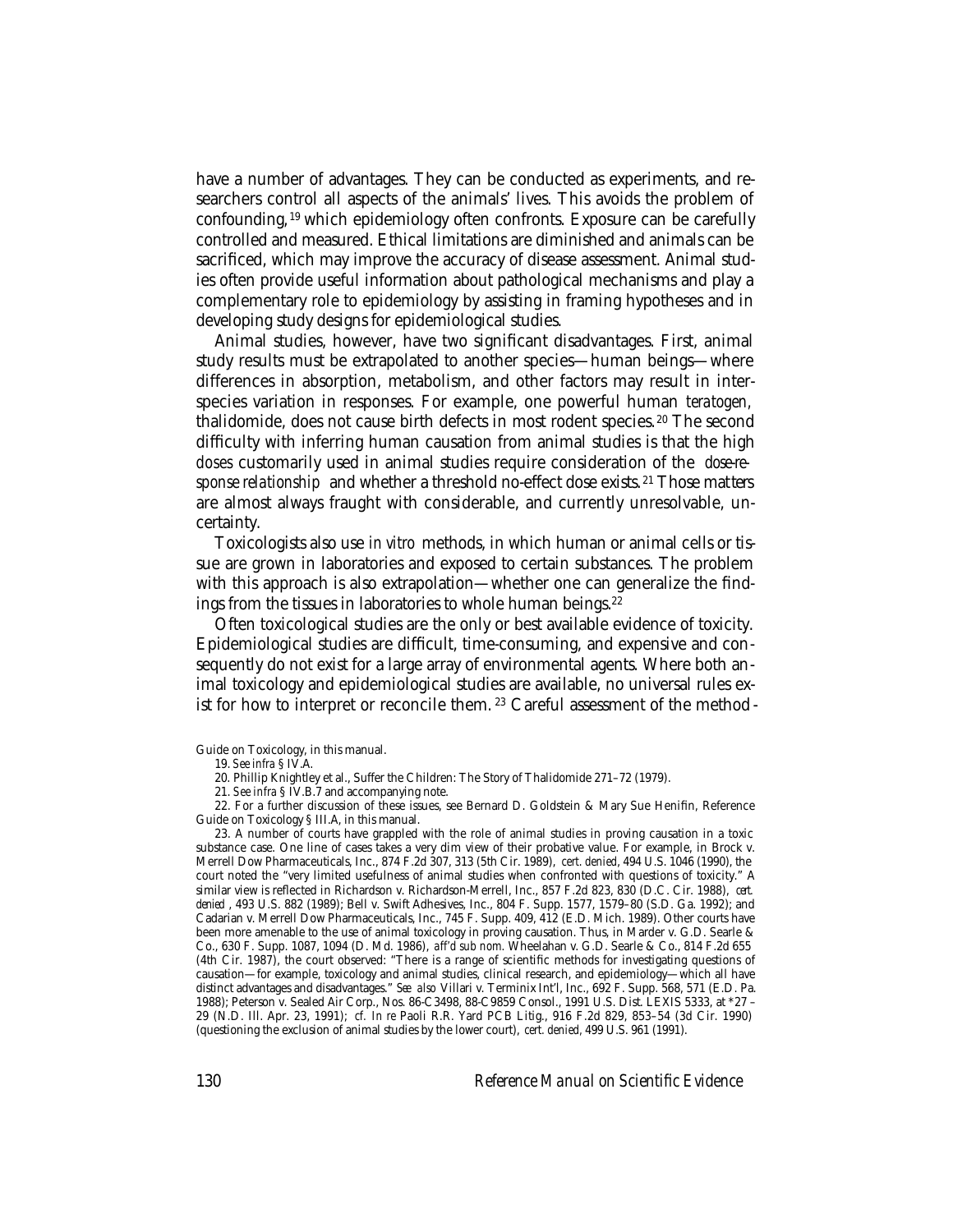ological *validity* and power 24 of the epidemiological evidence must be undertaken as well as consideration of the quality of the toxicology studies and the questions of interspecies extrapolation and dose-response relationship.

When reviewing the methodological validity of an epidemiological study, four issues should be considered:

- 1. Was the research design appropriate for answering the research question?
- 2. Were the study populations well defined and *samples* adequately selected so as to allow for meaningful comparisons (between study groups or between time periods)?
- 3. Was exposure to the putative agent measured using a standardized and reliable methodology?
- 4. Were the health effects (i.e., disease, disability) clearly defined and reliably measured? <sup>25</sup>

## A. Was the Research Design Appropriate for Answering the Research Question?

Research begins with formulation of the research question. This question should be stated clearly by the researcher before the data collection begins, since the researcher cannot measure the uncertainty or potential for error when the findings are unrelated to the research question. Unrelated findings may have some validity and therefore be relevant to a disputed issue in court. However, such findings should be carefully examined for bias. <sup>26</sup>

In reviewing the research methods used to conduct an epidemiological study, the potential for bias should be considered. When scientists use the term bias, it does not necessarily carry an imputation of prejudice or other subjective factors, such as the researcher's desire for a particular outcome. This differs from con-

One explanation for these conflicting lines of cases may be that animal toxicology has much less probative value where a substantial body of epidemiological evidence that addresses the causal issue is available. That was the case, for example, in the Bendectin cases of *Richardson*, *Brock* , and *Cadarian.* Where epidemiological evidence is not available, animal toxicology may be thought to play a more prominent role in resolving a causal dispute. *See* Michael D. Green, *Expert Witnesses and Sufficiency of Evidence in Toxic Substances Litigation: The Legacy of Agent Orange and Bendectin Litigation,* 86 Nw. U. L. Rev. 643, 680–82 (1992) (arguing that plaintiffs should be required to prove causation by a preponderance of the available evidence); Turpin v. Merrell Dow Pharmaceuticals, Inc., 959 F.2d 1349, 1359 (6th Cir.), *cert. denied*, 113 S. Ct. 84 (1992); *In re* Paoli R.R. Yard PCB Litig., No. 86-2229, 1992 U.S. Dist. LEXIS 16287, at \*16 (E.D. Pa. Oct. 21, 1992). For another explanation of these cases, see Gerald W. Boston, *A Mass-Exposure Model of Toxic Causation: The Control of Scientific Proof and the Regulatory Experience* , 18 Colum. J. Envtl. L. 181 (1993) (arguing that epidemiological evidence should be required in mass exposure cases but not in isolated exposure cases). *See also* Bernard D. Goldstein & Mary Sue Henifin, Reference Guide on Toxicology § I.F, in this manual.

<sup>24.</sup> *See infra* §§ II.B.2.b, III.C.3.

<sup>25.</sup> These questions are based on guidelines for assessing epidemiological studies: 3 U.S. Envtl. Protection Agency, Air Quality Criteria for Particulate Matter and Sulfur Oxides § 14.1.2 (1982).

<sup>26.</sup> *See infra* § III.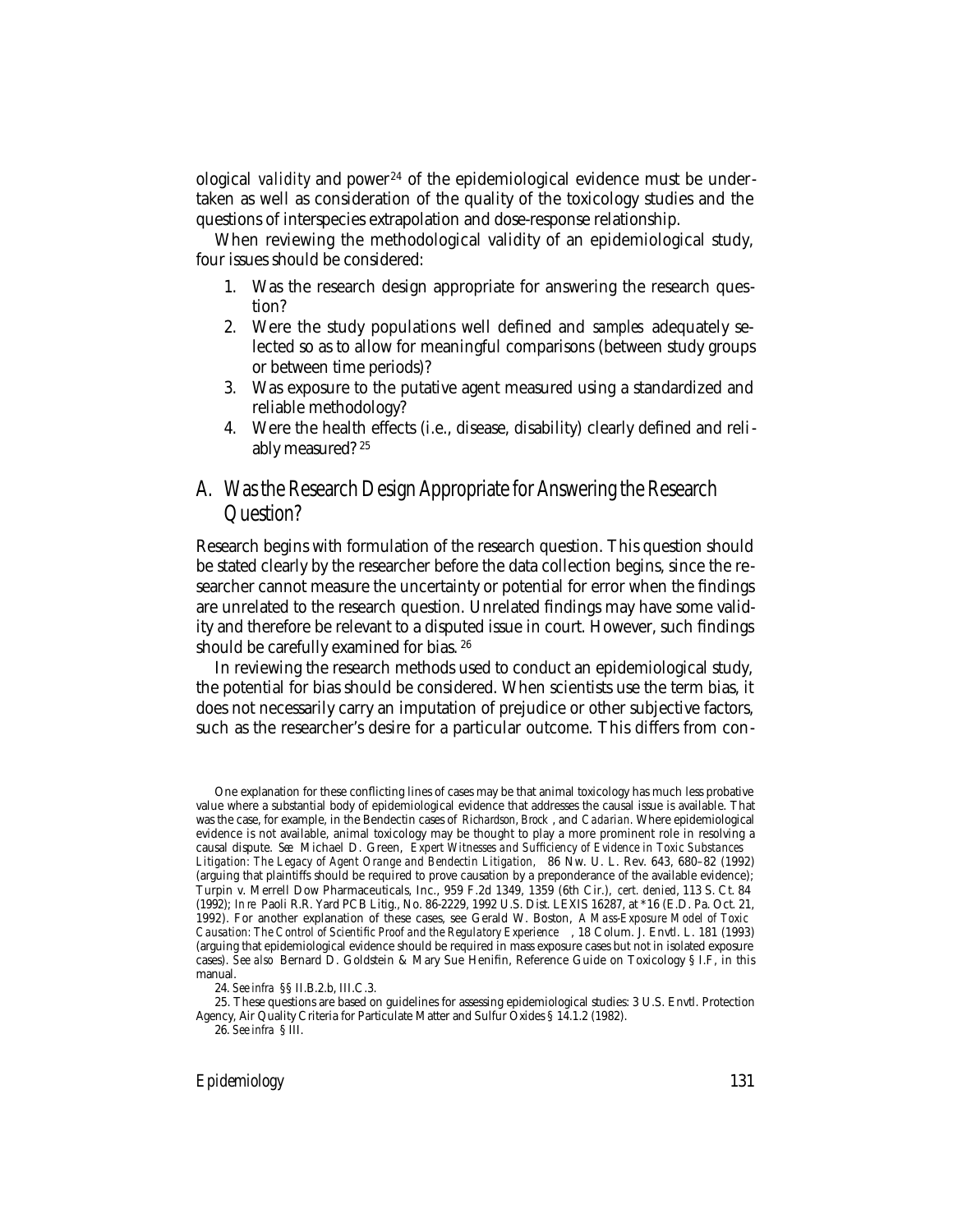ventional (and legal) usage in which bias refers to a partisan point of view.<sup>27</sup> Bias refers to anything (other than random sampling error) 28 that results in error in a study and thereby compromises its validity. Bias in research can result from a defect in the design or conduct of a study. Although dozens of biases have been catalogued, 29 the two main classes of bias are selection bias (differences in the characteristics between the individuals who are selected for study and those who are not) 30 and information bias (a flaw in measuring expo sure or disease between study groups).

No epidemiological study is perfect; all have some degree of bias that may affect the outcome. Some studies may be so flawed as to be virtually worthless. Finding the bias, however, can be difficult if not impossible. In reviewing the validity of an epidemiological study, the epidemiologist must identify potential biases and analyze (or use educated estimates of) the amount of error that might have been induced by the existence of the bias. Moreover, the direction of error can often be determined; depending on the specific type of bias, it may exaggerate the real association, dilute it, or even completely mask it.

A type of bias that occurs in the formulation of the research question is conceptual bias. Conceptual bias usually means that the research question and hypothesis are biologically implausible as a result of faulty logic, faulty premises, or mistaken beliefs on the part of the researcher. For example, if the researcher defines the disease of interest as all birth defects, rather than a specific birth defect, he or she must have a scientific basis to hypothesize that the effects of the agent being investigated could be so varied. 31 Failure to have such a basis raises concerns about conceptual bias. <sup>32</sup>

Once the research question has been identified, the researcher designs a study that elicits information directly relevant to the question. There are two classes of epidemiological research designs for studying human populations: (1) studies that collect data about the group as a whole and (2) studies that collect data about individuals within the group.

Studies that collect data about the group as a whole are called ecological studies. 33 Such studies are useful for identifying associations but generally are re-

30. *See infra* note 46.

<sup>27.</sup> A Dictionary of Epidemiology, *supra* note 4, at 14; Edmond A. Murphy, The Logic of Medicine 239 – 62 (1976).

<sup>28.</sup> *See infra* § III.B.

<sup>29.</sup> *See* David L. Sackett, *Bias in Analytic Research* , 32 J. Chron. Dis. 51 (1979).

<sup>31.</sup> In Brock v. Merrell Dow Pharmaceuticals, Inc., 874 F.2d 307, 312 (5th Cir. 1989), *cert. denied* , 494 U.S. 1046 (1990), the court discussed a reanalysis of a study in which the effect was narrowed from all congenital malformations to limb reduction defects. The magnitude of the association changed by 50% when the effect was defined in this narrower fashion.

<sup>32.</sup> The effect of this conceptual bias would be to dilute or mask any real effect that the agent might have on a specific type of birth defect. *See* Kenneth J. Rothman, Modern Epidemiology 88 (1986) ("[u]nwarranted assurances of a lack of effect can easily emerge from studies in which a wide range of etiologically unrelated outcomes are grouped.").

<sup>33.</sup> In Renaud v. Martin Marietta Corp., 749 F. Supp. 1545, 1551 (D. Colo. 1990), *aff'd* , 972 F.2d 304 (10th Cir. 1992), plaintiffs attempted to rely on an excess incidence of cancers in their neighborhood to prove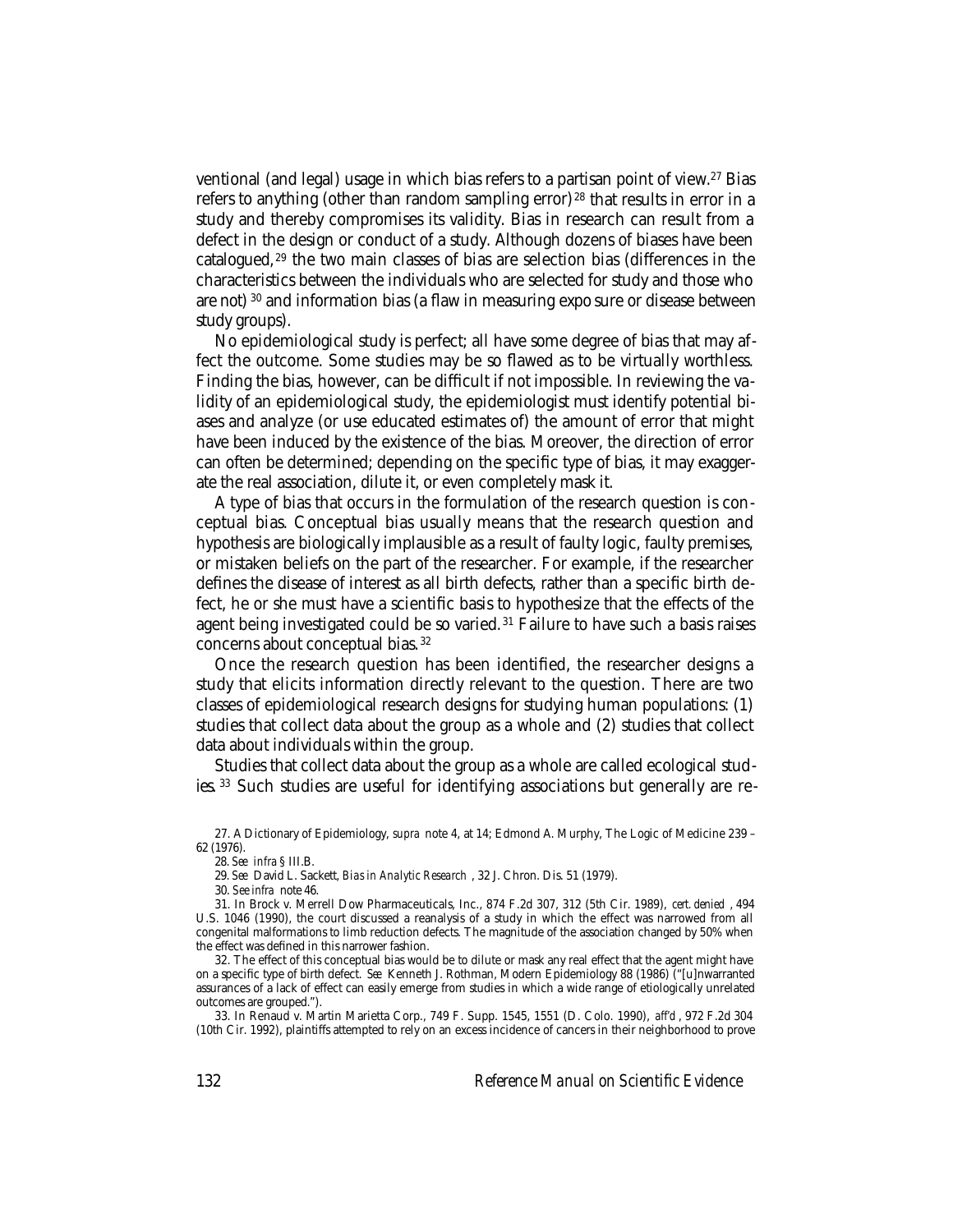garded by epidemiologists as "weak." An example of an ecological study follows.

If the researcher is interested in determining whether a high dietary fat intake is associated with breast cancer, he or she can compare different countries on the basis of their average fat intakes and their average rates of breast cancer. If a country with a high average fat intake also tends to have a high rate of breast cancer, the findings would suggest an association between dietary fat and breast cancer. However, such a finding would be far from conclusive because it lacks particularized information about an individual's exposure and disease status (i.e., whether an individual with high fat intake is more likely to have breast cancer). In addition to the lack of information about an individual's intake of fat, the researcher does not know about alternative individual exposures to other agents (or family history) that may also be responsible for the increased risk of breast cancer. This lack of particularized information about an individual's exposure to an agent and disease status detracts from the usefulness of the study and can lead to an erroneous *inference* about the relationship between fat intake and breast cancer, known as an *ecological fallacy*. However, the study is useful in that it identi fies an area for further research: the fat intake of individuals who have breast cancer as compared with the fat intake of those who do not.

Another type of group study compares disease rates over time. *Secular trend studies* (also called time-line studies) focus on disease rates before and after a point in time when some event of interest took place. 34 Thalidomide's *teratogenicity* (capacity to cause birth defects) was discovered after Dr. Widukind Lenz found a dramatic increase in the incidence of limb reduction birth defects in Germany beginning in 1960. Yet other than with such powerful agents as thalidomide, which increased the incidence of limb reduction defects by several orders of magnitude, time-line studies are less powerful than the studies described below. Other *variables* associated with the disease, such as improved diagnostic techniques and changes in lifestyle or age demographics, may change over time. If those variables can be identified and measured, it may be possible to control for them with statistical methods. Of course, unknown factors cannot be controlled for in these studies.

*Observational studies,* which are research designs that collect data about individuals within a group, allow the researcher to draw stronger inferences about associations between risk factors and disease. For example, in an observational study conducted in the population described above (with a high average fat intake and an increased rate of breast cancer), the researcher gathers information

causation. Unfortunately, the court confused the role of epidemiology in proving causation with the issue of plaintiff's exposure to the alleged carcinogen and never addressed the evidentiary value of plaintiffs' evidence of a disease cluster (i.e., the aggregation of a particular disease in a neighborhood or community). *Id.* at 1554.

<sup>34.</sup> In Wilson v. Merrell Dow Pharmaceuticals, Inc., 893 F.2d 1149, 1152–53 (10th Cir. 1990), defendant introduced evidence showing total sales of Bendectin and the incidence of birth defects during the 1970–1984 period. In 1983, Bendectin was removed from the market, but the rate of birth defects did not change. The Tenth Circuit affirmed the lower court's ruling that the time-line data were admissible and that defendant's expert witnesses could rely on it in rendering their opinions.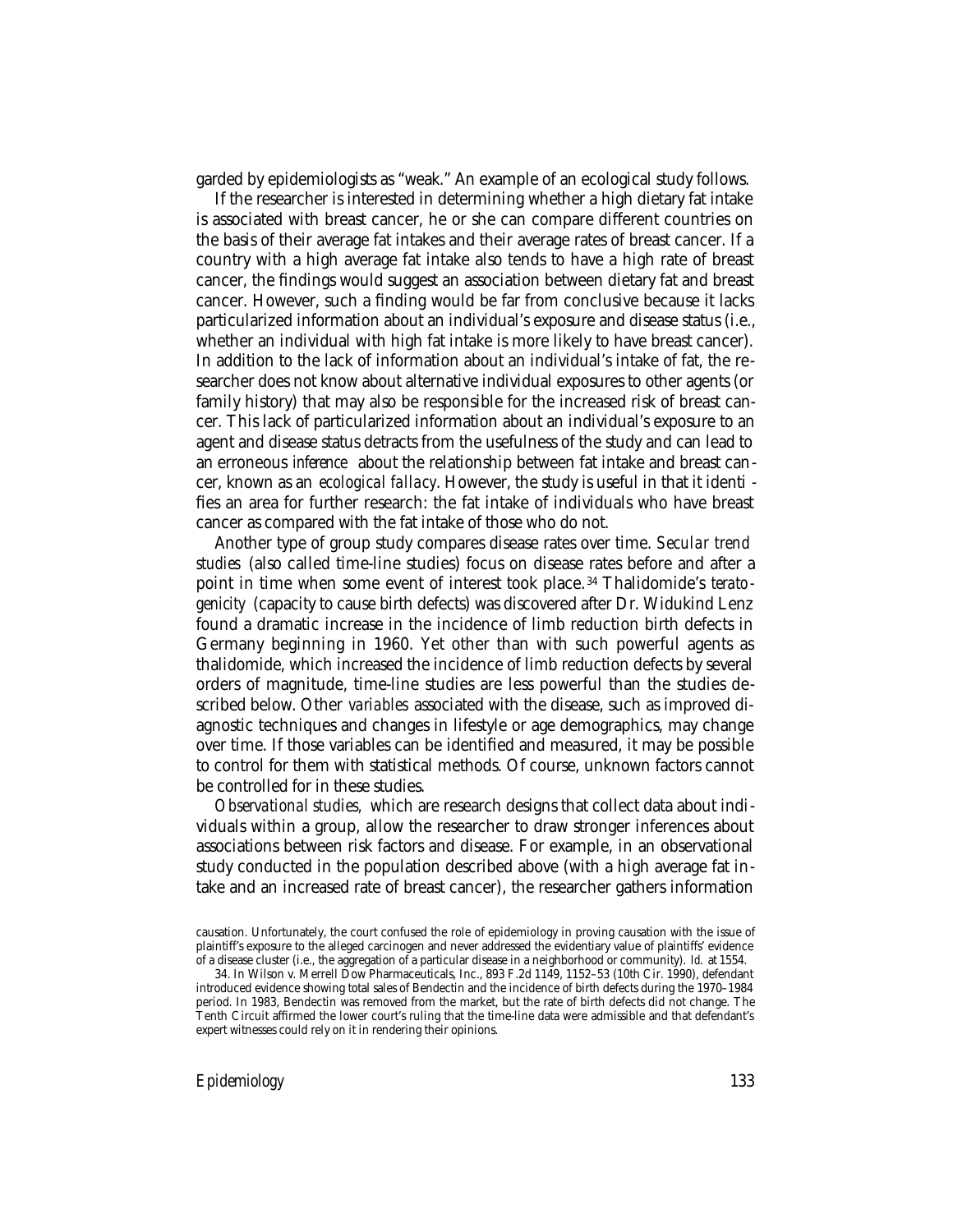about how much dietary fat each individual consumes and whether she has breast cancer. The researcher then compares the dietary fat intake of individuals who have breast cancer with that of those who do not to determine if fat intake is associated with breast cancer.

There are two main types of observational studies: *cohort studies* and *case-con trol studies* . 35 The difference between these two is the use of exposure or disease as the independent variable. Cohort studies, which use exposure as the independent variable, compare two groups: one group that is exposed to the agent, and a *control group* that consists of persons with similar characteristics who have not been exposed. Case-control studies compare a *case group* , those who have the disease or outcome being studied, and a control group, those who do not have the disease in question. The researcher compares the odds of having the disease when exposed to suspected agents and when not exposed. Case-control studies use disease as the independent variable.

The goal of both types of studies is to determine if there is an association between exposure to an agent and a disease and the strength (magnitude) of that association.

#### 1. Cohort studies

In cohort studies (also called prospective studies, concurrent studies, follow-up studies, incidence studies, or longitudinal studies), the researcher identifies two groups of individuals: (1) individuals who have been exposed to a substance that is thought might cause a disease and (2) individuals who have not been exposed. Both groups are followed for a specified length of time, and the proportion of each group that develops the disease is compared. 36 If the exposure is associ ated with or causes the disease, the researcher would expect a greater proportion of the exposed individuals to develop the disease (see Figure 1).

<sup>35.</sup> Case-control studies also are referred to as case history studies, case-comparison studies, and retrospective studies, because researchers gather historical information about rates of exposure to an agent in the case and control groups.

<sup>36.</sup> Sometimes retrospective cohort studies (also known as historical cohort or retrospective follow-up studies) are conducted, in which the researcher gathers historical data about exposure and disease outcome of the exposed cohort. Harold A. Kahn, An Introduction to Epidemiologic Methods 39–41 (1983). Irving Selikoff, in his seminal study of asbestotic disease in insulation workers, included several hundred workers who had died before he began his study. Selikoff was able to obtain information about exposure from union records and information about disease from hospital and autopsy records. Irving J. Selikoff et al., *The Occurrence of Asbestosis Among Insulation Workers in the United States* , 132 Annals N.Y. Acad. Sci. 139, 143 (1965).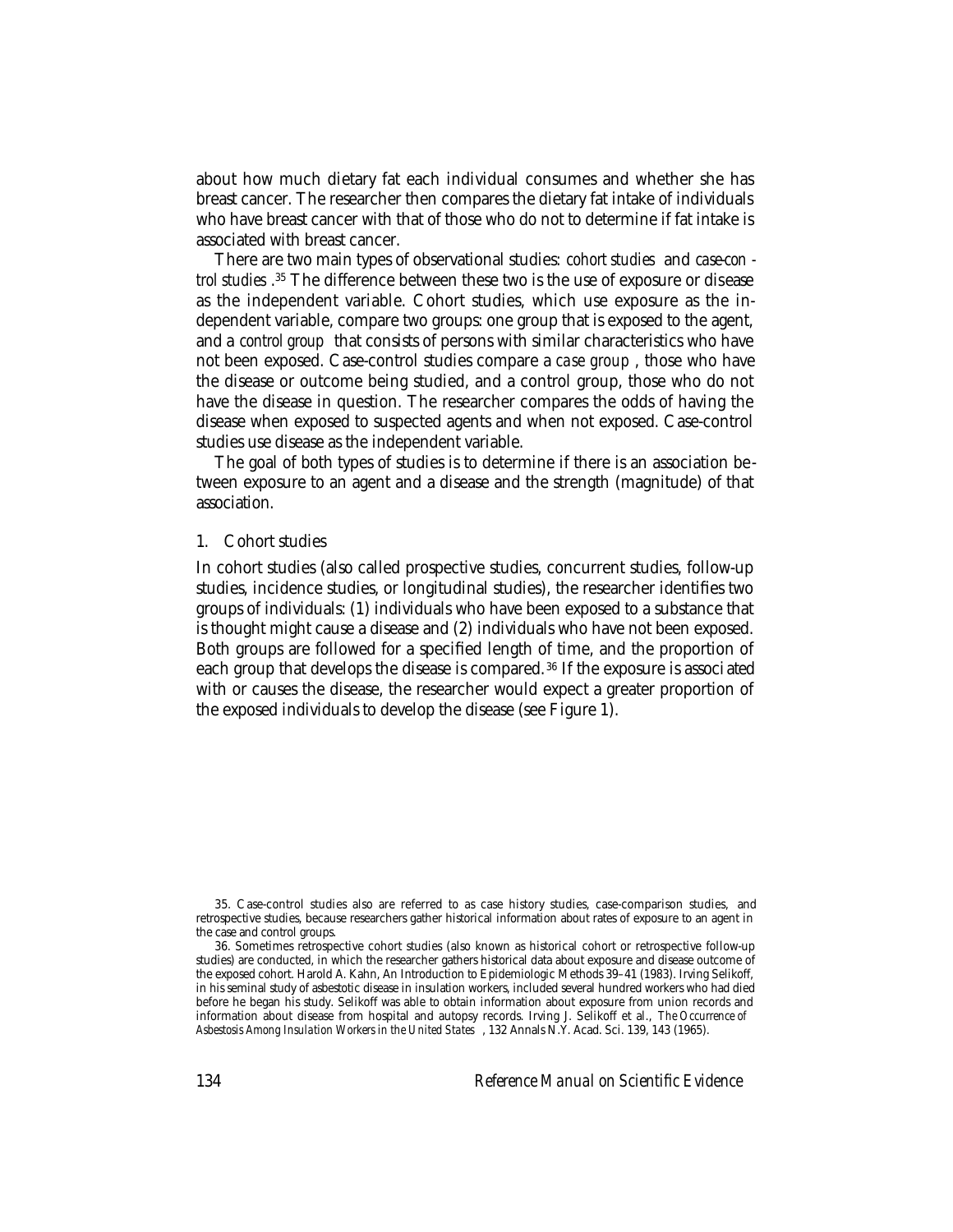#### Figure 1 Design of a Cohort Study



An advantage of the cohort study design is that the temporal relationship between exposure and disease can be established. By tracking the exposed and unexposed groups over time, the researcher can determine the time of disease onset. This temporal relationship is relevant to the question of causation, since exposure must precede disease onset if exposure caused the disease.

As an example, in 1950 a cohort study was begun to determine whether uranium miners exposed to radon were at increased risk for lung cancer as compared with nonminers. The study group (also referred to as the exposed *cohort* ) consisted of 3,400 white, underground miners. The control group comprised white nonminers from the same geographic area. Members of both groups were examined every three years, and the degree of exposure of the exposed cohort to radon was measured from samples taken in the mines. The ongoing testing of rock samples for radioactivity and the periodic medical monitoring of lungs permitted the researchers to examine whether disease was linked to prior work exposure to radiation and to discern the relationship between exposure to radiation and disease. Exposure to radiation was associated with the development of lung cancer in uranium miners.37

The cohort design is often used in occupational studies. A weakness of this design is that an increased risk of disease among the exposed group may be caused by agents other than the exposure. A cohort study of workers in a certain industry that pays below average wages might find a higher risk of cancer in those workers. This may be because they work in that industry, or it may be because low-wage groups are exposed to other harmful agents, such as environmental toxins present in higher concentrations in their neighborhood. The researcher must attempt in the study design to identify factors other than the exposure that may be responsible for the increased risk of disease. If data are gathered

<sup>37.</sup> This example is based on a study description in Abraham M. Lilienfeld & David E. Lilienfeld, Foundations of Epidemiology 237–39 (2d ed. 1980). The original study is Joseph K. Wagoner et al., *Radiation as the Cause of Lung Cancer Among Uranium Miners* , 273 New Eng. J. Med. 181 (1965).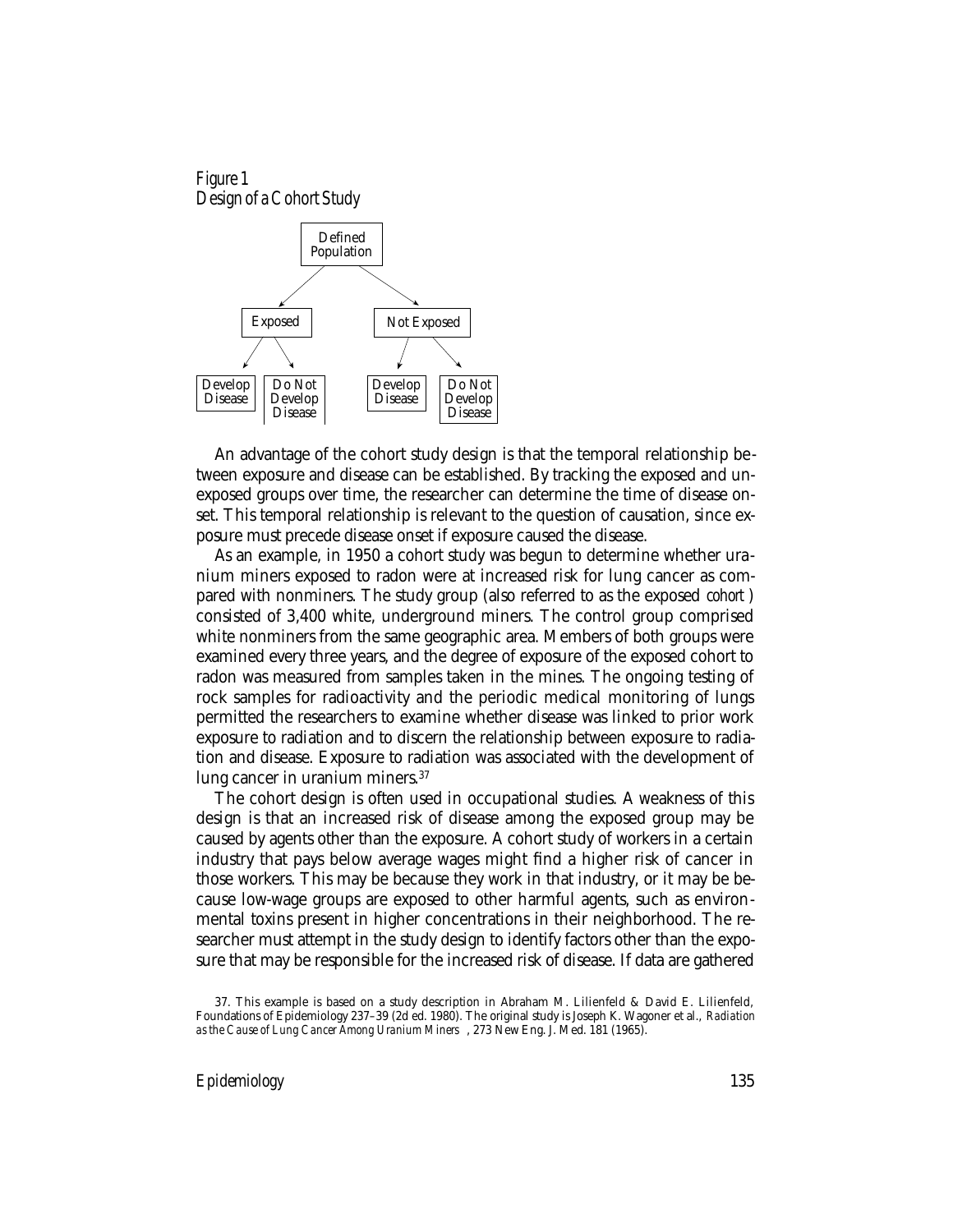on other possible *etiologic factors,* the researcher can sometimes use statistical methods 38 to assess whether a true association exists between working in the industry and cancer. Evaluating whether the association is causal involves additional analysis, as discussed in sections IV–IV.B.

2. Case-control studies

In case-control studies, the researcher begins with a group of individuals who have the disease (cases) and then selects a group of individuals who do not have the disease (controls). Instead of observing each group, as is done in a cohort study, the researcher compares past exposures. If a past exposure is associated with or caused the disease, the researcher expects to find a higher proportion of past exposure among the cases. For example, we expect a higher proportion of past cigarette smoking among lung cancer cases than among controls who do not have lung cancer (see Figure 2).

#### Figure 2

Design of a Case-Control Study



An advantage of the case-control study is that the study can be completed in less time and with less expense than a cohort study. Case-control studies also are often more powerful and therefore reveal weaker associations than cohort studies, especially when the disease or outcome is rare. <sup>39</sup>

The case-control research design poses a number of potential methodological problems. However, the researcher can prevent or diminish these problems with careful attention to the design and conduct of the study. For instance, the researcher depends on information from the past to determine exposure and disease and their temporal relationship. In some situations the researcher is required to interview the subject about past exposures, thus relying on his or her memory. Research has shown that individuals with disease (cases) may more readily recall past exposures than individuals with no disease (controls);<sup>40</sup> this

<sup>38.</sup> *See* Daniel L. Rubinfeld, Reference Guide on Multiple Regression § II.B, in this manual.

<sup>39.</sup> Thus, for example, to detect a doubling of disease caused by exposure to an agent where the incidence of disease is 1 in 100 in the unexposed population would require sample sizes of 3,100 each for a cohort study, but only 177 each for a case-control study. Harold A. Kahn & Christopher T. Sempos, Statistical Methods in Epidemiology 66 (1989).

<sup>40.</sup> Steven S. Coughlin, *Recall Bias in Epidemiologic Studies* , 43 J. Clin. Epidemiol. 87 (1990); Rothman, *supra* note 32, at 85.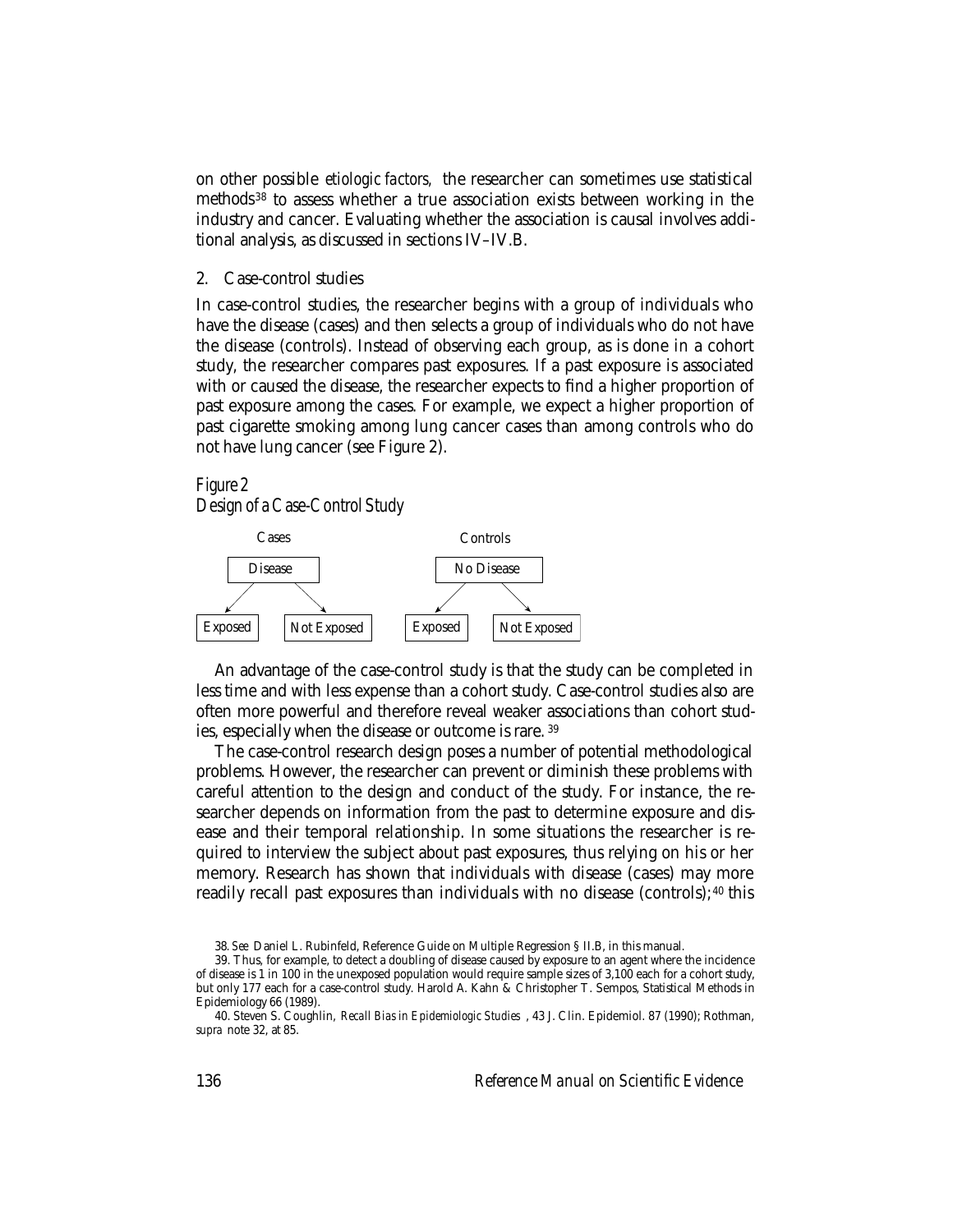creates a potential for biased data.

For example, consider a case-control study conducted to examine the cause of congenital malformations. The epidemiologist is interested in whether the malformation was caused by an infection during the mother's pregnancy. A group of mothers of malformed infants (cases) and a group of mothers of infants with no malformation (controls) are interviewed regarding infections during pregnancy. Mothers of children with malformations may recall an inconsequential fever or runny nose during pregnancy that readily would be forgotten by a mother who had a normal infant. Even if the infection rate in mothers of malformed chil dren is no different from the rate in mothers of normal children, the result in this study would be an apparently higher rate of infection in the mothers of the children with the malformations solely on the basis of differential recall between the two groups. The problem of recall bias can sometimes be overcome by finding a second source of data to validate the mother's response (e.g., blood test results from prenatal visits or medical records that document symptoms of infection). 41 A cohort study would not be feasible, because malformations occur so rarely, and cohort studies may not be powerful enough to detect outcomes that are rare.

Selecting members of the control group (those without disease) also may be problematic in case-control studies, especially if these individuals differ in many of their characteristics from members of the case group (those with disease). <sup>42</sup> The selection of an appropriate control group has been described as the Achilles' heel of a case-control study.<sup>43</sup> One key to a valid control group is to ensure that the controls were selected independently of their exposure status, as illustrated below. <sup>44</sup>

Since many researchers are located in medical centers, they often select hospital patients as study participants. However, the selection of controls from a hospital's inpatient population can introduce selection bias into a study. For example, suppose an association is found between coffee drinking and coronary heart disease using hospital patients as a control group. However, the hospitalized control group may include individuals who had been advised against drink-

<sup>41.</sup> Two researchers who used a case-control study to examine the association between congenital heart disease and the mother's use of drugs during pregnancy corroborated interview data with the mother's medical records. *See* Sally Zierler & Kenneth J. Rothman, *Congenital Heart Disease in Relation to Maternal Use of Bendectin and Other Drugs in Early Pregnancy* , 313 New Eng. J. Med. 347, 347–48 (1985).

<sup>42.</sup> The types of characteristics most commonly considered when selecting the study population include age, race, socioeconomic status, years of education, and occupation.

<sup>43.</sup> William B. Kannel & Thomas R. Dawber, *Coffee and Coronary Disease* (editorial), 289 New Eng. J. Med. 100 (1973).

<sup>44.</sup> Another important criterion for selecting controls occurs where the cases are a sample of a given population rather than all cases within the population. In that situation, care must be taken to select controls who, if they had developed the disease, would have been included as cases in the study. Thus, if the cases consist of the leukemia patients at a hematology-oncology clinic, it is important that the control group be limited to persons who, if they had contracted leukemia, would be patients (and therefore cases) at the same clinic. For additional explanation on selecting controls in case-control studies, see Brian MacMahon & Thomas F. Pugh, Epidemiology: Principles and Methods 244–56 (1970); Rothman, *supra* note 32, at 62–68.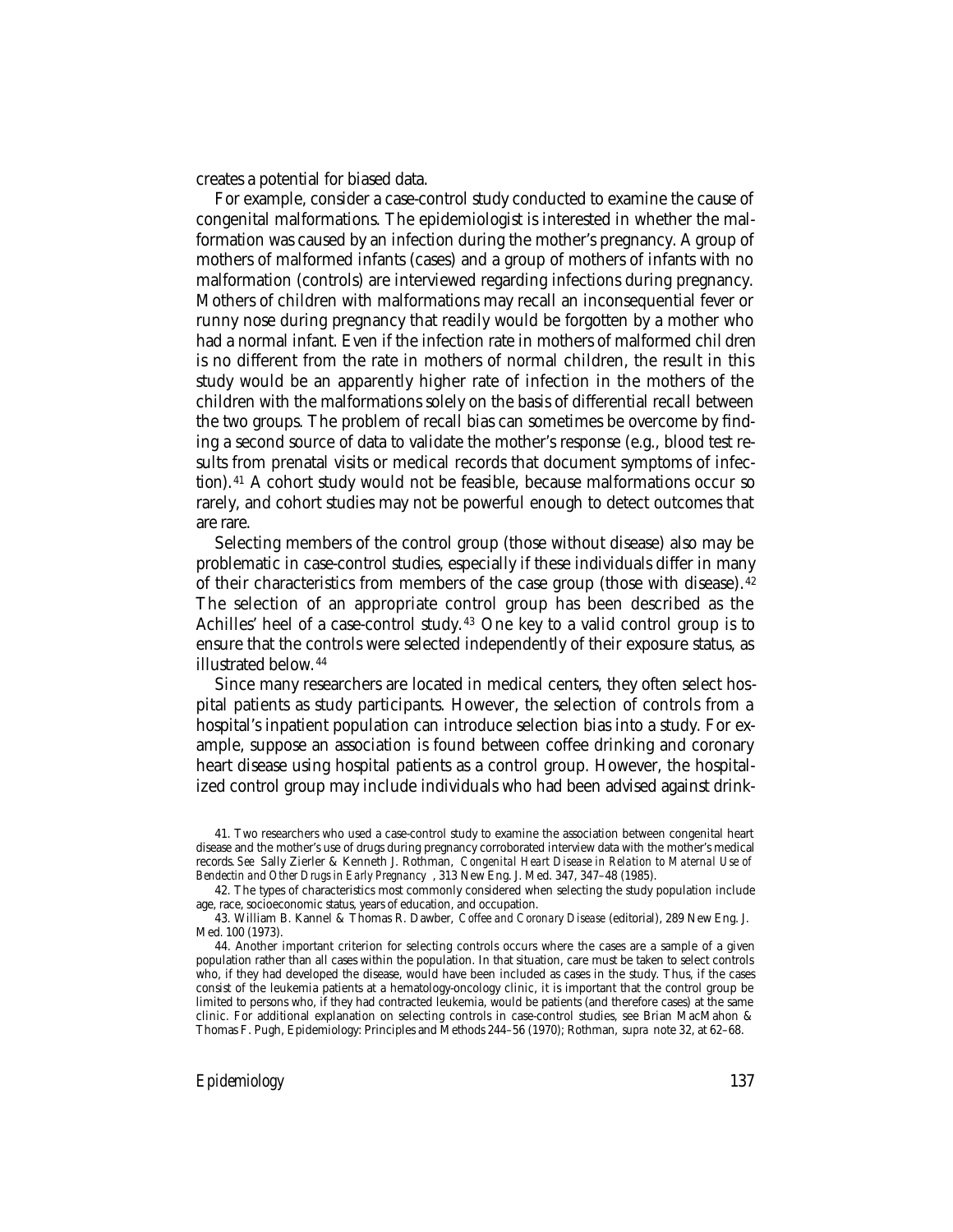ing coffee for medical reasons, such as a peptic ulcer (the reason for lower consumption is not important, but the unrepresentativeness of the control group is). If this is true, the amount of coffee drinking in the control group would understate the extent of coffee drinking in the general population. Understating the exposure to coffee in the population without disease would result in inflating the impact of exposure to coffee on heart disease. This bias must be considered when the study's findings and implications are being made. Extrapolation of the findings to the general population may not be possible (or should be done cautiously), since the control group differs in an important way (exposure to the agent). <sup>45</sup>

Examining a study for potential sources of bias is an important task that helps determine the accuracy of a study's conclusions. In addition, when a source of bias is identified, it may be possible to identify whether the error tended to exaggerate or understate the true association. Thus, bias may exist in a study that nevertheless has probative value.

B. Were the Study Populations Well Defined and Samples Adequately Selected So As to Allow for Meaningful Comparisons (Between Study Groups or Between Time Periods)?

As stated above, the two main types of bias are selection bias, in which there is a systematic difference between those individuals included in the study and those who are not, and information bias, which involves error in measuring disease or exposure among those included in the study.

- 1. Did the researcher minimize the risk of selection bias?46
- a. How were the cases and controls (in case-control study) or exposed and unexposed subjects (in cohort study) identified and selected?

A list of criteria for inclusion in and exclusion from the study must be articulated by the researcher. These criteria should be documented clearly before the subjects are recruited for the study to ensure that no overt or covert biases enter into the selection process. Such biases could lead to erroneous inferences regarding causation. For example, in a *prospective study* of cervical cancer, those who are

<sup>45.</sup> Hershel Jick et al., *Coffee and Myocardial Infarction*, 289 New Eng. J. Med. 63 (1973).

<sup>46.</sup> Selection bias is defined as "[e]rror due to systematic differences in characteristics between those who are selected for study and those who are not. Examples include hospital cases or cases under a physician's care, excluding those who die before admission to hospital because the course of their disease is so acute, those not sick enough to require hospital care, or those excluded by distance, cost, or other factors." A Dictionary of Epidemiology, *supra* note 4, at 15.

In *In re* "Agent Orange" Prod. Liab. Litig., 597 F. Supp. 740, 783 (E.D.N.Y. 1985), *aff'd* , 818 F.2d 145 (2d Cir. 1987), the court expressed concern about selection bias. The exposed cohort consisted of young, healthy males who served in Vietnam. Comparing mortality rates between that exposed cohort and a control group made up of civilians might have resulted in error due to selection bias. Failing to account for health status as an independent variable would tend to understate any association between exposure and disease where the exposed cohort is healthier.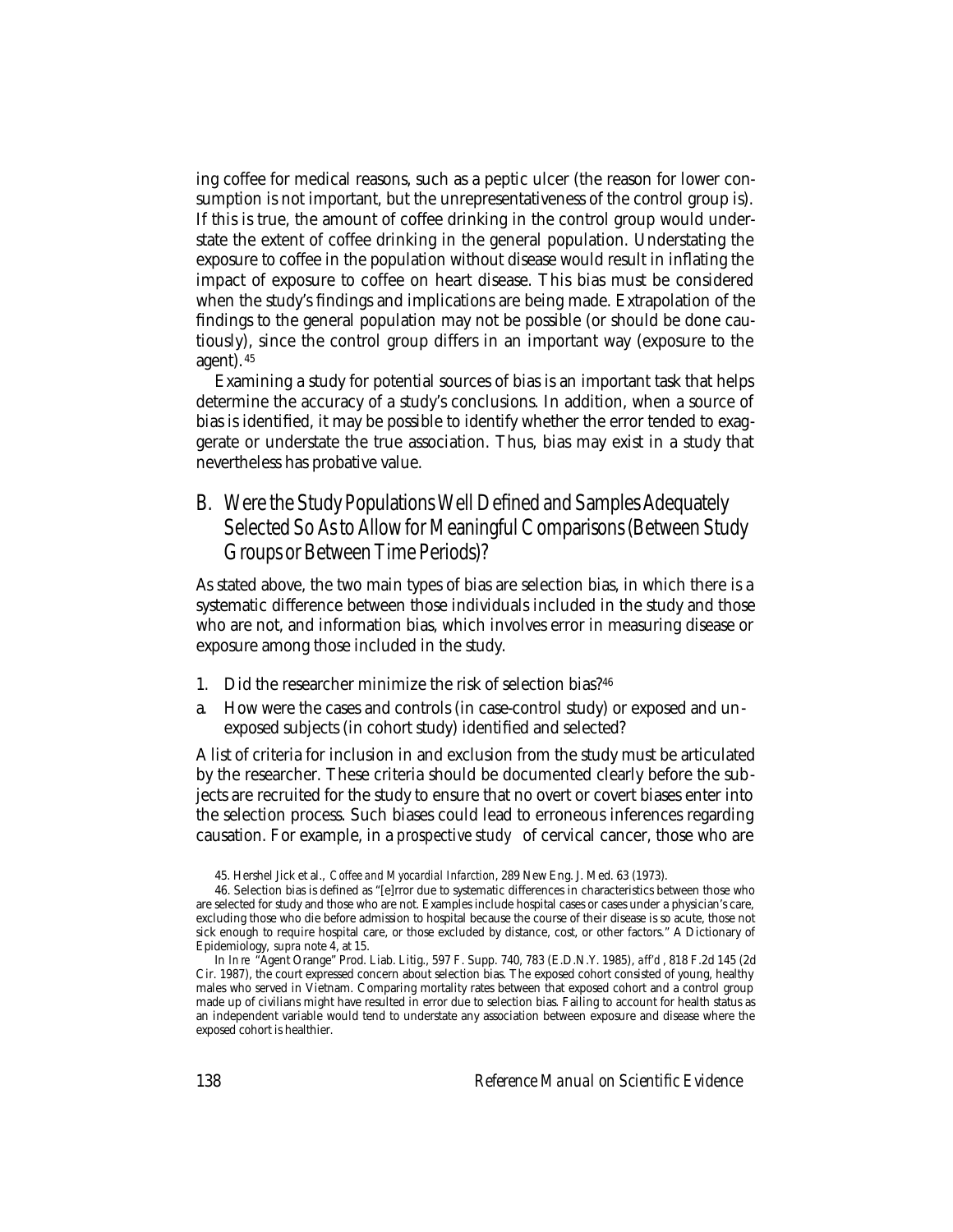not at risk for the disease—women who have had their cervices removed and men—should be excluded from the study population. Inclusion of such individuals as controls in a case-control study could result in erroneous findings by overstating the association between the agent and the disease. If the study population is not described precisely by the researcher, the ability to generalize the results is compromised.

b. What percentage of those selected for the study agreed to participate?

Even when a study is well designed, bias may be introduced if a large proportion of those selected as subjects refuse to participate. Many studies have shown that individuals who participate in studies differ significantly from those who do not. Consequently, if only a small proportion of selected subjects agree to participate, the findings may not apply to the general population.

If a significant portion of either study group refuses to participate in the study, the researcher should investigate reasons for refusal and whether those who refused are different from those who agreed. The researcher can show that those in the study are not a biased sample by interviewing those who refused to participate or by comparing the relevant characteristics of those who refused to participate with those who participated.

c. What proportion of the subjects dropped out of the study before it was completed?

Many of the same issues discussed above apply here. If, for example, a significant number of subjects drop out of a study before completion, it may be impossible to extrapolate the findings from a small number of subjects to the general population. The researcher should examine whether the study group is still representative of the general population.

2. Was the sample size adequate to draw a valid conclusion?

Common sense leads one to believe that researchers who do not study a large enough sample of individuals may not be able to discern the relationship between exposure to a substance and a disease. Common sense also leads one to believe that by enlarging the sample size (size of the study group), researchers can form a more accurate conclusion and reduce the chance of error in their results. Both statements are correct: researchers can increase the accuracy of the measurement of the risk of disease by enlarging the sample size. This commonsense intuition is illustrated by a test to determine if a two-sided coin is fair. A test in which the coin is flipped 500 times is much more helpful than a test in which the coin is flipped 10 times. Both common sense and statistics reveal that it is far more likely that 80% of the flips in the latter test will result in heads than in the former test if the coin is fair. The concern with the design of the coin test, as with epidemiology, is that both involve sampling techniques to draw an infer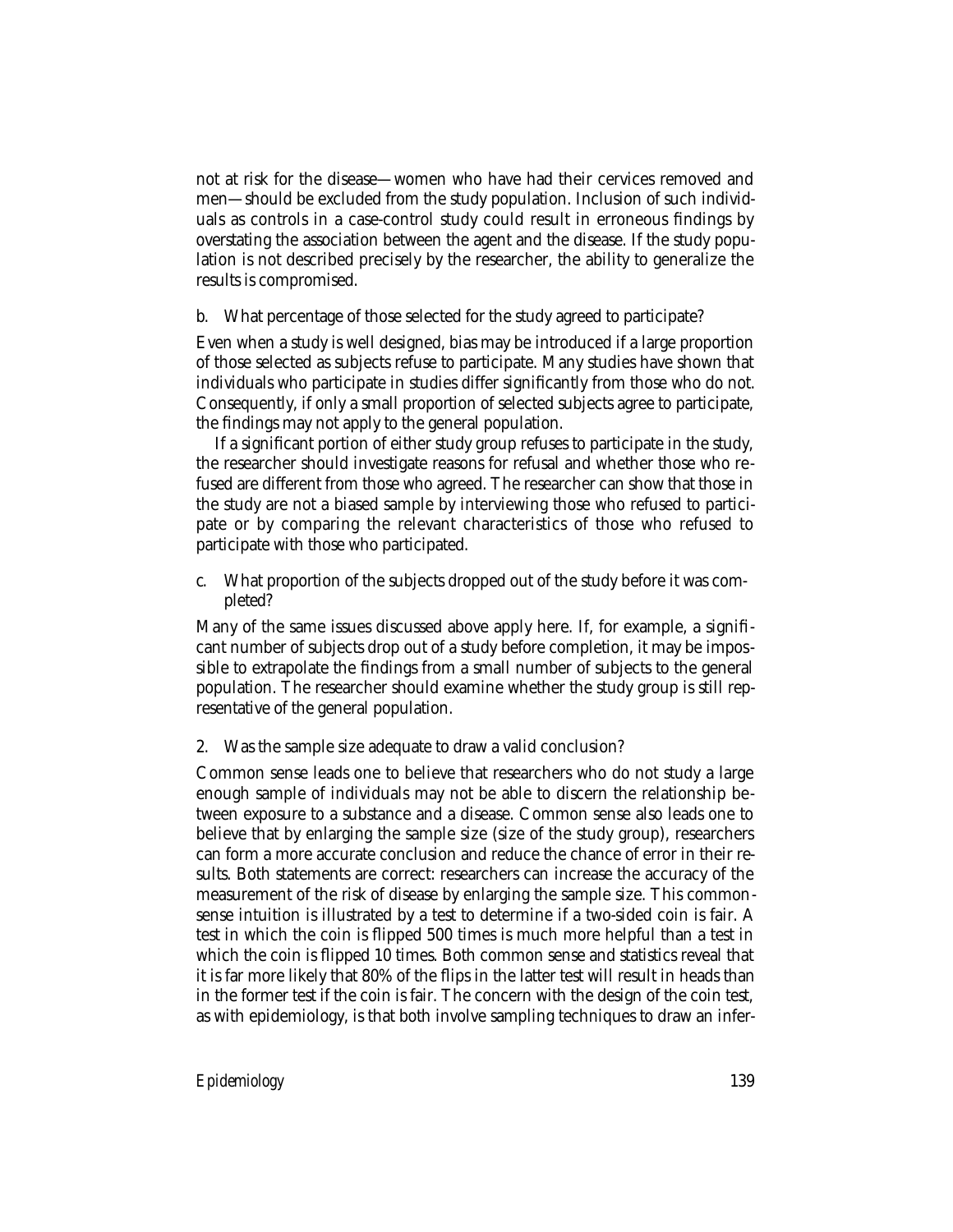ence. Estimates based on samples are subject to random error, which can be reduced by increasing the size of the samples.

Sample size calculations are important in two circumstances. The first circumstance occurs during the planning of a study, when the researcher estimates the size and expense of the study. At this point, the researcher must determine the number of subjects that will have to participate to obtain research findings of acceptable precision. Since enlarging the study size increases the time, cost, and complexity of conducting the study, a balance must be maintained between the scientific precision of the findings and the cost of the project.

The second circumstance occurs after a study has been completed. The outcome of a study can be incorrect or inaccurate because of sampling error. Thus, a study erroneously can find no association between exposure to an agent and a disease if the sample size is too small to detect the association that existed. 47 If the researchers suspect that this is the case after a study has been completed, they can determine the likelihood that the size of the sample (i.e., the number of participants) was sufficient to permit detection of an association of a given magnitude, if there actually was one. Similarly, a study can find an association that is spurious—the result of random error. This is similar to the example mentioned above, in which a fair coin flipped ten times results in eight heads. Statistical techniques can be used to estimate the likelihood that the association is due to sampling error.<sup>48</sup>

Researchers use a variety of approaches to determine an appropriate size for a study population, including a sample size calculation and a power calculation. Although these calculations generally are completed before the study begins, they require an estimation of the study's findings. In general, the calculations help determine whether a study is feasible (i.e., whether the researcher can recruit enough subjects and finance the project adequately). It should be recognized that sample size calculations are based on public health considerations and costs, which may not coincide with the level of precision that would be optimal for legal standards of proof.

a. Sample size calculation

The sample size calculation provides researchers with an estimate of the number of individuals they should study to detect whether exposure to a substance increases the risk of disease. The calculation is based on four factors:

1. the specified level of *statistical significance,* or *alpha,* that is desired;49

<sup>47.</sup> Junius C. McElveen, Jr. & Pamela S. Eddy, *Cancer and Toxic Substances: The Problem of Causation and the Use of Epidemiology* , 33 Clev. St. L. Rev. 29, 40–41 (1984) (detecting an increase of 200 cancers per population of 100,000, with a significance level of .05, where the background rate of cancer is 20,000 per 100,000 individuals, would require exposed and control cohorts of 700,000 persons each).

<sup>48.</sup> *See infra* § III.C.1.

<sup>49.</sup> The specified level of statistical significance, also called alpha or type I error, is the probability of observing an association of the magnitude found in the study or greater when there is no association (i.e., false positive). *See infra* § III.C.1.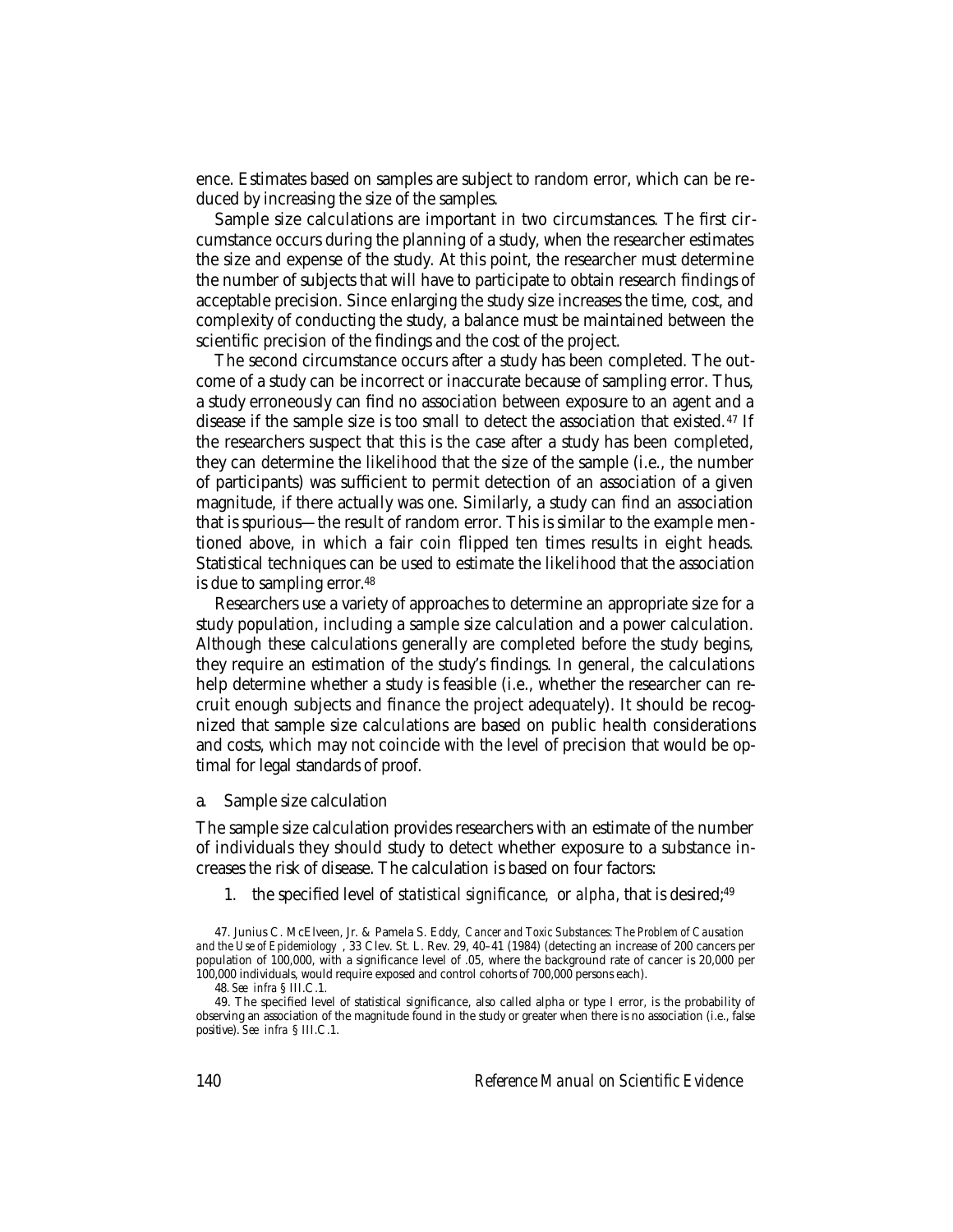- 2. the chance of missing a real effect, or beta, that the researcher selects;  $50$
- 3. the estimated magnitude of the increased risk of disease, or *effect size* ; 51 and
- 4. the *background risk of disease* or exposure. <sup>52</sup>

Factors (1) and (2) are set by convention and generally do not change from study to study. Changes in these values should be based on logical and defensible scientific needs. For example, it may be important to increase beta or alpha to examine carefully the effect of a specific risk factor.

Factors (3) and (4) are critical in determining an adequate sample size. For example, in a study of exposure to video display terminals (VDTs) and spontaneous abortion, the researcher must consider two questions. First, what is the background rate of spontaneous abortion in the group? Second, how many excess spontaneous abortions are thought to be related to VDT exposure? In general, when there is a high background rate of a particular disease and when the increased risk of disease is small, the researcher needs a larger sample size. In the example given above, the researcher would need a fairly large sample size, since the background rate of spontaneous abortions is high and other studies suggest that the risk associated with VDT exposure is small.

Since the sample size calculation generally is performed before the study is initiated, the researcher often estimates values for the increased risk of disease and the standard deviation.<sup>53</sup> Researchers can rely on values from similar studies conducted, or if no such studies are available, they can rely on educated guesswork. When little is known about a particular disease, researchers can calculate the sample size and then increase it to allow for the uncertainty.

This method of calculating sample size has been criticized for being subject to manipulation, because the researcher must estimate values that will not be known until the study has been completed. Nonetheless, it still is used for determining the size of a study population.

#### b. Power calculation

The results of a power calculation, often displayed as a diagram, present the probability that a researcher will be able to find a hypothetical increased risk of disease for specified sample sizes. After reviewing the diagram, a researcher

<sup>50.</sup> The chance of missing a real effect, or beta, is the probability that an association that exists will be missed by the study. *See infra* § III.C.2.

<sup>51.</sup> The magnitude of the increased risk in disease, or effect size, is best thought of as the amount of disease that is caused by exposure to a toxic substance. For example, the risk of contracting lung cancer may be ten times higher for cigarette smokers than for nonsmokers. The magnitude of the increased risk is therefore a factor of 10. *See infra* § III.A.

<sup>52.</sup> The background rate, or background risk, in a population is the amount of disease that occurs in individuals who have no known exposures to an alleged risk factor for the disease. For example, the background rate for all birth defects is 3%–5% of live births.

<sup>53</sup>*.* Standard deviation is a summary statistic that describes how widely dispersed the data are around the mean (average) value.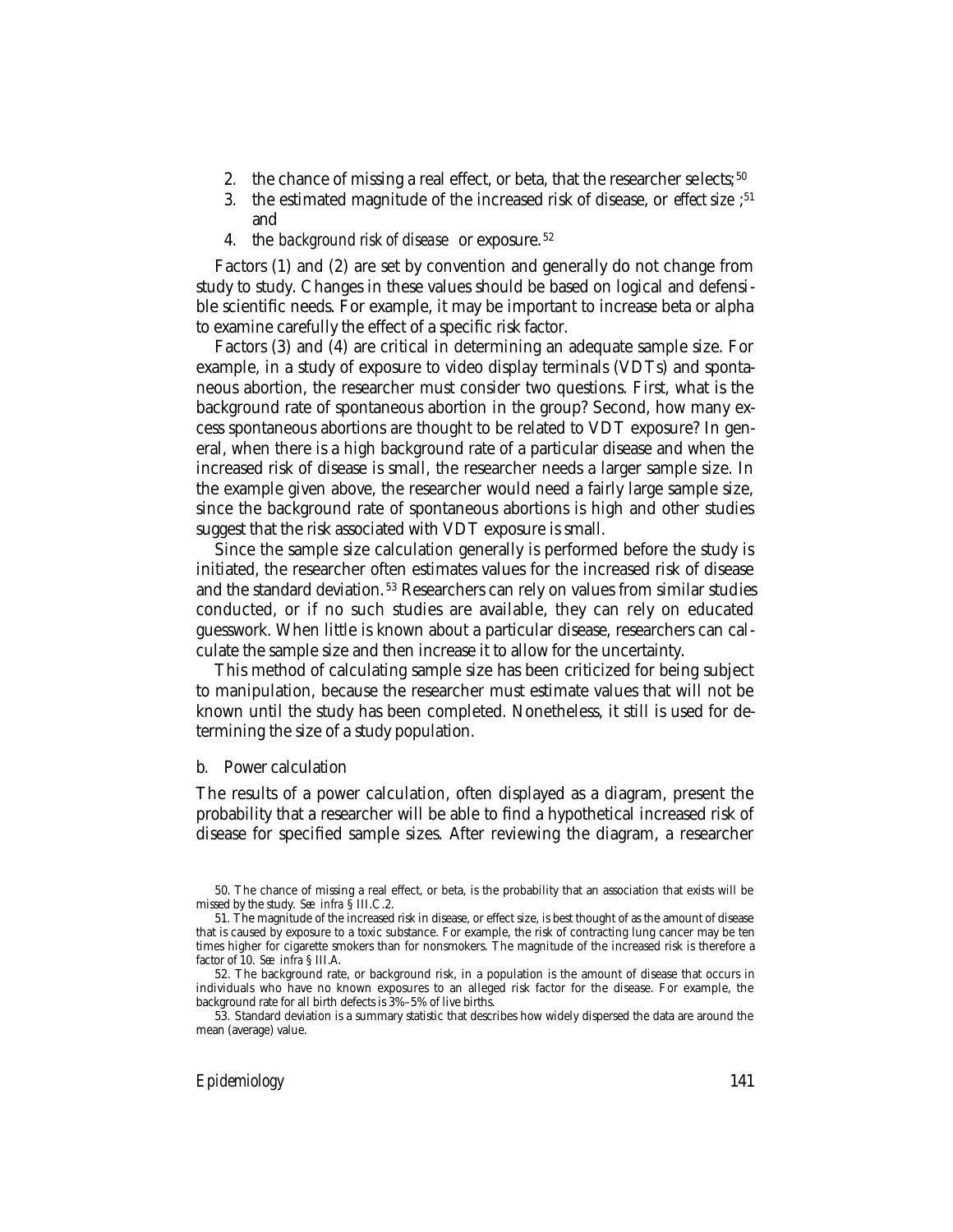chooses the appropriate sample size. Figure 3 shows sample power curves, with *power* plotted against sample size for several anticipated levels of relative risk (RR, a measure of association discussed below). Many statistical computer programs used in epidemiology can generate power curves.





The power curves in Figure 3 are drawn on the assumption that the researcher will conduct a case-control study that will have an equal number of cases (those with disease) and controls (those without disease). The estimated exposure rate in the control group is 0.3, which means that 30% of the controls are predicted to have been exposed to the agent. In addition, the curves are calculated and drawn based on a level of statistical significance of 0.1. The y-axis displays the power, or probability (with 1.0 being 100%), of the study being able to detect an association of the magnitude shown for each of the curves based on the sample size on the x-axis. Thus, if the researcher wants to detect a relative risk of at least 3.0 with 80% probability, there should be approximately 75 subjects in each of the case and control groups.

After a study is completed, a power curve is used to determine the likelihood that the study would have detected an association of a given magnitude. Thus, a case-control study with 100 subjects in each group has a slightly better than 60% probability (determined from reading the curve) of detecting a relative risk of 2.0

142 *Reference Manual on Scientific Evidence*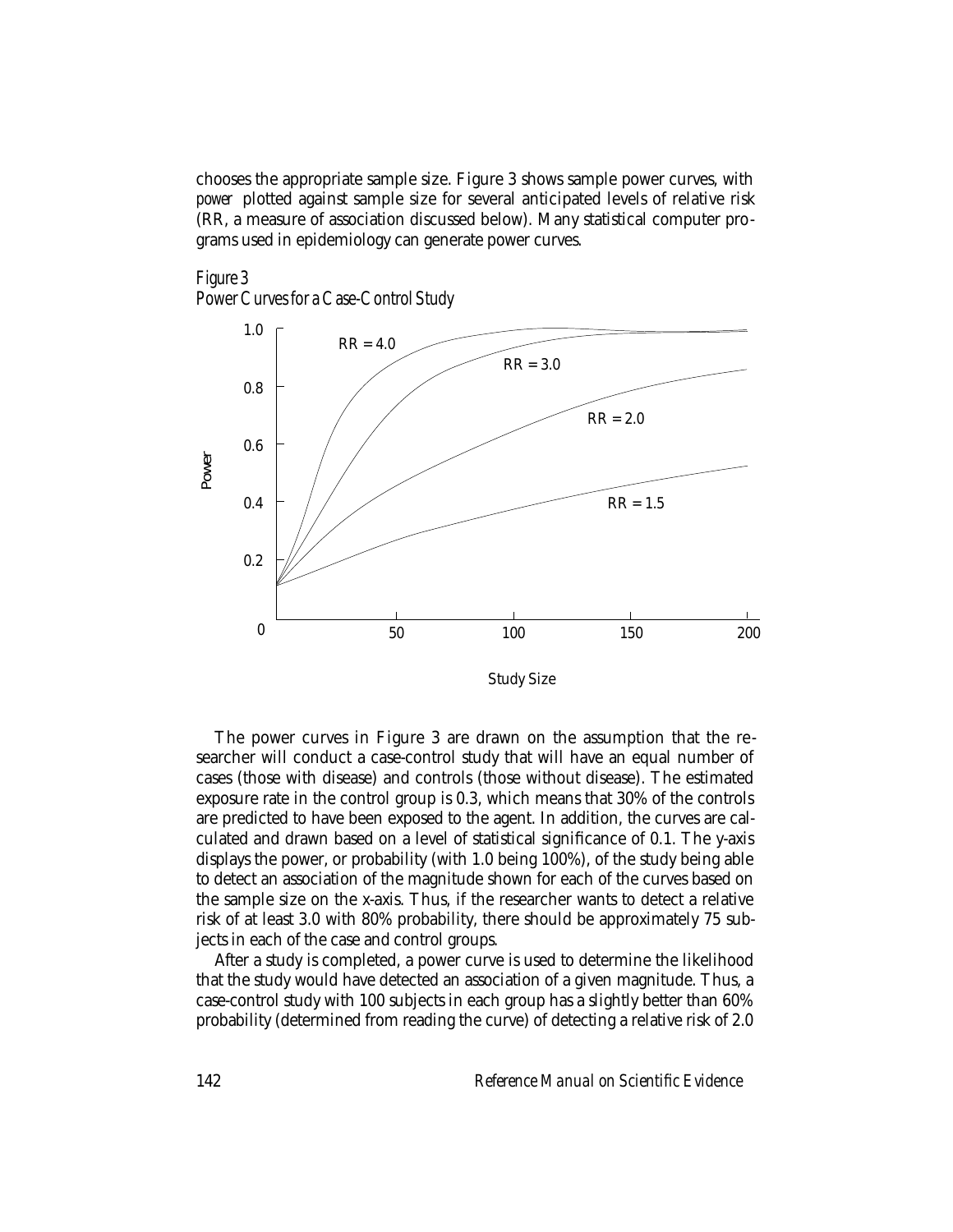that will be statistically significant. Put another way, there is a 40% chance that the study failed to detect a relative risk of up to 2.0 at a statistical significance level of 0.1.

Power calculations performed in advance of a study have also been criticized as being subject to manipulation. They can be manipulated because the researcher must estimate study variables in advance of the study. Nevertheless, power calculations are becoming a more common method for determining study size, in part because a power diagram provides more information than a sample size calculation. 54 This criticism is not applicable to power calculations performed after a study is completed, because at that time, exposure rates (for case-control studies) and disease incidence (for cohort studies) are known.

Both the power calculation and the sample size calculation require some estimation or educated guesswork by the researcher and are subject to uncertainty. Although there is no absolute right number of participants, the researcher usually uses one of these two approaches to determine the minimum number of participants needed. The assumptions that underlie a researcher's estimations can be examined for soundness. The researcher should be able to articulate a reasonable and scientific basis for estimates of the magnitude of the increased risk of disease and the background risk. If the study size is too small, or if the actual risk from exposure is less than the researcher estimated, the study may be inconclusive.

## C. Was Exposure to the Putative Agent Measured Using a Standardized and Reliable Methodology?

One of the most difficult areas in epidemiology concerns exposure: determining whether a person was exposed to an agent in the past and, if so, measuring the intensity and length of such an exposure. 55 Exposure can be measured directly or indirectly. 56 Sometimes researchers use a *biological marker* as a direct mea sure of exposure—an alteration in tissue or body fluids that occurs as a result of

<sup>54.</sup> Rothman, *supra* note 32, at 79–81.

<sup>55.</sup> Dose generally refers to the intensity or magnitude of exposure multiplied by the time exposed. For a discussion of the difficulties of determining dosage from atomic fallout, see Allen v. United States, 588 F. Supp. 247, 425–26 (D. Utah 1984), *rev'd on other grounds* , 816 F.2d 1417 (10th Cir. 1987), *cert. denied* , 484 U.S. 1004 (1988).

A different, but related, problem often arises in court. Determining plaintiff's exposure to the alleged toxic substance always involves a retrospective determination and may involve difficulties similar to those faced by an epidemiologist planning a study. Thus, in Christophersen v. Allied-Signal Corp., 939 F.2d 1106, 1113 (5th Cir. 1991), *cert. denied* , 112 S. Ct. 1280 (1992), the court criticized the plaintiff's expert who relied on an affidavit of a co-worker to determine the dose of nickel and cadmium to which the decedent had been exposed.

In asbestos litigation, a number of courts have adopted a requirement that plaintiff demonstrate (1) regular use by an employer of defendant's asbestos-containing product; (2) plaintiff's proximity to those products; and (3) exposure over an extended period of time. *See, e.g.* , Lohrmann v. Pittsburgh Corning Corp., 782 F.2d 1156, 1162–64 (4th Cir. 1986).

<sup>56.</sup> *See In re* Paoli R.R. Yard PCB Litig., No. 86-2229, 1992 U.S. Dist LEXIS 18430, at \*9–11 (E.D. Pa. Oct. 21, 1992) (discussing valid methods of determining exposure to chemicals).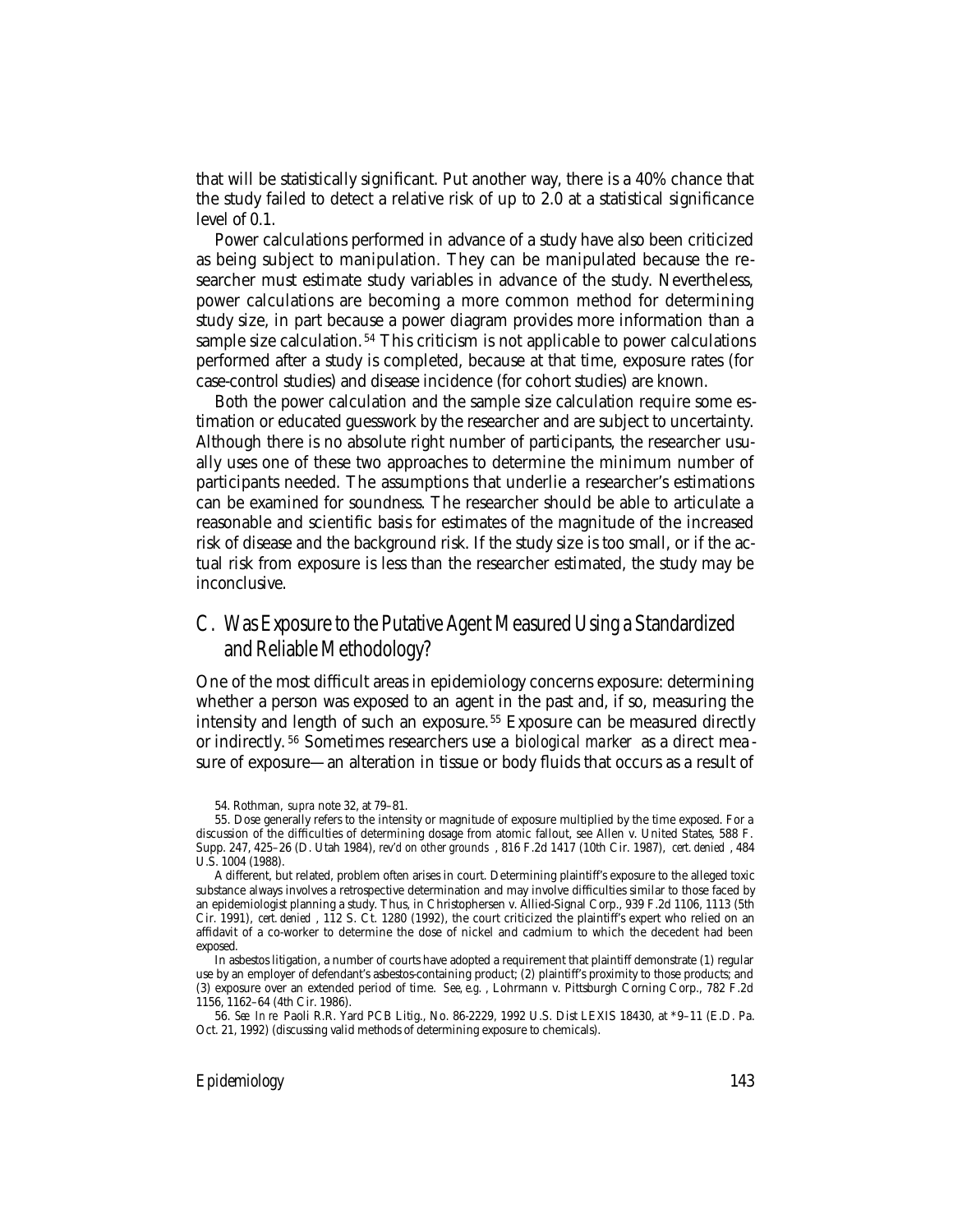an exposure and that can be detected in the laboratory. Biological markers are only available for a small number of toxins and only reveal whether or not a person was exposed. Biological markers rarely help determine the intensity or duration of exposure. <sup>57</sup>

Monitoring devices also can be used to measure exposure directly but often are not available for exposures that occurred in the past. For past exposures, epidemiologists often use indirect means of measuring exposure, such as interviewing workers and reviewing employment records. Thus, all those employed installing asbestos insulation may be treated as having been exposed to asbestos during the period that they were employed. However, there may be a wide variation of exposure within any job, and these measures may have limited applicability to a given individual. Where the agent of interest is a drug, medical or hospital records can be used to determine exposure. Thus, retrospective occupational or environmental measurements of exposure are usually less accurate than prospective or follow-up studies, especially ones where drugs or medical intervention is the independent variable being measured.

The route (e.g., inhalation or absorption), duration, and intensity of exposure are important factors in assessing disease causation. Even with environmental monitoring, the dose measured in the environment generally is not the same as the dose that reaches internal target organs. If the researcher has calculated the internal dose of exposure, the scientific basis for this calculation should be examined for soundness.58

#### 1. Were data collected from objective and reliable sources?

Medical records, government documents, employment records, death certificates, and interviews are examples of data sources that are used by epidemiologists.59 The accuracy of a particular source may affect the validity of a research finding. If different data sources are used to collect information about a study group, differences in the accuracy of those sources may affect the validity of the findings.

<sup>57.</sup> The timing of exposure may also be critical, especially where the disease of interest is birth defects. In Smith v. Ortho Pharmaceutical Corp., 770 F. Supp. 1561, 1577 (N.D. Ga. 1991), the court criticized a study for its inadequate measure of exposure to spermicides. The researchers had defined exposure as receipt of a prescription for spermicide within 600 days of delivery: This definition of exposure is too broad because environmental agents are only likely to cause birth defects during a narrow band of time.

<sup>58.</sup> *See also* Bernard D. Goldstein & Mary Sue Henifin, Reference Guide on Toxicology § I.C, in this manual.

<sup>59.</sup> Even these sources may produce unanticipated error. Identifying the causal connection between asbestos and mesothelioma, a rare form of cancer, was complicated and delayed because doctors who were unfamiliar with mesothelioma erroneously identified other causes of death in death certificates. *See* David E. Lilienfeld & Paul D. Gunderson, *The "Missing Cases" of Pleural Malignant Mesothelioma in Minnesota, 1979–81: Preliminary Report*, 101 Pub. Health Rep. 395, 397–98 (1986).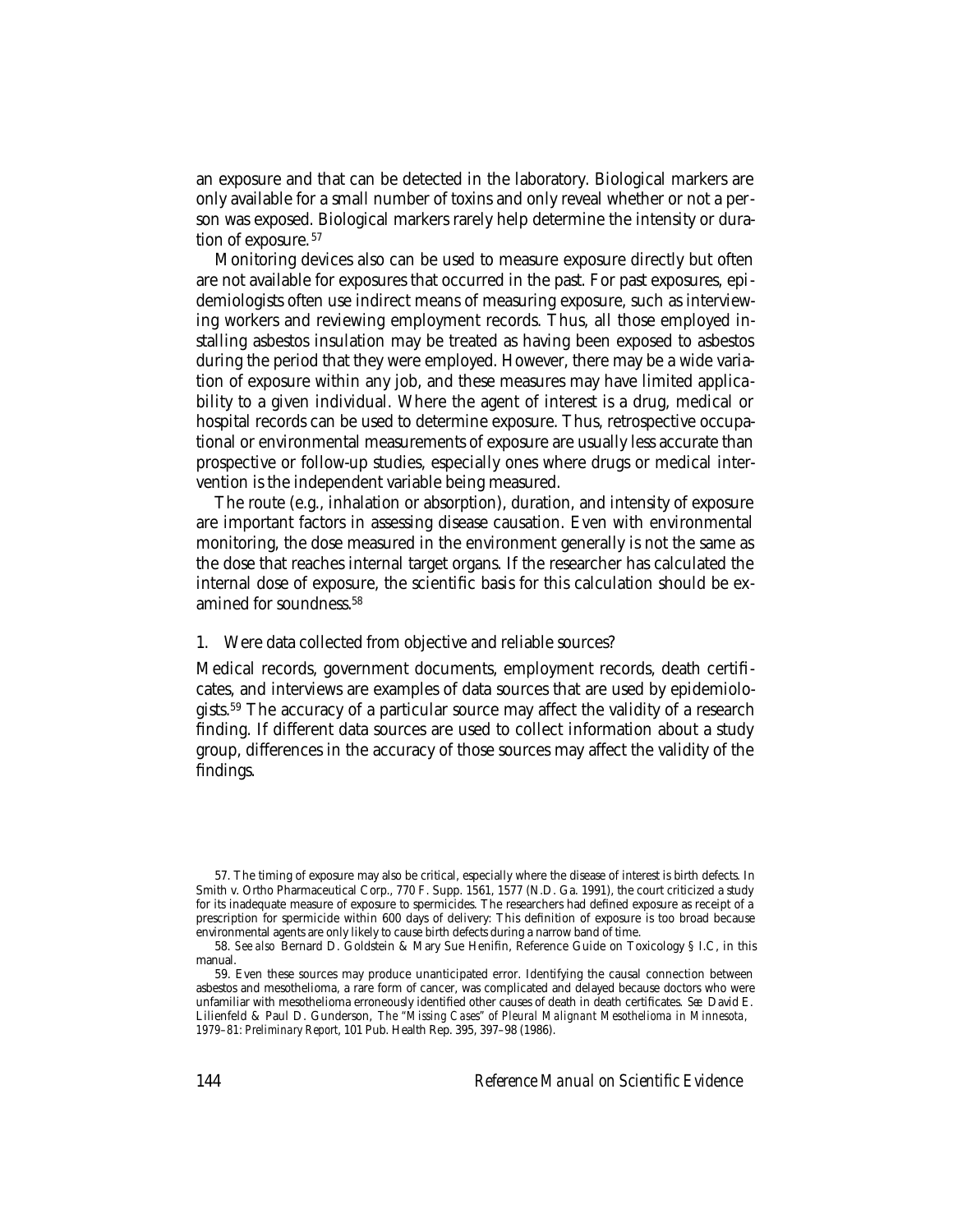For example, using employment records to gather information about exposure to narcotics probably would lead to inaccurate results, since employees tend to keep such information private. If the researcher uses an unreliable source of data, the study may not be useful to the court.

2. What types of procedures were instituted to control the quality of measurements of exposure?

The types of quality control procedures used depend on the source of data. For data collected by interview, quality control procedures should probe the reliability of the individual and whether the information is verified by other sources. For data collected and analyzed in the laboratory, quality control procedures should probe the reliability of the laboratory test.

3. Was information obtained from one group of the study population more accurate or complete than that obtained from the comparison group?

Error can be introduced into a study if there are differences in the accuracy or completeness of the subjects' recollection of past events or experiences. This type of bias, known as recall bias, is a special concern in case-control studies.

For example, a researcher may be interested in whether fetal malformation is caused by a mother's exposure to a virus during pregnancy. A group of mothers of malformed infants (cases) and a group of mothers of infants with no malformation (controls) are interviewed regarding infections during pregnancy. Mothers of the malformed infants may tend to recall inconsequential fevers or runny noses during pregnancy that readily would be forgotten by a mother who had a normal infant. Even if the true viral infection rate in mothers of malformed infants is no different from the rate in mothers of normal infants, the results of this study would indicate a false association between infection during pregnancy and birth defects because of differential recall between the two groups. <sup>60</sup>

4. Did the method of collecting data yield reliable information?

Errors in data collection can compromise the validity of the research findings. Evidence of staff training and data collection guidelines may be available for review by opposing experts. If the data were coded by members of the research team, reliability checks and coefficients may be reported on the coding and data

<sup>60.</sup> *See* Brock v. Merrell Dow Pharmaceuticals, Inc., 874 F.2d 307, 311–12 (5th Cir. 1989) (discussion of recall bias among women who bear children with birth defects), *cert. denied* , 494 U.S. 1046 (1990). It should be noted that the court was mistaken in its assertion that a confidence interval could correct for recall bias, or for any bias for that matter. Confidence intervals are a statistical device for analyzing error that may result from random sampling. Systematic errors (bias) in the design or data collection are not addressed by statistical methods, such as confidence intervals or statistical significance. *See* Green, *supra* note 23, at 667–68; Vincent M. Brannigan et al., *Risk, Statistical Inference, and the Law of Evidence: The Use of Epidemiological Data in Toxic Tort Cases* , 12 Risk Analysis 343, 344–45 (1992); *infra* § III.B.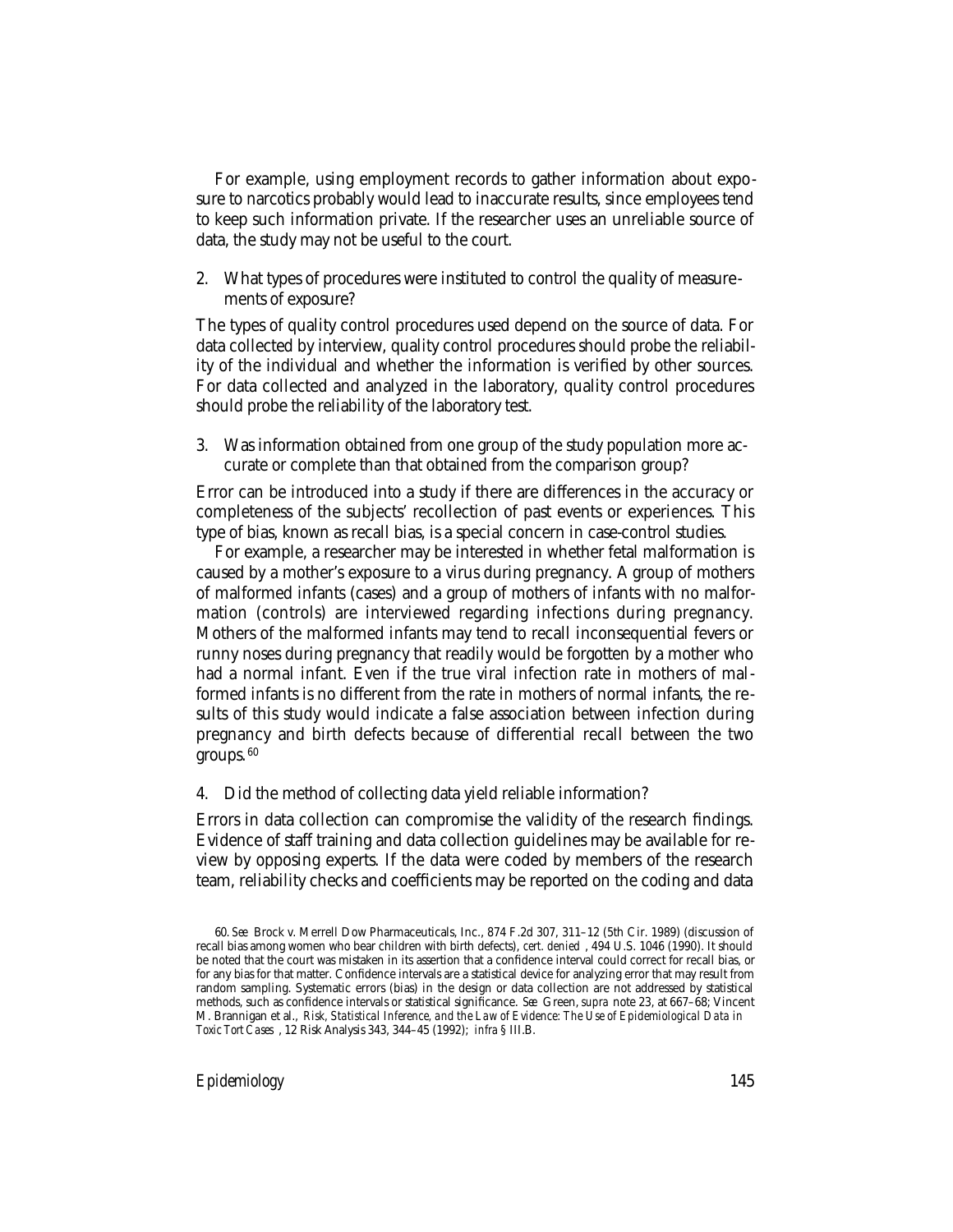entry processes. Further, if the data were collected through interview protocol, survey form, or code sheet, a pilot test may have been conducted using the data collection instrument. The results of the pilot test would indicate whether the data collection instruments (questionnaires, forms, etc.) posed problems for data collection staff.

### D. Were the Health Effects (i.e., Disease, Disability) Clearly Defined and Reliably Measured?

The outcome or health effects being studied should be clearly defined by the researcher in the study design. Precise definition of the disease ensures that the same variable is consistently measured throughout the study. For example, if a researcher is studying birth defects, it is necessary to define the age at which defects will be measured, as some birth defects are not apparent at birth and only are diagnosed later in childhood.

The quality and sophistication of the diagnostic methods used to detect a disease should be assessed. The proportion of subjects who were examined also should be questioned. If, for example, many of the subjects refused to be tested, the fact that the test used was of high quality would be of relatively little value.

The scientific validity of the research findings is influenced by the reliability of the diagnosis of disease.<sup>61</sup> For example, a researcher interested in studying spontaneous abortion in the first trimester needs to test women for pregnancy. Diagnostic criteria that are accepted by the medical community should be used to make the diagnosis. If a diagnosis is made using an unreliable home pregnancy kit known to have a high rate of false positives (indicating pregnancy when the woman is not pregnant), the study will overestimate the number of spontaneous abortions.

<sup>61.</sup> In *In re* Swine Flu Immunization Prod. Liab. Litig., 508 F. Supp. 897, 903 (D. Colo. 1981), *aff'd sub nom.* Lima v. United States, 708 F.2d 502 (10th Cir. 1983), the court critically evaluated a study relied on by an expert whose testimony was stricken. In that study, determination of whether a patient had Guillain-Barré syndrome was made by medical clerks, not physicians who were familiar with diagnostic criteria.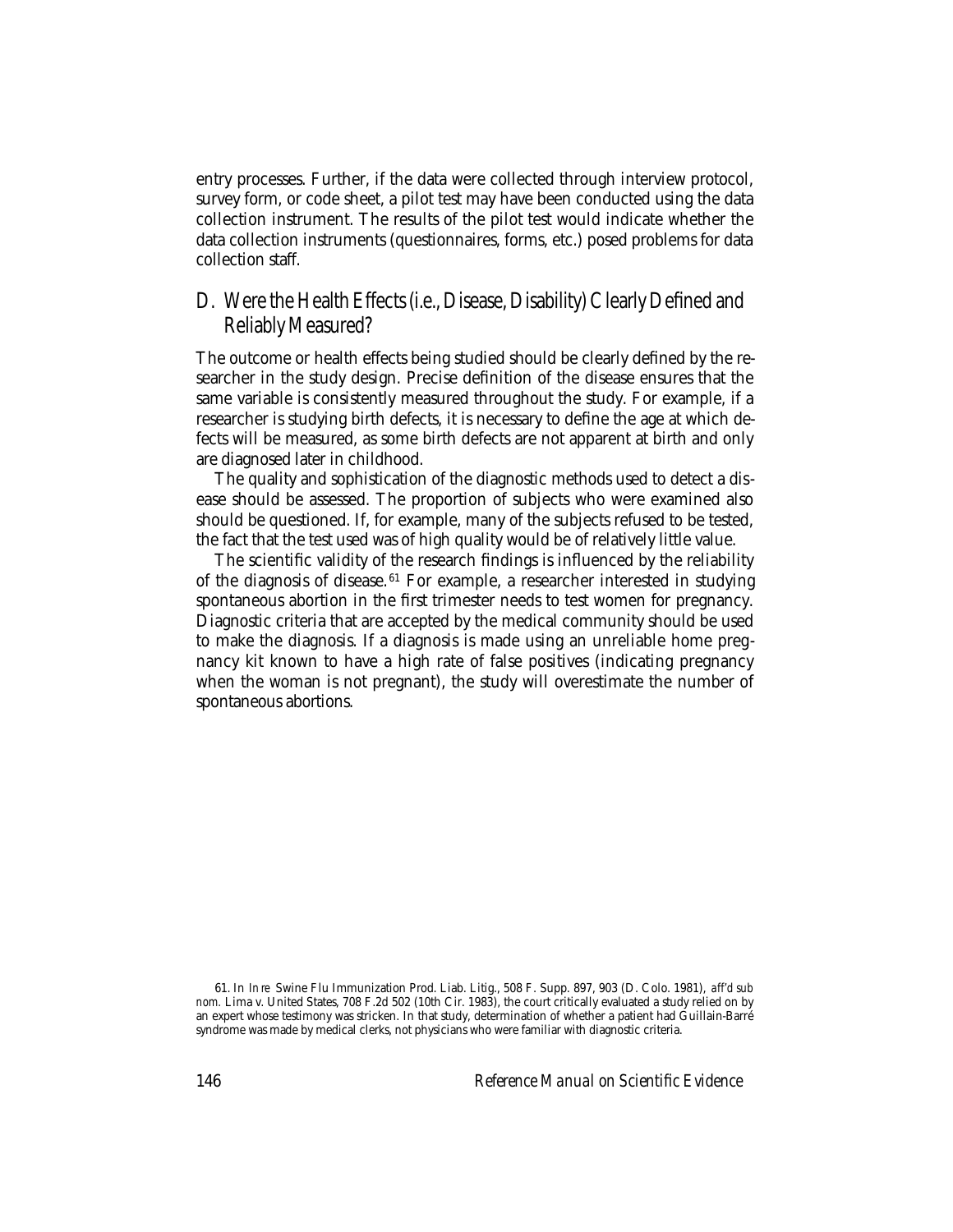## **III. Association Between Exposure and the Disease**

Exposure to an agent and disease are said to be associated when they occur more frequently together than one would expect by chance. 62 The term association implies a range of possible relationships, but it does not necessarily imply a cause-effect relationship between exposure and disease. Of course, a causal relationship is one possible explanation for the association, which is of ultimate concern to epidemiologists.

This section begins with a description of the epidemiological methods for expressing the strength of an association between exposure and disease. It goes on to review ways in which an incorrect result can be produced and then examines statistical methods for evaluating whether an association is real or due to sampling error.

### A. What Is the Basis for Concluding That the Exposure Is Associated with an Increased Risk of Disease?

The strength of an association between exposure and disease can be stated as a relative risk (RR), *odds ratio* (OR), or *attributable proportion of risk* (APR). Each of these measurements of association examines the degree to which the risk of disease increases when individuals are exposed to an agent.

1. Relative risk (RR)

A commonly used approach for expressing the association between an agent and disease is relative risk. It is defined as the ratio of the incidence of disease in exposed individuals compared to the incidence in unexposed individuals. 63 Thus, it can be expressed algebraically as:

$$
RR = \frac{I_e}{I_c}
$$

<sup>62.</sup> A negative association may imply that the agent has a protective or curative effect. Because the concern in toxic substances litigation is whether an agent has caused disease, this reference guide focuses on positive associations.

<sup>63.</sup> This definition of relative risk assumes that the researcher is conducting a cohort study (examining the risk of disease in an exposed and an unexposed population). In a case-control study, the equivalent of the relative risk, the odds ratio, compares the odds of having disease when exposed to a suspected agent and when not exposed.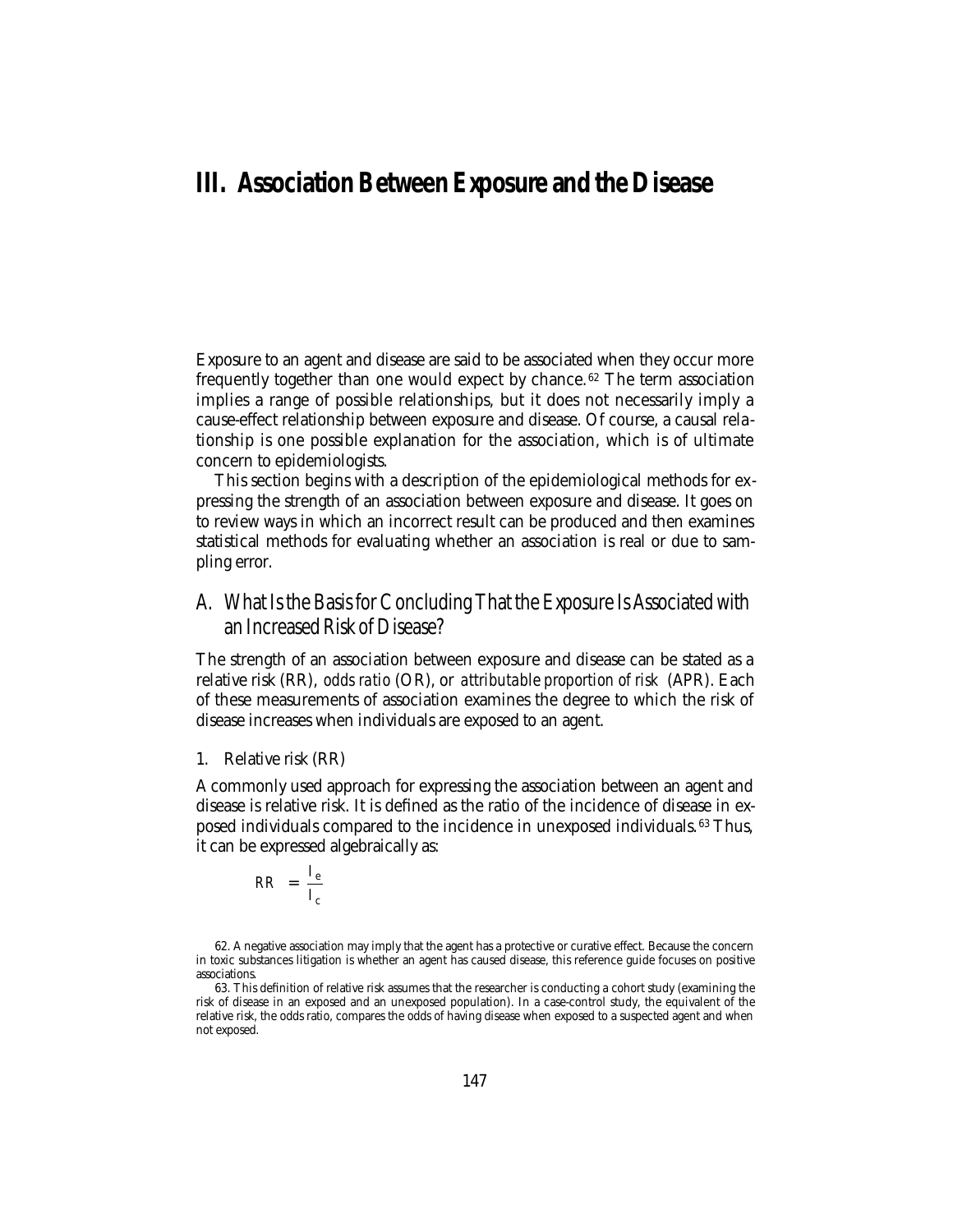In the formula above,  $RR$  is the relative risk,  $I_e$  is the incidence of disease in the exposed population, and  $l_c$  is the incidence of disease in the control population.

For example, a researcher studies 100 individuals who are exposed to an agent and 100 who are not exposed. After several years, 40 of the exposed individuals are diagnosed as having a disease, and 10 of the unexposed individuals also are diagnosed as having disease. The relative risk of contracting the disease is calculated as follows:

- The incidence of disease in the exposed individuals is 40 cases per 100 persons (40/100), or 0.4.
- The incidence of disease in the unexposed individuals is 10 cases per 100 persons (10/100), or 0.1.
- The relative risk is calculated as the incidence in the exposed group (0.4) divided by the incidence in the unexposed group (0.1), or 4.0.

A relative risk of 4.0 indicates that the risk of disease in the exposed group is four times higher than the risk of disease in the unexposed group. <sup>64</sup>

In general, the relative risk can be interpreted as follows:

- If the relative risk equals 1.0, the risk in exposed individuals is the same as the risk in unexposed individuals. There is no association between exposure to the agent and disease.
- If the relative risk is greater than 1.0, the risk in exposed individuals is greater than the risk in unexposed individuals. There is a positive association between the agent and the disease.
- If the relative risk is less than 1.0, the risk in exposed individuals is less than the risk in unexposed individuals. There is a negative association, which could reflect a protective or curative effect of the agent on risk of disease. For example, immunizations lower the risk of disease. The results suggest that immunization is associated with a decrease in disease and may have a protective effect on the risk of disease.

Researchers should scrutinize their results for error. Error in the design of a

64. The court in Gaul v. United States, 582 F. Supp. 1122, 1125 n.9 (D. Del. 1984), defined relative risk as follows:

Relative risk, or relative risk ratio, describes the relationship between the risk of an occurrence, such as contracting a disease, in a population exposed to a certain stimulus, and the risk of the occurrence in a population not exposed to the stimulus. It is the ratio of the former risk to the latter. It is another way of explaining how much more likely a person exposed to the stimulus is to get a disease than an unexposed person. For example, using hypothetical numbers and facts, if one in every 100,000 vegetarians contracts stomach cancer while five in every 100,000 meat eaters contract this disease, the relative risk of contracting cancer among meat eaters would be 5/1, or 5. In other words, the risk of getting stomach cancer would be five times greater for meat eaters than vegetarians, assuming all other factors are held constant.

*See also* DeLuca v. Merrell Dow Pharmaceuticals, Inc., 911 F.2d 941, 947 (3d Cir. 1990) ("[i]n the context of an epidemiological study of Bendectin's relationship to birth defects, the relative risk is the ratio of the incidence rate of birth defects in the study group exposed to Bendectin divided by the rate in the control group not exposed to Bendectin.").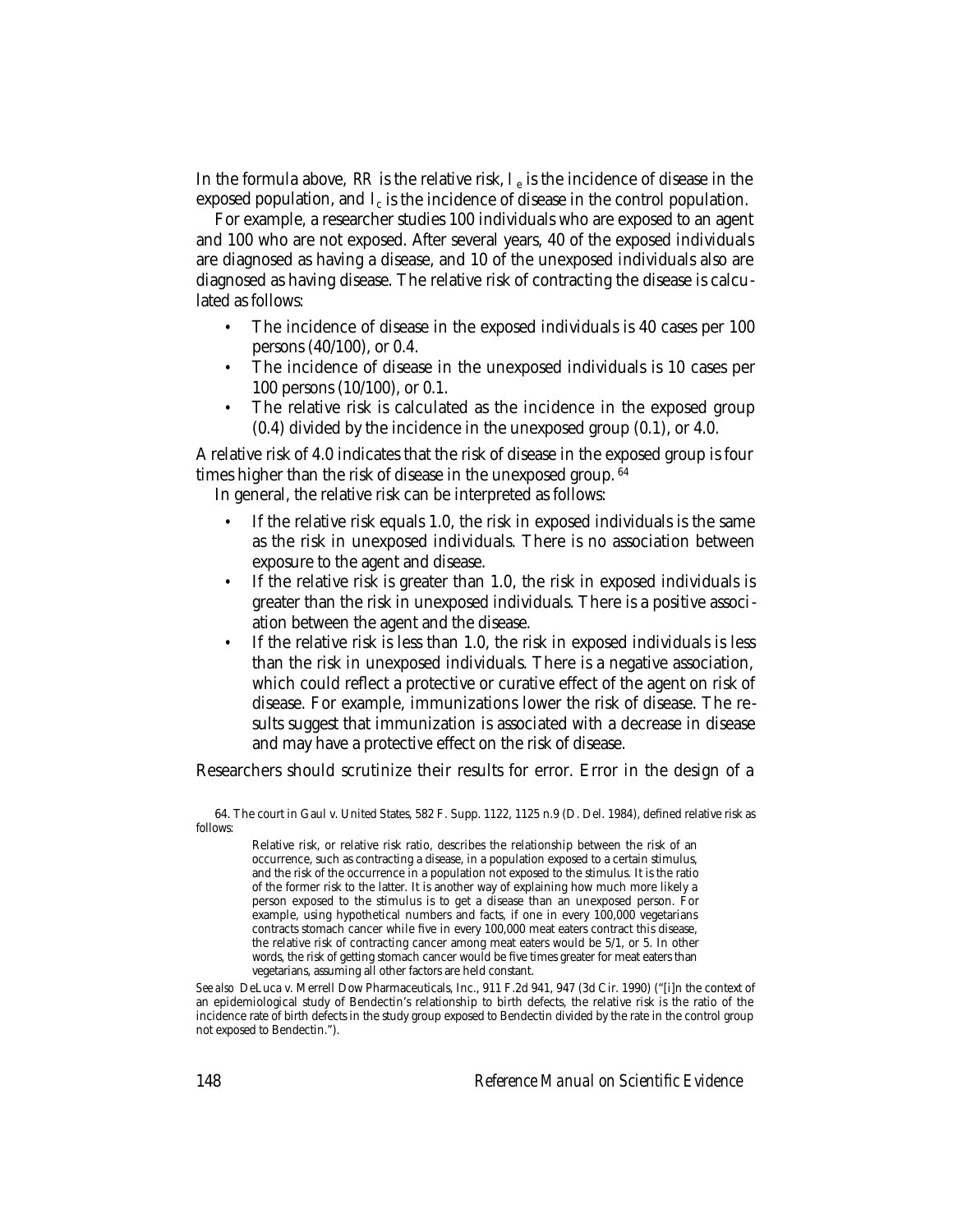study could yield an incorrect relative risk. Sources of bias should be examined. Whenever a positive association is uncovered, further analysis should be conducted to determine if the association is causal. <sup>65</sup>

#### 2. Odds ratio (OR)

The odds ratio is similar to a risk ratio. An odds ratio is used for case-control studies and is based on a comparison of the odds of having a disease when exposed to a suspected agent and when not exposed. For all practical purposes, the odds ratio is comparable to the relative risk when the disease is rare. 66 However, as the disease becomes more common, these measures diverge.

The odds ratio is expressed algebraically as:

$$
OR = \frac{D_e \times C_u}{D_u \times C_e}
$$

In the formula above, *OR* is the odds ratio, *D*<sup>e</sup> is the number of cases (those with the disease) who were exposed to the agent,  $C<sub>u</sub>$  is the number of controls (those without the disease) who were not exposed to the agent,  $D<sub>u</sub>$  is the number of cases who were not exposed to the agent, and  $C_e$  is the number of controls who were exposed.

Consider the following hypothetical study: A researcher finds 10 individuals with a disease. Four of those individuals were exposed to the agent and 6 were not. The control group consists of 100 persons, none of whom have the disease "by definition." Among the control group, 20 have been exposed and 80 have not. The calculation of the odds ratio would be:

$$
OR = \frac{4 \times 80}{6 \times 20} = 2.67
$$

If the disease is relatively rare in the general population (about 5% or less), the odds ratio is close to a relative risk of 2.67, which means that there is almost a tripling of the disease in those exposed to the agent.

#### 3. Attributable proportion of risk (APR)

Perhaps the most useful measurement of risk, the attributable proportion of risk (also called etiologic fraction and attributable risk percent) represents the proportion of the disease among exposed individuals that is associated with the exposure. The attributable proportion reflects the maximal amount of the disease that could be prevented by blocking the effect of the exposure or by eliminating the exposure. 67 In other words, if the association is causal, the attributable proportion of risk is the amount of disease in an exposed population caused by

<sup>65.</sup> *See infra* §§ IV–IV.B.

<sup>66.</sup> For further detail about the odds ratio and its calculation, see Kahn & Sempos, *supra* note 39, at 47–56.

<sup>67.</sup> Rothman, *supra* note 32, at 38–39. *See also* Landrigan v. Celotex Corp., 605 A.2d 1079, 1086 (N.J. 1992) (illustrating that relative risk of 1.55 conforms to attributable risk of 35%).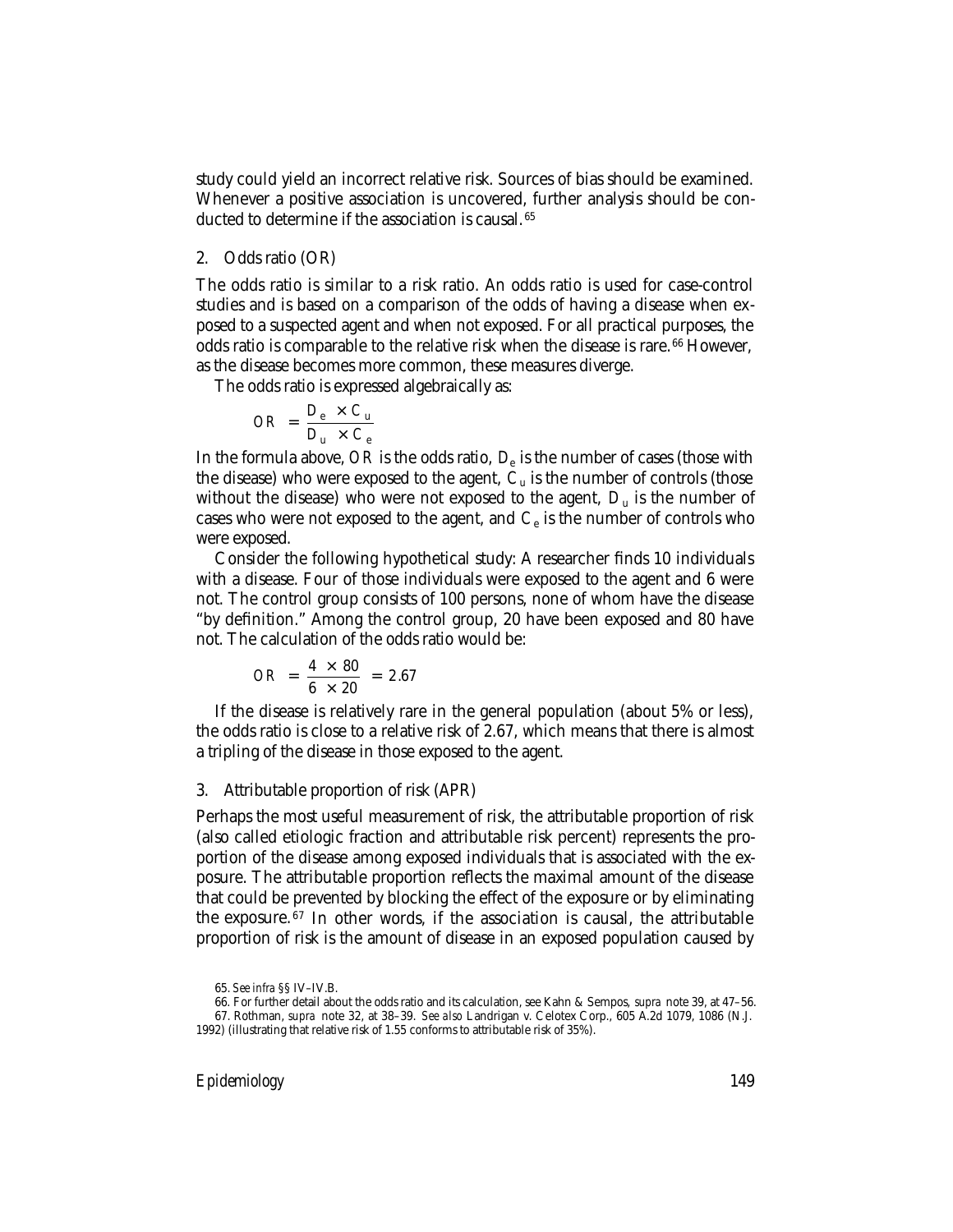the agent (see Figure 4).

To determine the proportion of a disease that is attributable to an exposure, a researcher would need to know the incidence of the disease in the exposed group and the incidence of disease in the nonexposed group. With that information, the attributable proportion of risk can be stated algebraically as:

$$
APR = \frac{I_e - I_c}{I_e}
$$

In the above formula, *APR* is the attributable proportion of risk, *I*e is the incidence of disease in the exposed group, and  $\ell_c$  is the incidence of disease in the control group.

## Figure 4

Risks in Exposed and Not Exposed Groups



The attributable proportion of risk can be calculated using the example described in section III.A.1. Suppose a researcher studies 100 individuals who are exposed to a substance and 100 who are not exposed. After several years, 40 of the exposed individuals are diagnosed as having a disease, and 10 of the unexposed individuals are also diagnosed as having a disease.

- The incidence of disease in the exposed group is 40 persons in 100.
- The incidence of disease in the unexposed group is 10 persons in 100.
- The maximum proportion of disease that is attributable to the exposure is 30 persons out of 40, or 75%.

This means that up to 75% of the disease in the exposed group is attributable to the exposure.

## B. What Categories of Error Might Have Produced a False Result?

Incorrect study results occur in a variety of ways. A study may find a positive association (relative risk greater than 1.0) when there is no association. Or a study erroneously may conclude that there is no association. Finally, a study may find an association when one truly exists, but the association found may be greater or less than the real association.

Two categories of error in an epidemiological study can produce these incor-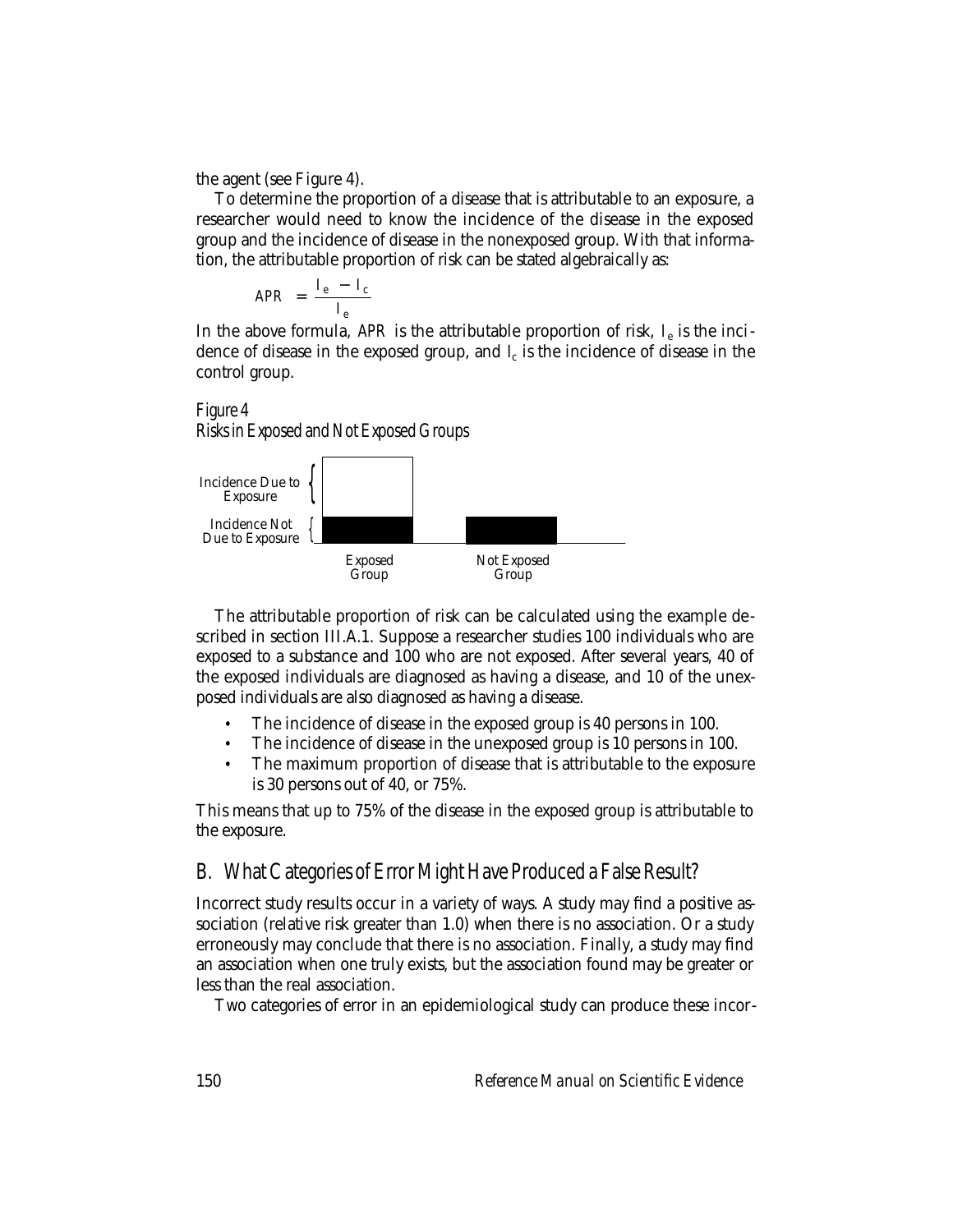rect results.<sup>68</sup> The first, known as sampling error, occurs because all epidemiological studies are based on sampling a small proportion of the relevant population. As stated in section II.B.2, the size of the sample can be adjusted to reduce (but not eliminate) the likelihood of sampling error. Statistical techniques $69$ permit an assessment of the plausibility that the results of a study represent a true association or random error.

Systematic error or bias also can produce error in the outcome of a study. Many of the potential sources of bias were described in section II in connection with the planning or conduct of an epidemiological study. However, even the best designed and conducted studies still can have biases. Thus, after a study is completed (and this is the time when most lawyers and judges confront an epidemiological study), it should be evaluated for potential sources of bias. Sometimes, after bias is identified, the epidemiologist can determine whether the bias would tend to inflate or dilute any association that may exist. Identification of the bias may enable an assessment of whether the study's results should be adjusted, and if so, the direction of such an adjustment and the range of error that is indicated. Sometimes, epidemiologists conduct reanalyses of a study's underlying data to correct for a bias identified in a completed study.<sup>70</sup>

## C. What Statistical Methods Exist to Evaluate the Likelihood That the Result of an Epidemiological Study Was Due to Random Sampling Error?<sup>71</sup>

Before detailing the statistical methods used to assess random error, two concepts are explained that are central to epidemiology and statistical analysis. Understanding these concepts should facilitate comprehension of the statistical methods.

Epidemiologists often refer to the *true association* (also called real associa tion), which is the association that really exists between agent and exposure and that might be found by a perfect (but nonetheless nonexistent) study. The true association is a concept that is used in evaluating the results of a given study.

Epidemiologists begin each study with a hypothesis that they seek to dis-

<sup>68.</sup> In DeLuca v. Merrell Dow Pharmaceuticals, Inc., 911 F.2d 941, 955 (3d Cir. 1990), the court recognized and discussed random sampling error. It then went on to refer to other errors (i.e., systematic bias) that create as much or more error in the outcome of a study. For a similar description of error in study procedure and random sampling, see David H. Kaye & David A. Freedman, Reference Guide on Statistics § IV, in this manual.

<sup>69.</sup> *See infra* § III.C.

<sup>70.</sup> *E.g.*, Richard A. Kronmal et al., *The Intrauterine Device and Pelvic Inflammatory Disease: The Women's Health Study Reanalyzed* , 44 J. Clin. Epidemiol. 109 (1991) (reanalysis of a study that found an association between use of IUDs and pelvic inflammatory disease concluded that IUDs do not increase the risk of pelvic inflammatory disease).

<sup>71.</sup> For a bibliography on the role of statistical significance in legal proceedings, see Sanders, *supra* note 15, at 329 n.138.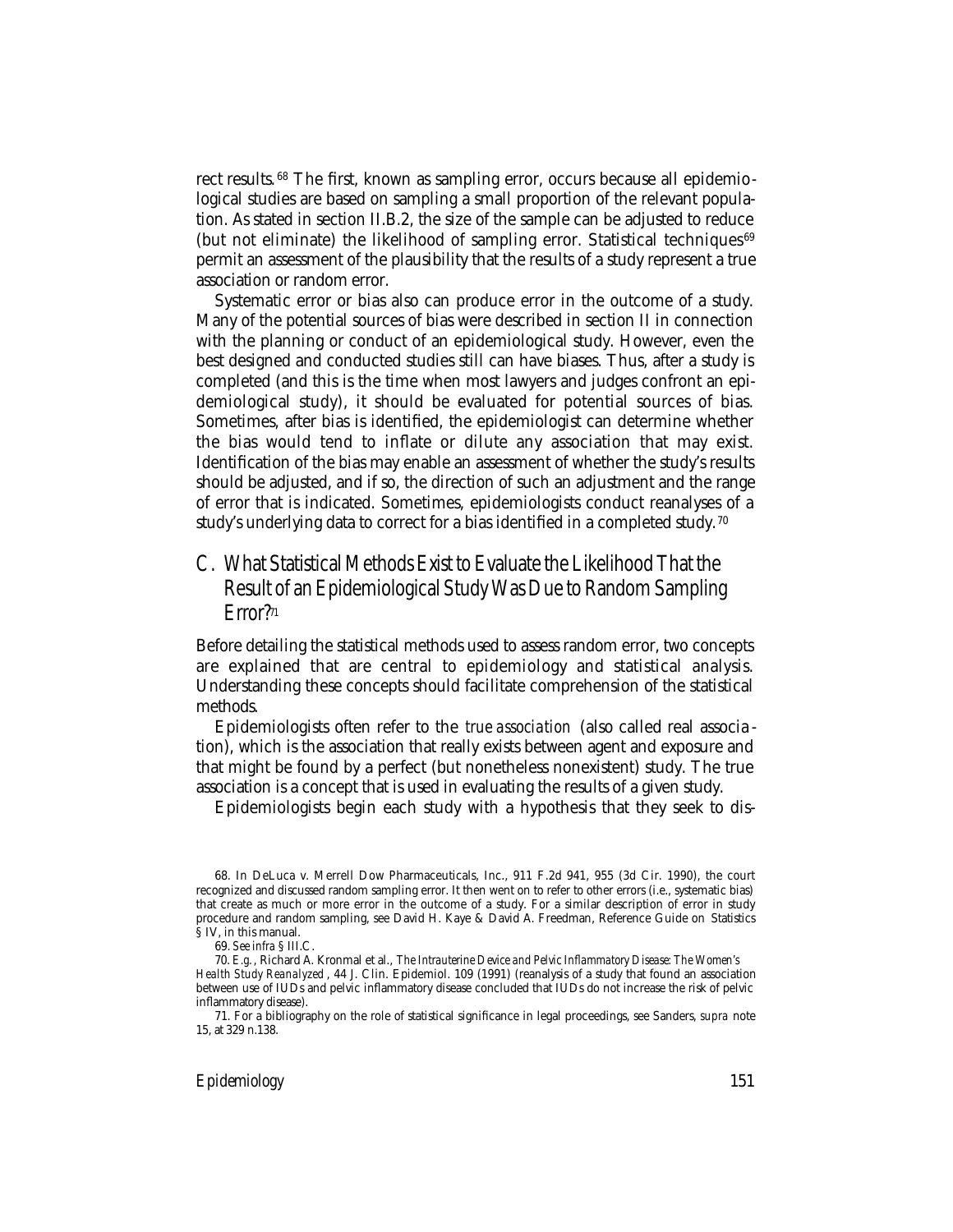prove. 72 The hypothesis most often used is called the *null hypothesis* , which posits that there is no true association between agent and exposure; thus, the epidemiologist begins by assuming that the relative risk is 1.0 and seeks to develop data that disprove the hypothesis. <sup>73</sup>

#### 1. False positive error and statistical significance

When a study results in a positive association (i.e., a relative risk greater than 1.0), epidemiologists try to determine whether that outcome represents a true association or whether it is the result of random error. Random error is similar to the error that occurs when a fair coin yields five heads out of five tosses. 74 Thus, even though the true association is a relative risk of 1.0, an epidemiological study may find a positive association because of random error. An erroneous conclusion that the null hypothesis is false (due to random error) is a *false positive* (also, *alpha error* or *type I error)* .

The essential concern is with the numerical stability of the sampling conducted by the epidemiologist. A researcher who compares two coins and finds a 50% incidence of heads in one coin and a 75% incidence of heads in the second might conclude that the second coin is biased and the first is fair. However, if each test consists of only four flips, the results are highly unstable, because if the next flip for each coin results in a tail, each one will have resulted in a 60% incidence of a head or a tail. Nothing, then, could be said about which coin is a biased one. If the test is conducted with larger numbers (1,000 flips each), the stability of the outcome is less likely to be influenced by random error, and the researcher would have greater confidence in the inferences drawn from data that found 75% heads in one coin and 50% in the other. <sup>75</sup>

One means for evaluating the possibility that an effect is due to random error is by calculating a *p-value.* 76 A *p*-value represents the probability that a positive association like that found would result due to random error if no association is in fact present. 77 Thus, a *p*-value of .1 means that there is a 10% chance that an effect at least as large as that found is due solely to random error.<sup>78</sup>

76. *See also* David H. Kaye & David A. Freedman, Reference Guide on Statistics § IV.B, in this manual ( *p*value reflects the implausibility of the null hypothesis).

77. Technically, a *p*-value represents the probability that the study's association or a larger one would occur due to sampling error where no association (or, equivalently, the null hypothesis) is the true situation.

78. Technically, a *p*-value of .1 means that 10% of all similar studies would be expected to yield the same

<sup>72.</sup> *See* , *e.g.* , Daubert v. Merrell Dow Pharmaceuticals, Inc., 113 S. Ct. 2786, 2796 (1993) (scientific methodology involves generating and testing hypotheses).

<sup>73.</sup> *See* DeLuca v. Merrell Dow Pharmaceuticals, Inc., 911 F.2d 941, 945 (3d Cir. 1990).

<sup>74.</sup> *See id.* at 946–47.

<sup>75.</sup> This explanation of numerical stability was drawn from Brief Amicus Curiae of Professor Alvan R. Feinstein in Support of Respondent at 12–13, Daubert v. Merrell Dow Pharmaceuticals, Inc., 113 S. Ct. 2786 (1993) (No. 92-102). *See also* Allen v. United States, 588 F. Supp. 247, 417–18 (D. Utah 1984), *rev'd on other grounds* , 816 F.2d 1417 (10th Cir. 1987), *cert. denied* , 484 U.S. 1004 (1988). The *Allen* court observed that while "[s]mall communities or groups of people are deemed 'statistically unstable'" and "data from small populations must be handled with care does not mean that it cannot provide substantial evidence in aid of our effort to describe and understand events."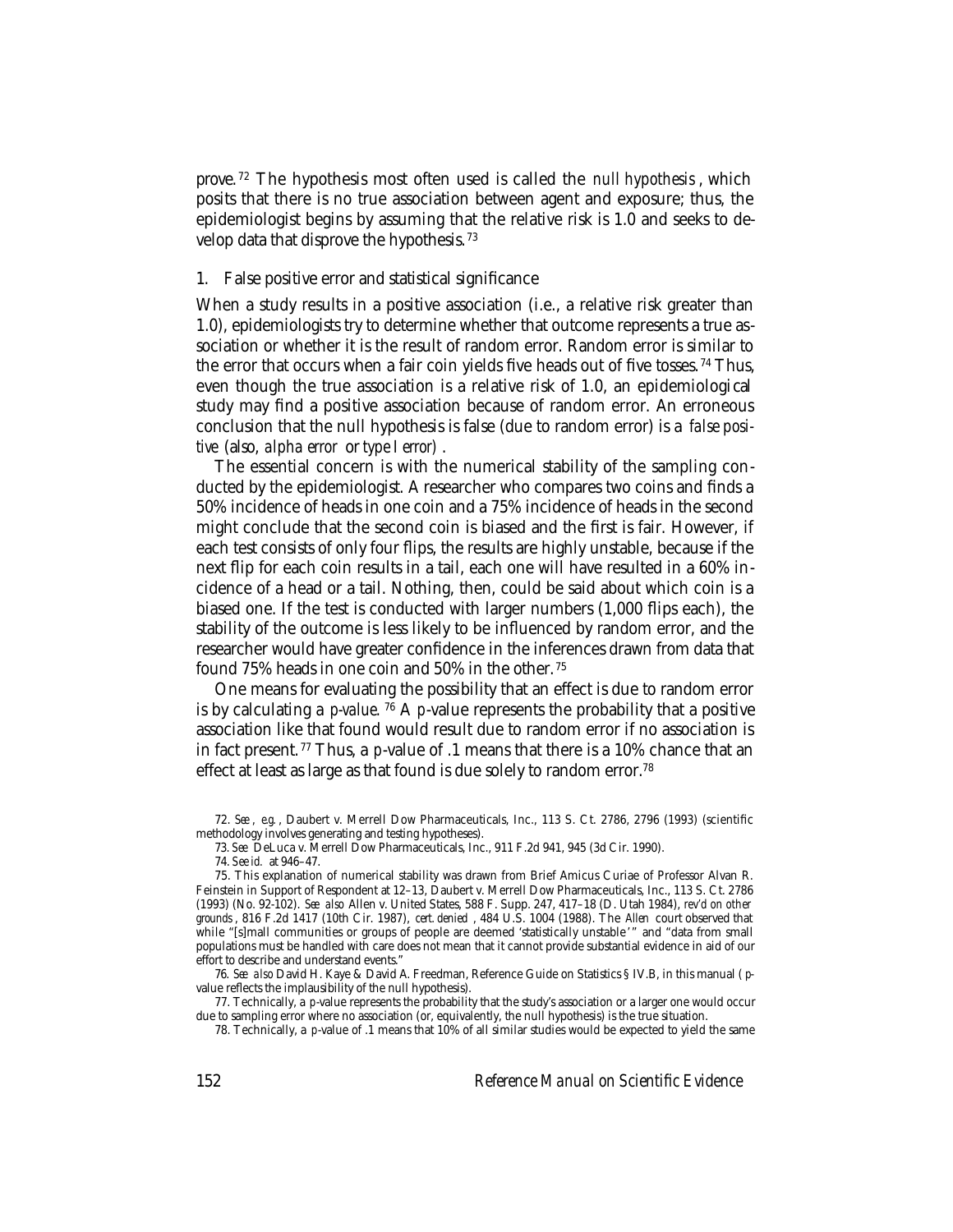To avoid false positive error, epidemiologists use a convention that the *p*-value must fall below some selected level known as alpha for the results of the study to be considered statistically significant.<sup>79</sup> The most common level of statistical significance or alpha used is .05. Using this value for significance testing accepts as statistically significant those studies where a positive association erroneously is found (because the true situation is that there is no association) no more than 5 times out of 100 due to random error.<sup>80</sup> Although .05 is often the level of alpha selected, other defensible levels can and have been used legitimately. Thus, in its study of the effects of secondhand smoke, the Environmental Protection Agency (EPA) used a .10 standard for statistical significance.<sup>81</sup>

There is some controversy among epidemiologists about the appropriate role of significance testing. 82 To the strictest significance testers, any study whose *p*-

or larger association due solely to random error where, in fact, there is no association.

This claim is incorrect, although the reasons are a bit complex. First, alpha does not address the likelihood that plaintiff's disease was caused by exposure to the agent; the magnitude of the association bears on that question. See infra § V. Second, significance testing only bears on whether the magnitude of association found was due to random chance, not on whether the null hypothesis is true. Third, using stringent significance testing to avoid false positive error comes at a complementary cost of inducing false negative error. See DeLuca v. Merrell Dow Pharmaceuticals, Inc., 911 F.2d 941, 947 (3d Cir. 1990). Fourth, using an alpha of 0.5 would not be equivalent to saying that the probability the association found is real is 50%, and the probability it is a result of random error is 50%. Statistical methodology does not permit assessments of those probabilities. See Green, supra note 23, at 686; s *ee also* David H. Kaye, Apples and Oranges: Confidence Coefficients and the Burden of Persuasion, 73 Cornell L. Rev. 54, 66 (1987); David H. Kaye & David A. Freedman, Reference Guide on Statistics § IV.B.2, in this manual; Allen v. United States, 588 F. Supp. 247, 417 (D. Utah 1984) ("whether a correlation between a cause and group of effects is more likely than not, particularly in a legal sense, is a different question from that answered by tests of statistical significance"), *rev'd on other grounds* , 816 F.2d 1417 (10th Cir. 1987), *cert. denied,* 484 U.S. 1004 (1988); Turpin v. Merrell Dow Pharmaceuticals, Inc., 959 F.2d 1349, 1357 n.2 (6th Cir.), *cert. denied* , 113 S. Ct. 84 (1992); *cf.* DeLuca, 911 F.2d at 959 n.24 ("The relationship between confidence levels and the more likely than not standard of proof is a very complex one . . . and in the absence of more education than can be found in this record, we decline to comment further on it.").

81. U.S. Envtl. Protection Agency, Respiratory Health Effects of Passive Smoking: Lung Cancer and Other Disorders (1992); *see also Turpin* , 959 F.2d at 1353–54 n.1 (alpha frequently set at 95%, though 85% and 90% are also used; selection of the value is "somewhat arbitrary").

82. Similar controversy exists among the courts that have confronted the issue of whether statistically significant studies are required to satisfy the burden of production. The leading case advocating statistically significant studies is Brock v. Merrell Dow Pharmaceuticals, Inc., 874 F.2d 307, 312 (5th Cir.), *amended* , 884 F.2d 167, 167 (5th Cir. 1989), *cert. denied* , 494 U.S. 1046 (1990). Overturning a jury verdict for the plaintiff in a Bendectin case, the court observed that no statistically significant study had been published that found an increased relative risk for birth defects in children whose mothers had taken Bendectin. The court concluded:

[W]e do not wish this case to stand as a bar to future Bendectin cases in the event that new and statistically significant studies emerge which would give a jury a firmer basis on

which to determine the issue of causation. 884 F.2d at 167.

A number of courts have followed the *Brock* decision or have indicated strong support for significance testing

<sup>79.</sup> *Allen* , 588 F. Supp at 416–17 (discussing statistical significance and selection of a level of alpha); *see also* Sanders, *supra* note 15, at 343–44 (explaining alpha, beta, and their relationship to sample size).

<sup>80.</sup> A common error made by lawyers, judges, and academics is to equate the level of alpha with the legal burden of proof. Thus, one will often see a statement that using an alpha of .05 for statistical significance imposes a burden of proof on plaintiff far higher than the civil burden of a preponderance of the evidence (i.e., greater than 50%). *See* , *e.g.* , Ethyl Corp. v. United States Envtl. Protection Agency, 541 F.2d 1, 28 n.58 (D.C. Cir.), *cert. denied*, 426 U.S. 941 (1976); Hodges v. Secretary Dep't Health & Human Servs., No. 92-5089, 1993 U.S. App. LEXIS 29590, at \*29, 41 (Fed. Cir. Nov. 15, 1993) (Newman, J., dissenting); Edward J. Imwinkelried, *The Admissibility of Expert Testimony in Christophersen v. Allied-Signal Corp.: The Neglected Issue of the Validity of Nonscientific Reasoning by Scientific Witnesses* , 70 Denv. U. L. Rev. 473, 478 (1993).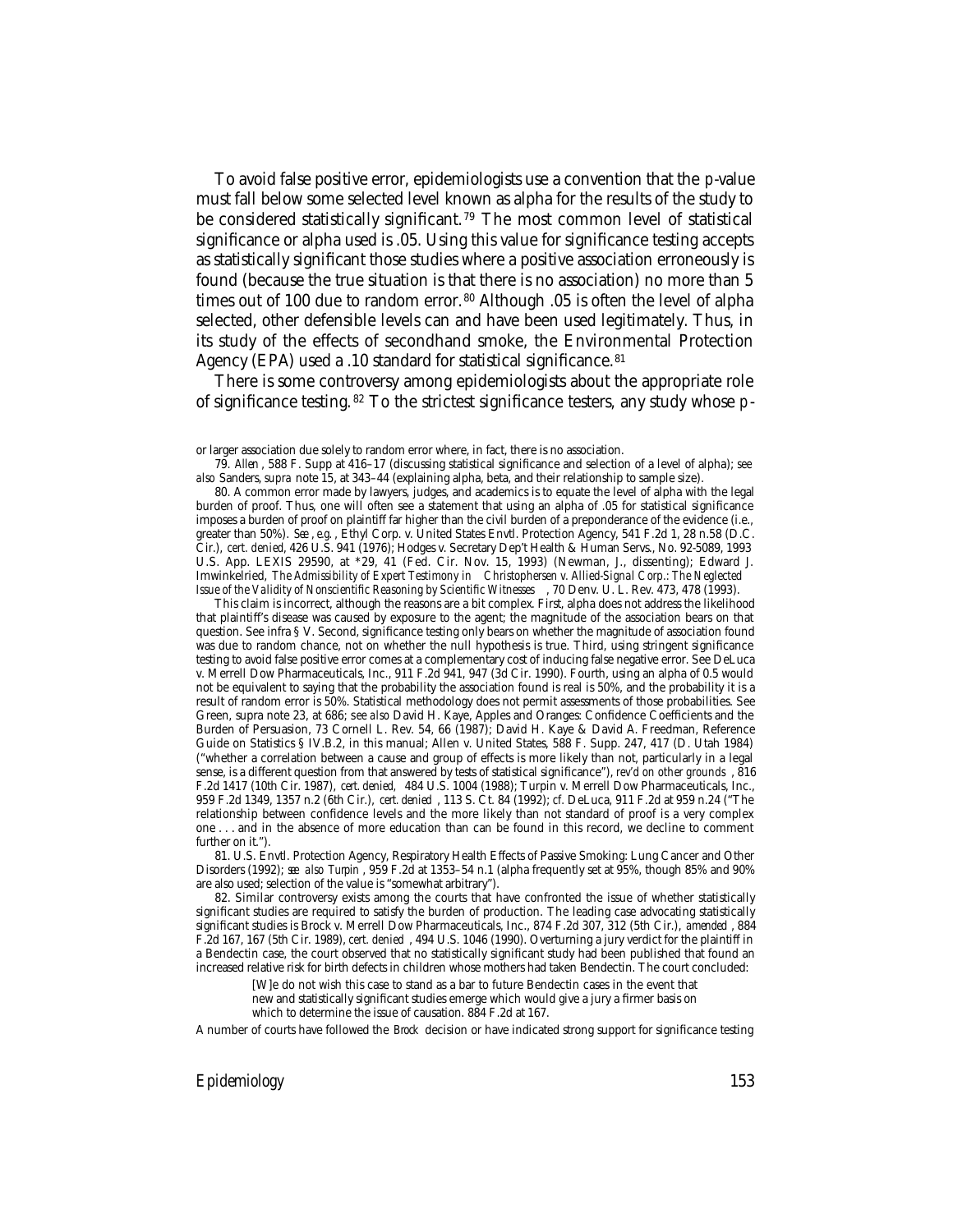value does not exceed the level chosen for statistical significance should be rejected as inadequate to disprove the null hypothesis. In the past, authors of a study simply would report whether or not the results were statistically significant, without providing any information about the *p*-value.<sup>83</sup>

For others, a statistical device known as a *confidence interval* permits a more refined assessment of appropriate inferences about the association found in an epidemiological study. 84 The advantage of a confidence interval is that it displays more information than a *p*-value. What a *p*-value does not provide is the magnitude of the association found in the study or an indication of how numerically stable that association is. A confidence interval for any study shows the relative risk determined in the study as a point on an axis. It also displays the boundaries of relative risk consistent with the data found in the study based on one or several selected levels of alpha or statistical significance. A sample confidence interval is displayed in Figure 5. The confidence interval represents a study that found a relative risk of 1.5, with boundaries of .8 to 3.4 for alpha equal to .05 and boundaries of 1.1 to 2.2 for alpha equal to .1. Because the boundaries of the confidence limits with alpha set at .05 encompass a relative risk of 1.0, the study

Although the trial court had relied in part on the absence of statistically significant epidemiological studies, the Supreme Court in Daubert v. Merrell Dow Pharmaceuticals, Inc., 113 S. Ct. 2786 (1993), did not explicitly address the matter. The Court did, however, in identifying factors relevant to the scientific validity of an expert's methodology, refer to "the known or potential rate of error." *Id.* at 2797. The Court did not address any specific rate of error, although two cases that it cited affirmed the admissibility of voice spectrograph results that the courts reported were subject to a 2%–6% chance of error due to either false matches or false eliminations.

83. Epidemiological studies have become increasingly more statistically sophisticated in their treatment of random error. *See* Sanders, *supra* note 15, at 342 (describing the improved handling and reporting of statistical analysis in studies of Bendectin after 1980).

84. Kenneth Rothman, Professor of Public Health at Boston University and Adjunct Professor of Epidemiology at the Harvard School of Public Health, is one of the leaders in advocating use of confidence intervals and rejecting strict significance testing. In *DeLuca* , 911 F.2d at 947, the Third Circuit discussed Rothman's views on the appropriate level of alpha and the use of confidence intervals. In *Turpin* , 959 F.2d at 1353–54 n.1, the court discussed the relationship among confidence intervals, alpha, and power. The use of confidence intervals in evaluating sampling error more generally than in the epidemiological context is discussed in David H. Kaye & David A. Freedman, Reference Guide on Statistics § IV.A, in this manual.

as a screening device. *See* Renaud v. Martin Marietta Corp., 749 F. Supp. 1545, 1555 (D. Colo. 1990) (quoting *Brock* approvingly), *aff'd*, 972 F.2d 304 (10th Cir. 1992); Thomas v. Hoffman-LaRoche, Inc., 731 F. Supp. 224, 228 (N.D. Miss. 1989) (granting judgment n.o.v. and observing that "there is a total absence of any statistically significant study to assist the jury in its determination of the issue of causation"), *aff'd on other grounds* , 949 F.2d 806 (5th Cir.), *cert. denied* , 112 S. Ct. 2304 (1992); Daubert v. Merrell Dow Pharmaceuticals, Inc., 727 F. Supp. 570, 575 (S.D. Cal. 1989), *aff'd on other grounds*, 951 F.2d 1128 (9th Cir. 1991), *vacated*, 113 S. Ct. 2786 (1993).

By contrast, a number of courts appear more cautious about using significance testing as a necessary condition, instead recognizing that assessing the likelihood of random error is important in determining the probative value of a study. In *Allen* , 588 F. Supp. at 417, the court stated: "The cold statement that a given relationship is not 'statistically significant' cannot be read to mean there is no probability of a relationship." The Third Circuit described confidence intervals (i.e., the range of values within which the true value is thought to lie, with a specified level of confidence) and their use as an alternative to statistical significance in *DeLuca* , 911 F.2d at 948–49. *See also Turpin* , 959 F.2d at 1357 ("The defendant's claim overstates the persuasive power of these statistical studies. An analysis of this evidence demonstrates that it is possible that Bendectin causes birth defects even though these studies do not detect a significant association."); *In re* Bendectin Prod. Liab. Litig., 732 F. Supp. 744, 748–49 (E.D. Mich. 1990) (rejecting defendant's claim that plaintiff could not prevail without statistically significant epidemiological evidence).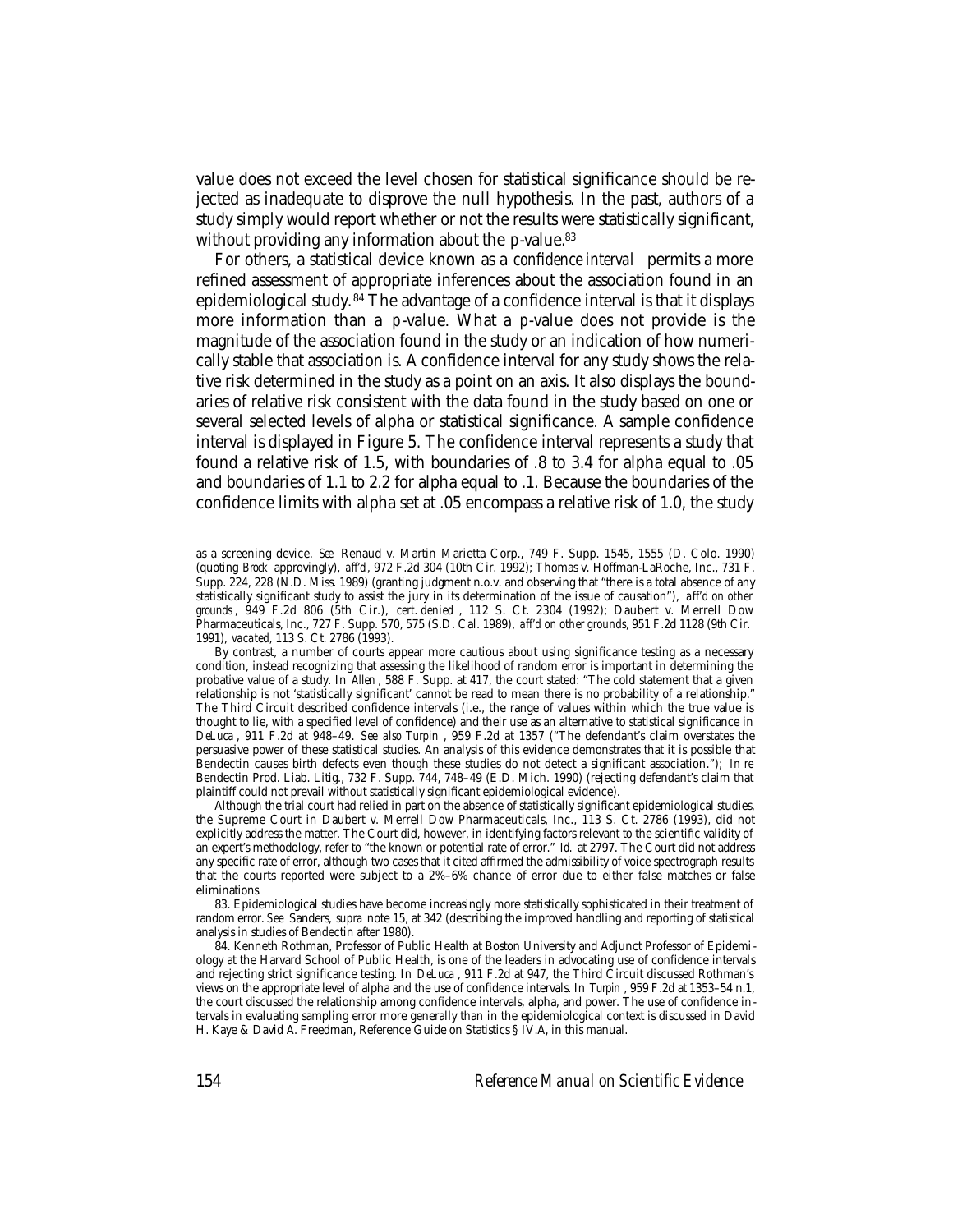would not be statistically significant at that level. By contrast, since the confidence boundaries for alpha equal to .1 do not overlap with a relative risk of 1.0, the study does have a positive finding that is statistically significant at that level of alpha. The larger the sample size in a study (all other things being equal), the narrower the confidence boundaries will be (indicating greater numerical stability), reflecting the decreased likelihood that the association found in the study would occur if the true association is 1.0. <sup>85</sup>

#### Figure 5 Confidence Intervals



#### 2. False negative error

False positives can be reduced by adopting more stringent values for alpha. Using a level of .01 or .001 will result in fewer false positives than with alpha at .05. The trade-off for reducing false positives is an increase in *false negatives* (also, *beta error* or *type II error* ). This concept reflects the possibility that a study will be interpreted not to disprove the null hypothesis when in fact there is a true association of a specified magnitude. 86 The beta for any study can be calculated only based on an alternative hypothesis about a given positive relative risk and

*Epidemiology* 155

<sup>85.</sup> Where multiple epidemiological studies are available, a technique known as *meta-analysis (see infra* § IV.B.3) can be used to combine the results of the studies to reduce the numerical instability of all. *See generally* Frederic M. Wolf, Meta-Analysis: Quantitative Methods for Research Synthesis (1986). Meta-analysis is better suited to pooling results from randomly controlled experimental studies, but if carefully performed it may also be helpful for observational studies, such as in the epidemiological field. *See* Zachary B. Gerbarg & Ralph I. Horwitz, *Resolving Conflicting Clinical Trials: Guidelines for Meta-Analysis* , 41 J. Clin. Epidemiol. 503 (1988).

In *In re* Paoli R.R. Yard PCB Litig., 916 F.2d 829, 856–57 (3d Cir. 1990), *cert. denied,* 499 U.S. 461 (1991), the court discussed the use and admissibility of meta-analysis as a scientific technique. Overturning the district court's exclusion of a report using meta-analysis, the Third Circuit observed that meta-analysis is a regularly used scientific technique. The court recognized that the technique might be poorly performed and required the district court to reconsider the validity of the expert's work in performing the meta-analysis. *See also* E.R. Squibb & Sons, Inc. v. Stuart Pharmaceuticals, No. 90-1178, 1990 U.S. Dist. LEXIS 15788, at \*41 (D.N.J. Oct. 16, 1990) (acknowledging the utility of meta-analysis but rejecting its use in that case because one of the two studies included was poorly performed); Tobin v. Astra Pharmaceutical Prods., Inc., 993 F.2d 528, 538–39 (6th Cir. 1992) (identifying an error in the performance of a meta-analysis, in which the Food and Drug Administration (FDA) pooled data from control groups in different studies in which some gave the control a placebo and others gave the control an alternative treatment), *cert. denied,* 114 S. Ct. 304 (1993).

<sup>86.</sup> *See also* DeLuca v. Merrell Dow Pharmaceuticals, Inc., 911 F.2d 941, 947 (3d Cir. 1990).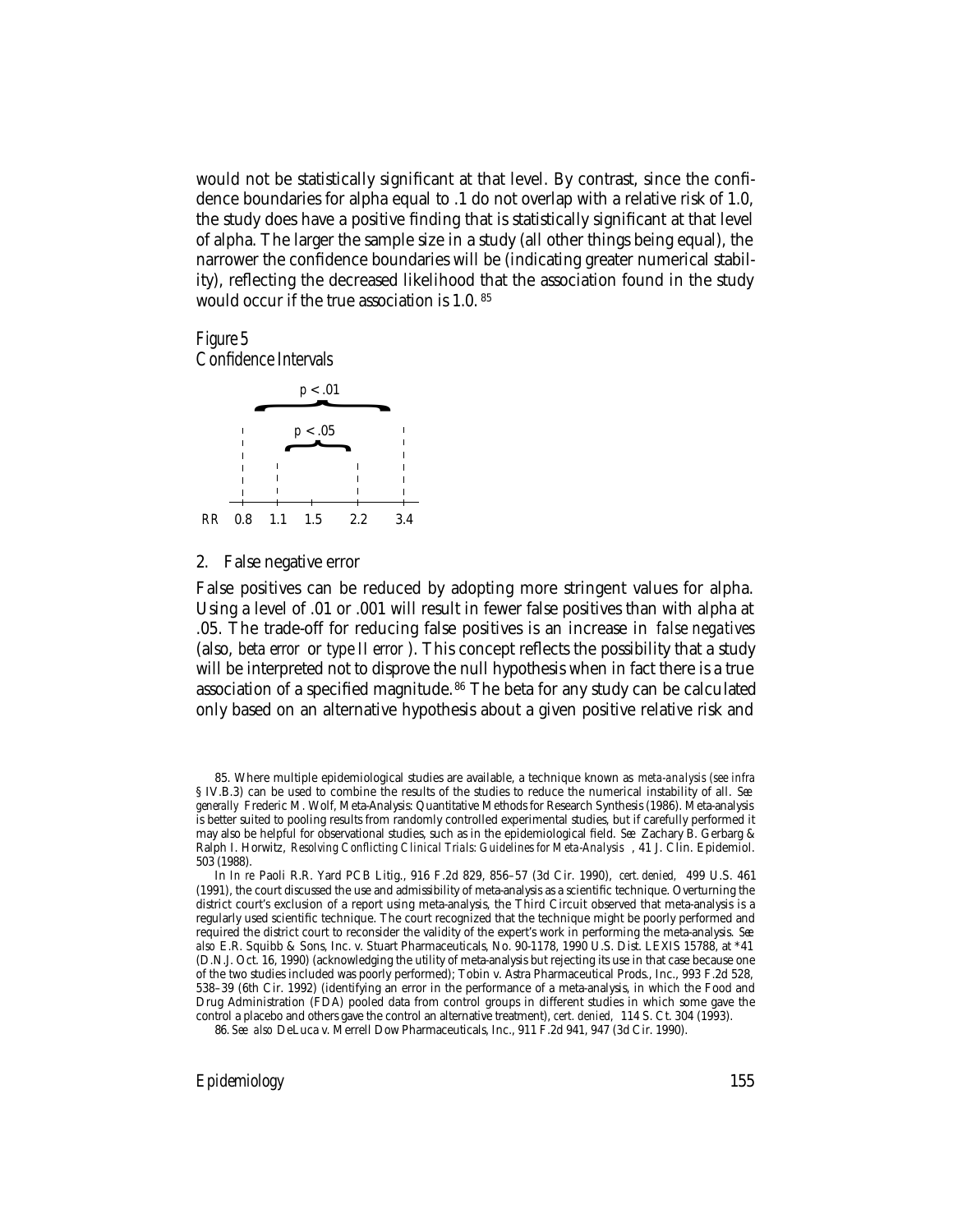the level of alpha selected.<sup>87</sup> That is, beta, or the likelihood of erroneously failing to reject the null hypothesis, depends on the selection of an alternative hypothesis about the magnitude of association and the level of alpha chosen.

#### 3. Power

The power of a study expresses the likelihood of detecting a postulated level of effect, assuming such an effect exists.<sup>88</sup> The power of a study is the complement of beta (1 – β). Thus, a study with a likelihood of .25 of failing to detect a true relative risk of 2.0 89 or greater has a power of .75. This means the study has a 75% chance of detecting a true relative risk of 2.0. If the power of a negative study to find a relative risk of 2.0 or greater is low, it has significantly less probative value than a study with similar results but a higher power. 90

## D. What Biases May Have Existed That Would Result in an Erroneous Association?

Systematic error or bias can produce an erroneous association in an epidemiological study.91 Major sources of bias in the context of planning an epidemiological study were discussed previously in section II. After a study is completed, similar inquiries can be made about whether the study design, data collection, or analysis are flawed and therefore create error. Such an inquiry would be informed by the same concerns described in section II.

Even if one concludes that the findings of a study are statistically stable and that biases have not created significant error, another inquiry remains. An association, as repeatedly noted, does not necessarily mean a causal relationship exists. To make a judgment about causation, a knowledgeable expert must consider the possibility of confounding factors and use several criteria to determine whether an inference of causation is appropriate. These matters are discussed in section IV.

156 *Reference Manual on Scientific Evidence*

<sup>87.</sup> *See* Green, *supra* note 23, at 684–89.

<sup>88.</sup> For clarification, see *supra* § II.B.2.b and Figure 3.

<sup>89.</sup> The use of a relative risk of 2.0 for illustrative purposes is because of the legal significance of this magnitude of association. *See infra* § V.

<sup>90.</sup> *See also* David H. Kaye & David A. Freedman, Reference Guide on Statistics § IV.B.3.a, in this manual.

<sup>91.</sup> *See supra* § III.B.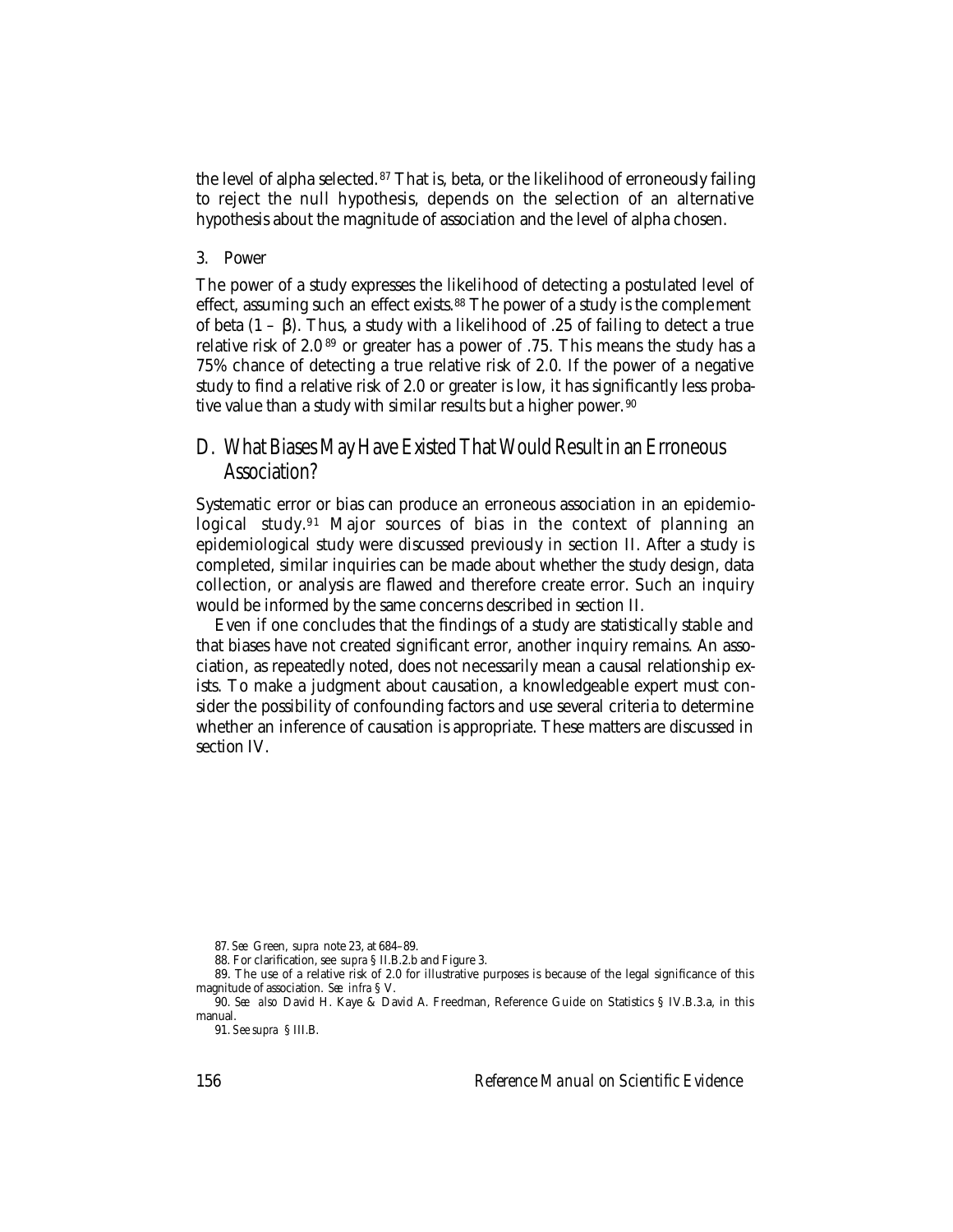# **IV. General Causal Association Between Exposure and the Disease**

Once an association has been found between exposure to a substance and a disease, researchers consider whether the association reflects a true cause-effect relationship or, alternatively, a spurious finding. 92 As mentioned in section I, epidemiology cannot prove causation; causation is a judgment issue for epidemiologists and others interpreting the epidemiological data.<sup>93</sup>

Researchers first look for alternative explanations for the association, such as bias or confounding factors, the latter of which is discussed below. Once this process is completed, researchers consider the guidelines for causation. These guidelines consist of seven inquiries that assist researchers in making a judgment about causation. 94 As a final step, researchers interpret the data and draw a conclusion about the existence of a cause-effect relationship. Most researchers are conservative when it comes to assessing causal relationships, often calling for stronger evidence and more research before a conclusion of causation is drawn.95

<sup>92.</sup> When epidemiologists evaluate whether a cause-effect relationship exists between an agent and disease, they are using the term causation in a way similar to, but not identical with, the familiar "but for" or sine qua non test used in law for cause in fact. "An act or an omission is not regarded as a cause of an event if the particular event would have occurred without it." W. Page Keeton et al., Prosser & Keeton on Torts 265 (5th ed. 1984); *see also* Restatement (Second) of Torts § 432(1) (1965). Epidemiologists use the term to mean that increase in disease among the exposed group would not have occurred in the group had they not been exposed to the agent. Thus, exposure is a necessary condition for the increase in the incidence of disease among those exposed. *See* Rothman, *supra* note 32, at 11 ("We can define a cause of a disease as an event, condition or characteristic that plays an essential role in producing an occurrence of the disease."); Allen v. United States, 588 F. Supp. 247, 405 (D. Utah 1984) (quoting a physician on the meaning of the statement that radiation causes cancer), *rev'd on other grounds* , 816 F.2d 1417 (10th Cir. 1987), *cert. denied* , 484 U.S. 1004 (1988). Translating the epidemiological concept of cause to the legal question of whether exposure to an agent caused an individual's disease is addressed *infra* § V.

<sup>93.</sup> In epidemiology, the practice of drawing inferences about causation is extremely controversial. On one side of this controversy, Professor Kenneth Rothman and his supporters argue that drawing conclusions about causation is not part of science at all, but the domain of public policy. They suggest that scientists should provide policy makers with information but should not advocate a particular interpretation. On the other side of this controversy are more traditional epidemiologists who contend that the researcher is often in the best position to interpret the results, and ought to do so when possible. *See* Stephan F. Lanes, *Causal Inference Is Not a Matter of Science* (abstract), 122 Am. J. Epidemiol. 550 (1985).

<sup>94.</sup> The guidelines, referred to as "Koch's postulates" (*see infra* § IV.B), were used first in the field of infectious diseases. *See* Mervyn Susser, Causal Thinking in the Health Sciences: Concepts and Strategies in Epidemiology (1973).

<sup>95.</sup> In Cadarian v. Merrell Dow Pharmaceuticals, Inc., 745 F. Supp. 409, 412 (E.D. Mich. 1989), the court refused to permit an expert to rely on a study that the authors had concluded should not be used to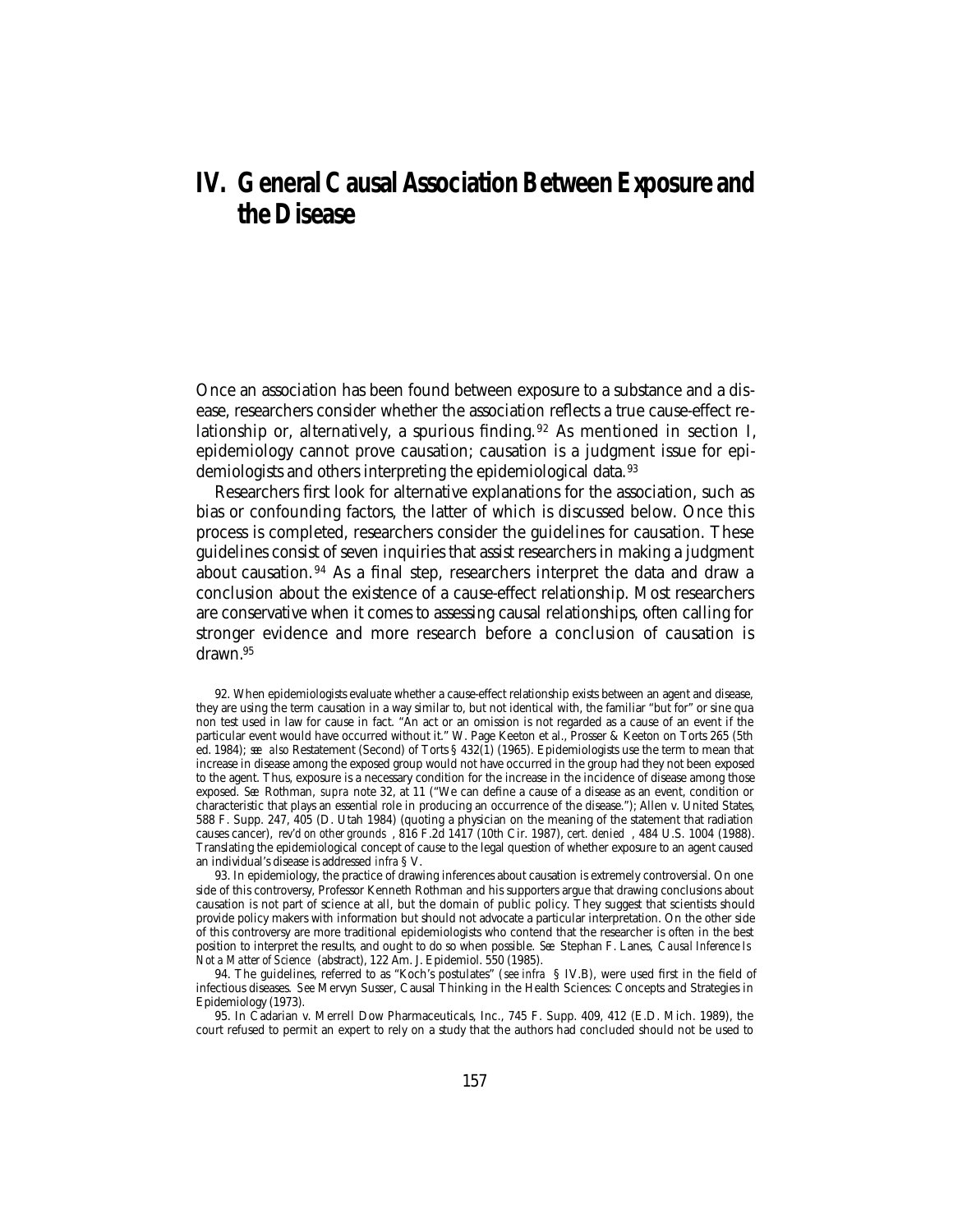This section of the reference guide is organized around the following three topics:

- 1. identification and adjustment for potential confounding factors;
- 2. application of guidelines for causation; and
- 3. interpretation of the results.

#### A. Could a Confounding Factor Be Responsible for the Study Result?<sup>96</sup>

Even when an association exists, researchers must determine whether the exposure causes the disease or whether the exposure and disease are caused by some other confounding factor. A *confounding factor* is both a risk factor for the disease and associated with the exposure of interest. For example, researchers may conduct a study that finds individuals with gray hair have a higher rate of death than those with hair of another color. Instead of hair color having an impact on death, the results might be explained by the confounding factor of age. If old age is associated differentially with the gray hair group (those with gray hair tend to be older), old age may be responsible for the association found between hair color and death. 97 Researchers must separate the relationship between gray hair and risk of death and old age and risk of death. When researchers find an association between an agent and a disease, it is critical to determine whether the association is causal or the result of confounding.<sup>98</sup>

In 1981, Dr. Brian MacMahon, Professor and Chairman of the Department of Epidemiology at the Harvard School of Public Health, reported an association between coffee drinking and cancer of the pancreas in the *New England Journal of Medicine*. 99 This observation caused a great stir, and in fact, one coffee distributor ran a large advertisement in the *New York Times* refuting the findings of the study. What could MacMahon's findings mean? The first possibility is that the association is causal and that drinking coffee causes an increased risk of cancer of the pancreas. However, there is also another possibility. It is known that smoking is an important risk factor for cancer of the pancreas. It also is known that it is difficult to find a smoker who does not drink coffee. Thus, drinking coffee and smoking are associated. An observed association between coffee consumption and an increased risk of cancer of the pancreas could reflect the fact

96. *See* Grassis v. Johns-Manville Corp., 591 A.2d 671, 675 (N.J. Super. Ct. App. Div. 1991) (discussing the possibility that confounders may lead to an erroneous inference of a causal relationship).

97. This example is drawn from Kahn, *supra* note 36, at 63.

98. Similarly, a finding of no association may be erroneous because a confounding factor with a protective effect is differentially associated with those exposed to the agent. One example of a confounding factor with a protective effect is vaccination.

99. Brian MacMahon et al., *Coffee and Cancer of the Pancreas*, 304 New Eng. J. Med. 630 (1981).

support an inference of causation in the absence of independent confirmatory studies. The court did not address the question of whether the degree of certainty employed by epidemiologists before making a conclusion of cause was consistent with the legal standard. *See* DeLuca v. Merrell Dow Pharmaceuticals, Inc., 911 F.2d 941, 957 (3d Cir. 1990) (standard of proof for scientific community is not necessarily appropriate standard for expert opinion in civil litigation); Wells v. Ortho Pharmaceutical Corp., 788 F.2d 741, 745 (11th Cir.), *cert. denied*, 479 U.S. 950 (1986).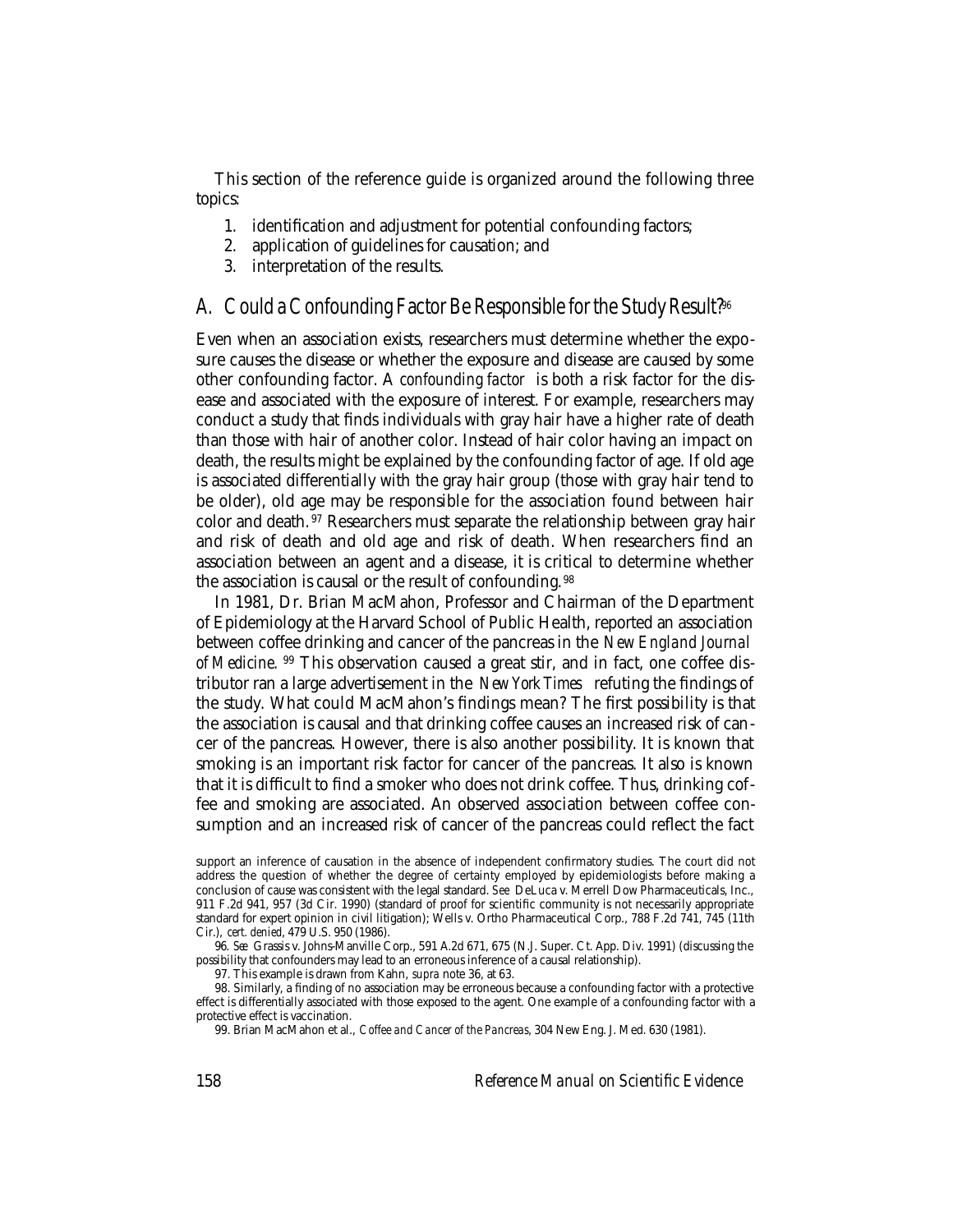that smoking causes cancer of the pancreas and that smoking also is associated closely with coffee consumption. The association MacMahon found between drinking coffee and pancreatic cancer could be due to the confounding factor of smoking. To consider the possible confounding role of cigarettes, MacMahon examined smokers and nonsmokers separately to determine whether the relationship between coffee and cancer of the pancreas held in both groups. When smoking was held constant, he still found an increasing risk of pancreatic cancer with increasing consumption of coffee, particularly in women.

The main problem in many observational studies such as MacMahon's is that the individuals are not assigned randomly to the exposed cohort and the control group. 100 Instead, individuals self-select themselves for that exposure (or in many studies someone else selects them), a feature of virtually all observational human population studies without *randomization*. The lack of randomization leads to the potential problem of confounding. Thus, for example, the exposed cohort might consist of those who are exposed at work to an agent suspected of being an industrial toxin. The members of this cohort may have been "selected"—by themselves or by others—based on residence, socioeconomic sta tus, age, or other factors. 101 These other selection factors may be causing the disease, but because of the selection an apparent (yet false) association of the disease with exposure to the agent may appear.

Confounding factors that are known in advance can be controlled during the study design and through study group selection. Unanticipated confounding factors that can be identified can sometimes be controlled during data analysis if data are gathered about them. There is always a risk, however, that an undiscovered confounding factor is responsible for a study's findings.<sup>102</sup>

1. What techniques, if any, were used to identify confounding factors?

Care in the design of a research project (e.g., methods to select the subjects, diagnose disease, and assess exposure) can prevent confounding. To identify potential confounding factors, the researcher must assess a range of factors that could influence risk. This procedure often involves complex statistical manipulation to compare the overall risk of exposure with the risk when identified potential confounding factors have been removed from the calculation.

Using MacMahon's study as an example, the researcher would test whether smoking is a confounding factor by comparing the risk of pancreatic cancer in all coffee drinkers (including smokers) with the risk in nonsmoking coffee

*Epidemiology* 159

<sup>100.</sup> Randomization assumes that the presence of a characteristic, such as coffee drinking, is governed by chance, as opposed to being determined by the presence of an underlying medical condition. See the Glossary of Terms for additional comments on randomization and confounding.

<sup>101.</sup> *See* , *e.g.* , *In re* "Agent Orange" Prod. Liab. Litig., 597 F. Supp. 740, 783 (E.D.N.Y. 1984) (discussing the problem of confounding that might result in a study of the effect of exposure to Agent Orange on Vietnam servicemen), *aff'd,* 818 F.2d 145 (2d Cir. 1987).

<sup>102.</sup> Rothman, *supra* note 32, at 125.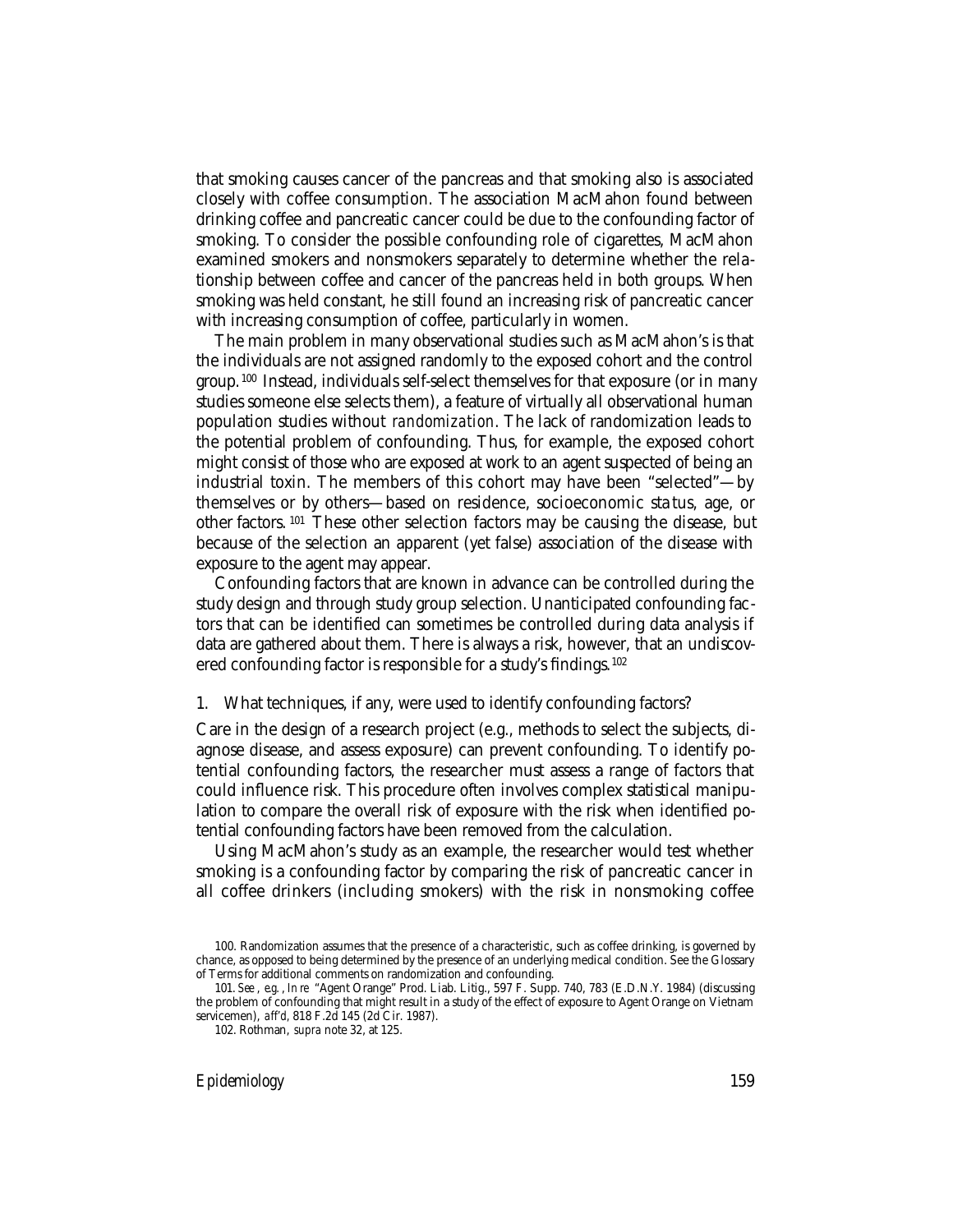drinkers. If the risk is the same, smoking is not a confounding factor (e.g., smoking does not distort the relationship between coffee drinking and the development of pancreatic cancer).

2. What techniques, if any, were used to control confounding factors?

To control for confounding factors during data analysis researchers can use one of two techniques: *stratification* or *multivariate analysis.*

Stratification reduces or eliminates confounding by evaluating the effect of an exposure at different levels (strata) of exposure of the confounding variable. Statistical methods then can be applied to combine the different results of each stratum into an overall single estimate of risk. For example, in MacMahon's study of smoking and pancreatic cancer, if smoking had been a confounding factor, the researchers could have stratified the data by creating subgroups based on how many cigarettes each subject smoked a day (e.g., a nonsmoking group, a light smoking group, a medium smoking group, and a heavy smoking group). By comparing the different rates of pancreatic cancer for people in each group who drink the same amount of coffee, the effect of smoking on pancreatic cancer is revealed. The effect of the confounding factor can then be removed from the study results.

Multivariate analysis controls the confounding factor through mathematical modeling. *Models* are developed to describe the simultaneous effect of exposure and confounding factors on the increase in risk. This technique relies on building a series of mathematical models to predict who will get the disease. 103 For instance, MacMahon might have begun a multivariate analysis with a simple model to determine how well the individual's daily intake of coffee predicts whether he or she will contract pancreatic cancer. In the next model, he could add the number of years the person had been a coffee drinker. If the second model better predicts who would contract cancer, MacMahon would continue to create more complex models (including variables such as age, gender, and ethnic group) until he found a model that best predicts who will contract cancer.

If the association between exposure and disease remains after completing the assessment and adjustment for confounding factors, the researcher applies the guidelines described in section IV.B to determine whether an inference of causation is warranted.

## B. Overall, Does Application of the Guidelines for Causation Support a Finding of Causation?

Seven factors should be considered when an epidemiologist determines whether

<sup>103.</sup> For a more complete discussion, see Daniel L. Rubinfeld, Reference Guide on Multiple Regression, in this manual.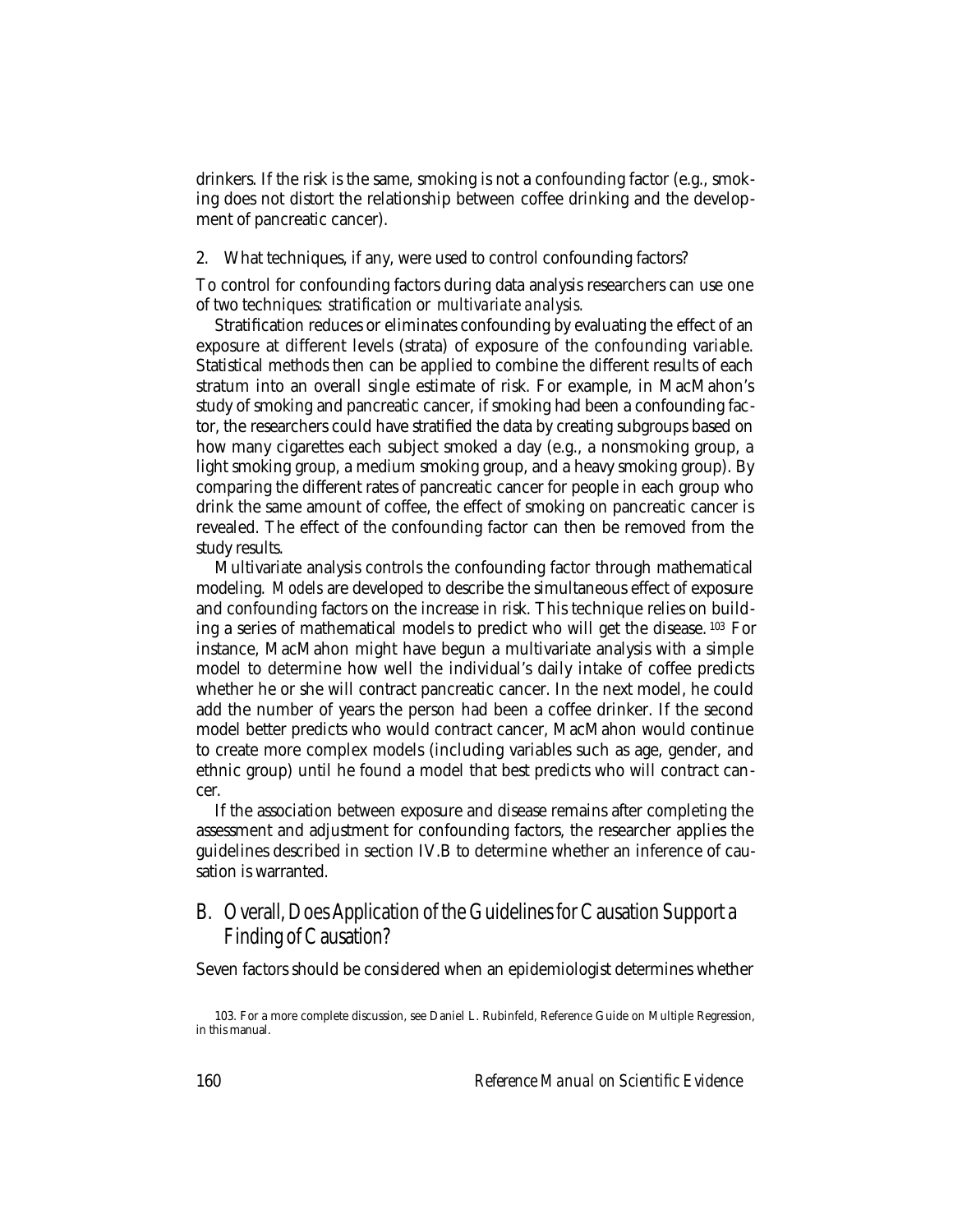the association between an agent and a disease is causal. 104 These factors guide the epidemiologist in making a judgment about causation. They are

- 1. strength of the association;
- 2. temporal relationship;
- 3. consistency of the association;
- 4. biologic plausibility (coherence with existing knowledge);
- 5. consideration of alternative explanations; <sup>105</sup>
- 6. specificity of the association; and
- 7. dose-response relationship.

These guidelines, known as Koch's postulates, were proposed first about 100 years ago by two infectious disease researchers, Koch and Henle.106 Each factor is considered in the following subsections.

1. How strong is the association between the exposure and disease?107

The relative risk is one of the cornerstones for causal inferences. 108 Relative risk measures the strength of the association. The higher the relative risk, the greater the likelihood that the relationship is causal. 109 For cigarette smoking, for example, the estimated relative risk for lung cancer is very high, about 10.110 That is, the risk of lung cancer in smokers is approximately nine to ten times the risk in nonsmokers.

A relative risk of 9 to 10, as seen with smoking and lung cancer, is so high that it is extremely difficult to imagine any kind of error in the study that would have produced it. The higher the relative risk, the stronger the association, and the more likely an epidemiologist will consider it causal. Although lower relative risks can reflect causality, the epidemiologist will scrutinize the association more closely.

Attributable risk, another measure of excess risk, is particularly important in the legal arena, because it measures the excess risk caused by exposure to the

110*. See* Doll & Hill, *supra* note 6.

*Epidemiology* 161

<sup>104.</sup> *See* Smith v. Ortho Pharmaceutical Corp., 770 F. Supp. 1561, 1575–76 (N.D. Ga. 1991).

<sup>105</sup>*. See supra* note 94 and accompanying text.

<sup>106.</sup> The two factors, dose-response relationship and specificity of the association, are not always used. *See infra* note 119 and accompanying text.

<sup>107.</sup> Assuming that an association is determined to be causal, the strength of the association plays an important role legally in determining the specific causation question—whether the agent caused the individual plaintiff's injury. *See infra* § V.

<sup>108</sup>*. See supra* § III.A.1.

<sup>109.</sup> The reason that a higher relative risk is more likely to indicate a true causal relationship is because such a strong effect is unlikely to be the result of bias or random sampling error. Findings of small relative risks are much more susceptible to these errors. *See* Cook v. United States, 545 F. Supp. 306, 316 n.4 (N.D. Cal. 1982); Landrigan v. Celotex Corp., 605 A.2d 1079, 1085 (N.J. 1992). The use of the strength of the association as a factor does not reflect a belief that weaker effects are rarer phenomena than stronger effects. *See* Green, *supra* note 23, at 652–53 n.39. Indeed, the apparent strength of a given agent is dependent on the prevalence of the other necessary elements that must occur with the agent to produce the disease, rather than on some inherent characteristic of the agent itself. *See* Rothman, *supra* note 32, at 12–13.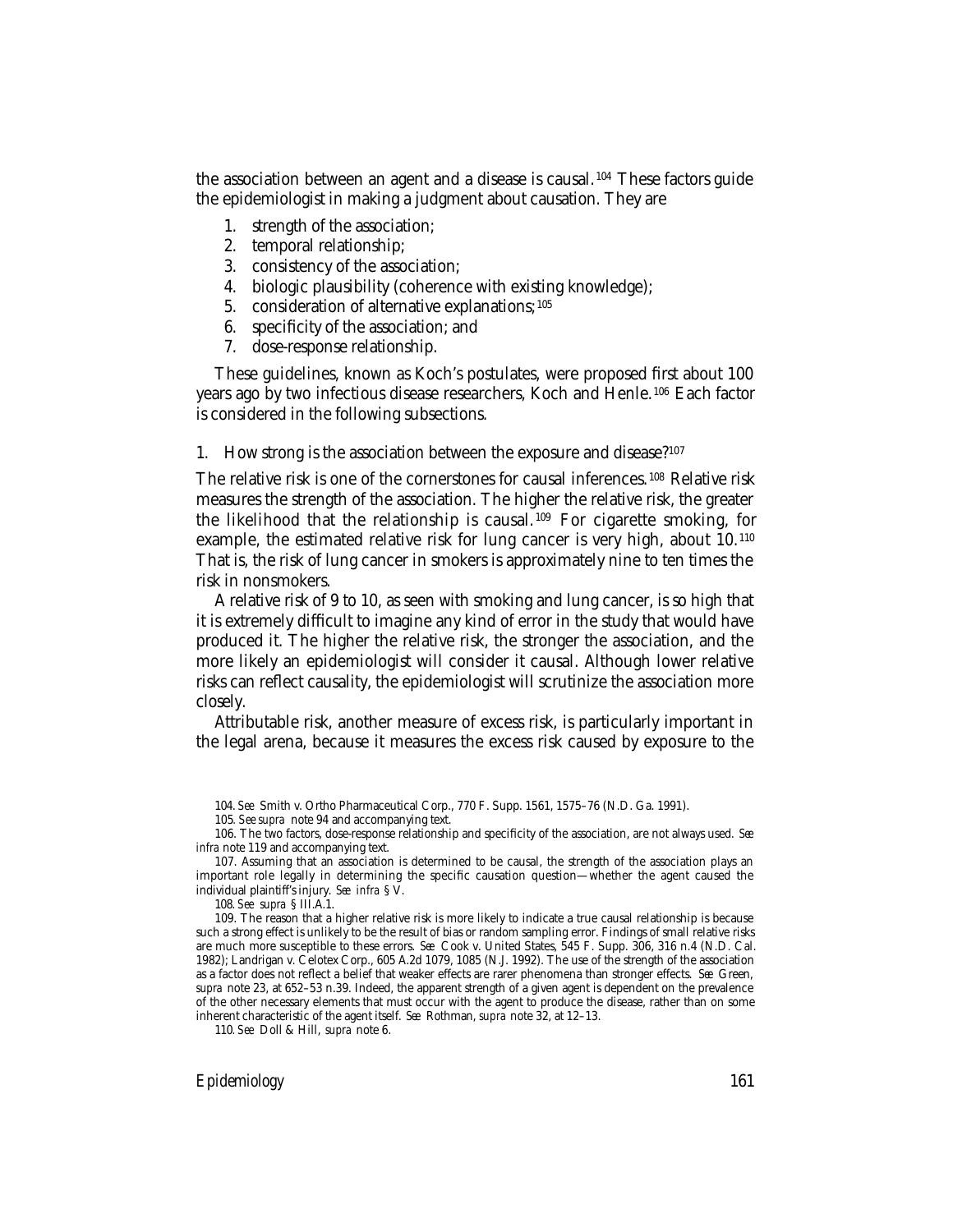agent.<sup>111</sup> For example, if a group of individuals is exposed to PCBs and has a high risk of cancer, attributable risk permits the epidemiologist to subtract the background risk of disease from the exposed group's total risk of disease. In doing so, the epidemiologist measures the increased risk of disease that can be attributed to a specific exposure, which can then be used to determine the benefit that would be gained by eliminating a particular exposure. <sup>112</sup>

#### 2. Is there a temporal relationship?

A temporal or chronological relationship must exist for causation. If an exposure causes disease, the exposure must occur before the disease develops. 113 If the exposure occurs after the disease develops, it cannot cause the disease.

#### 3. Is the association consistent with other research?114

The need to replicate research findings permeates most fields of science. In epidemiology, research findings often are replicated in different populations.<sup>115</sup> Consistency in these findings is an extremely important factor in making a judgment about causation. Different studies that examine the same exposuredisease relationship should yield similar results. Any inconsistencies signal a need to question whether the relationship is causal.

*Meta-analysis* is an analytic technique that allows epidemiologists to combine the results of several research studies to better understand the relationship between exposure to an agent and a disease.<sup>116</sup> The combined data are analyzed to determine if they render different results from those in the individual studies performed with smaller sample sizes. 117 Particular concern must be paid to the

116. *See In re* Paoli R.R. Yard PCB Litig., 916 F.2d 829, 856–57 (3d Cir. 1990), *cert. denied,* 499 U.S. 961 (1991); Hines v. Consolidated Rail Corp., 926 F.2d 262, 273 (3d Cir. 1991).

117. *See supra* note 85.

<sup>111.</sup> Risk is not zero among the control group (those not exposed) when there are other causal chains that cause the disease that do not require exposure to the agent. For example, a proportion of birth defects are the result of genetic sources, which do not require the presence of any environmental agent. Also, some degree of risk in the control group may be the result of background exposure to the agent being studied. For example, nonsmokers in a control group may have been exposed to passive cigarette smoke, which is responsible for some cases of lung cancer and other diseases. *See also* Ethyl Corp. v. United States Envtl. Protection Agency, 541 F.2d 1, 25 (D.C. Cir.), *cert. denied* , 426 U.S. 941 (1976). There are some diseases that do not occur without exposure to an agent; these are known as signature diseases. *See infra* note 122.

<sup>112.</sup> The benefit gained by eliminating a particular exposure would be equivalent to the amount of disease that could be prevented by eliminating that exposure. *See supra* § III.A for an example of how to calculate this amount.

<sup>113.</sup> *See* Carroll v. Litton Sys., Inc., No. B-C-88-253, 1990 U.S. Dist. LEXIS 16833, at \*29 (W.D.N.C. Oct. 29, 1990) ("[I]t is essential for . . . [the plaintiffs' medical experts opining on causation] to know that exposure preceded plaintiffs' alleged symptoms in order for the exposure to be considered as a possible cause of those symptoms. . . . ").

<sup>114.</sup> In Kehm v. Procter & Gamble Co., 580 F. Supp. 890, 901 (N.D. Iowa 1982), *aff'd sub nom.* Kehm v. Procter & Gamble Mfg. Co., 724 F.2d 613 (8th Cir. 1983), the court remarked on the persuasive power of multiple independent studies, each of which reached the same finding of an association between toxic shock syndrome and tampon use.

<sup>115.</sup> *See* Cadarian v. Merrell Dow Pharmaceuticals, Inc.*,* 745 F. Supp. 409, 412 (E.D. Mich. 1989) (holding a study on Bendectin insufficient to support an expert's opinion, because "the study's authors themselves concluded that the results could not be interpreted without independent confirmatory evidence").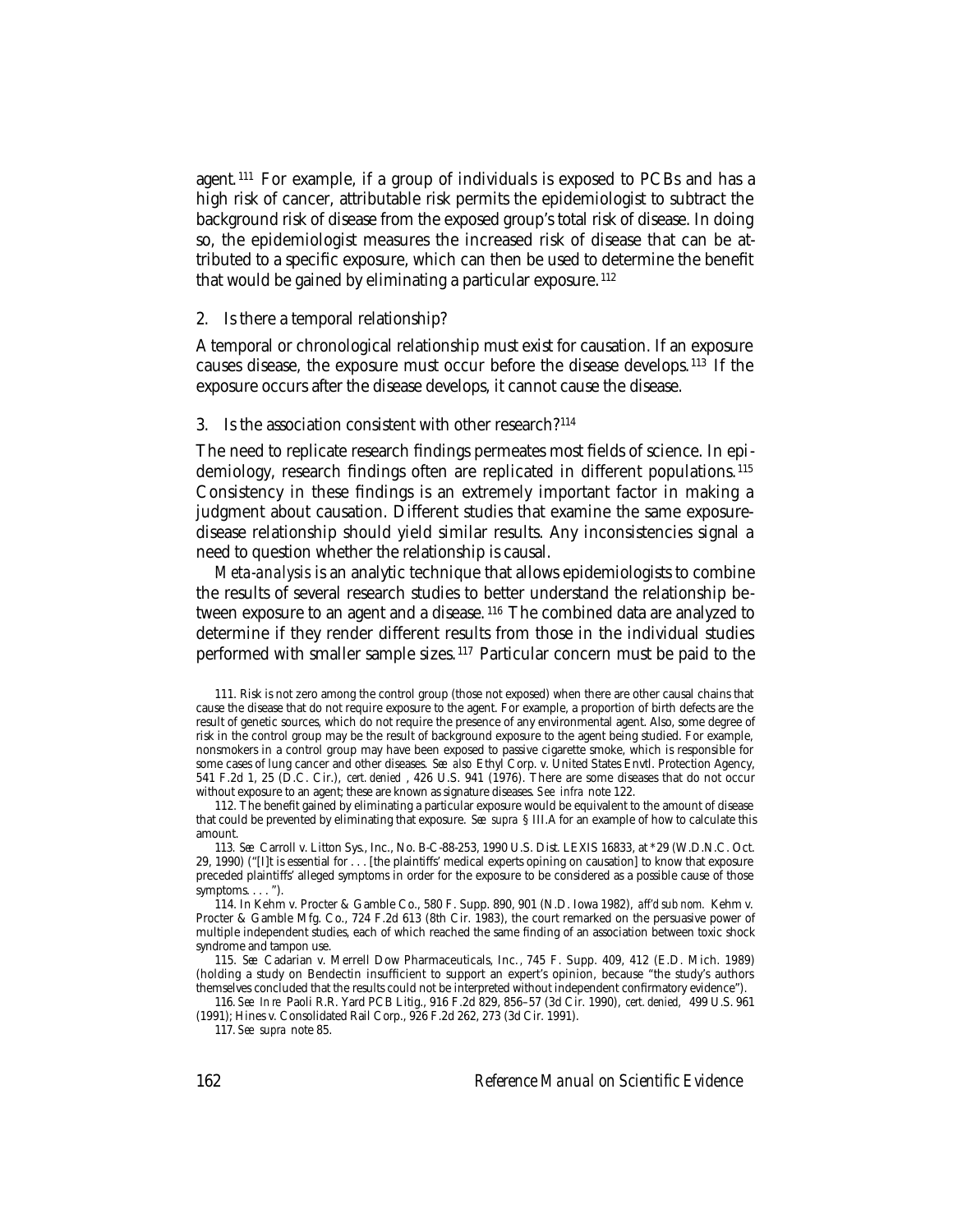propriety of combining different study populations and to the appropriate inferences to be drawn from the meta-analysis.

4. Is the association biologically plausible (consistent with existing knowledge)? <sup>118</sup>

*Biological plausibility* is not a simple criterion to use. When an association is biologically plausible, the plausibility is appealing and provides supporting evidence. For example, the conclusion that high cholesterol is a cause of coronary heart disease is plausible because cholesterol is found in atherosclerotic plaques. However, observations have been made in epidemiological studies that were not biologically plausible at the time but subsequently were shown to be correct. When an observation is inconsistent with current biological knowledge, it should not be discarded, but the observation should be confirmed before significance is attached to it. The saliency of this factor varies depending on the extent of scientific knowledge about the cellular and subcellular mechanisms through which the disease process works. The mechanisms of some diseases are understood better than others.

5. Have alternative explanations been ruled out?

Alternative explanations and confounding factors should be examined and ruled out to avoid reaching an erroneous conclusion. However, it is never possible to rule out every alternative explanation. Epidemiology cannot prove causation. It is an inference for the scientist to make and usually is not made lightly.

The last two factors, specificity of the association and dose-response relationship, differ in significant ways from the five factors mentioned above. Although the presence of specificity and dose-response strengthens the inference of causation, the absence of either does not weaken the inference. Epidemiologists have begun to question the use of these two factors as guidelines for causation in noninfectious diseases. <sup>119</sup>

#### 6. Does the association exhibit specificity?

An association exhibits specificity if the exposure is associated only with a single disease or type of disease. As mentioned above, epidemiologists no longer require that the effect of exposure to an agent be specific for a single disease. For example, cigarette manufacturers have long claimed that since cigarettes have

<sup>118.</sup> A number of courts have adverted to this criterion in the course of their discussions of causation in toxic substances cases. *E.g.*, Cook v. United States, 545 F. Supp. 306, 314–15 (N.D. Cal. 1982) (discussing biological implausibility of a two-peak increase of disease when plotted against time); Landrigan v. Celotex Corp., 605 A.2d 1079, 1085–86 (N.J. 1992) (discussing the existence vel non of biological plausibility). *See also* Bernard D. Goldstein & Mary Sue Henifin, Reference Guide on Toxicology, in this manual.

<sup>119.</sup> Koch's postulates were originally formulated for determining causation of infectious diseases. Specificity and dose-response remain important factors in infectious disease epidemiology. *See supra* § IV.B and note 106.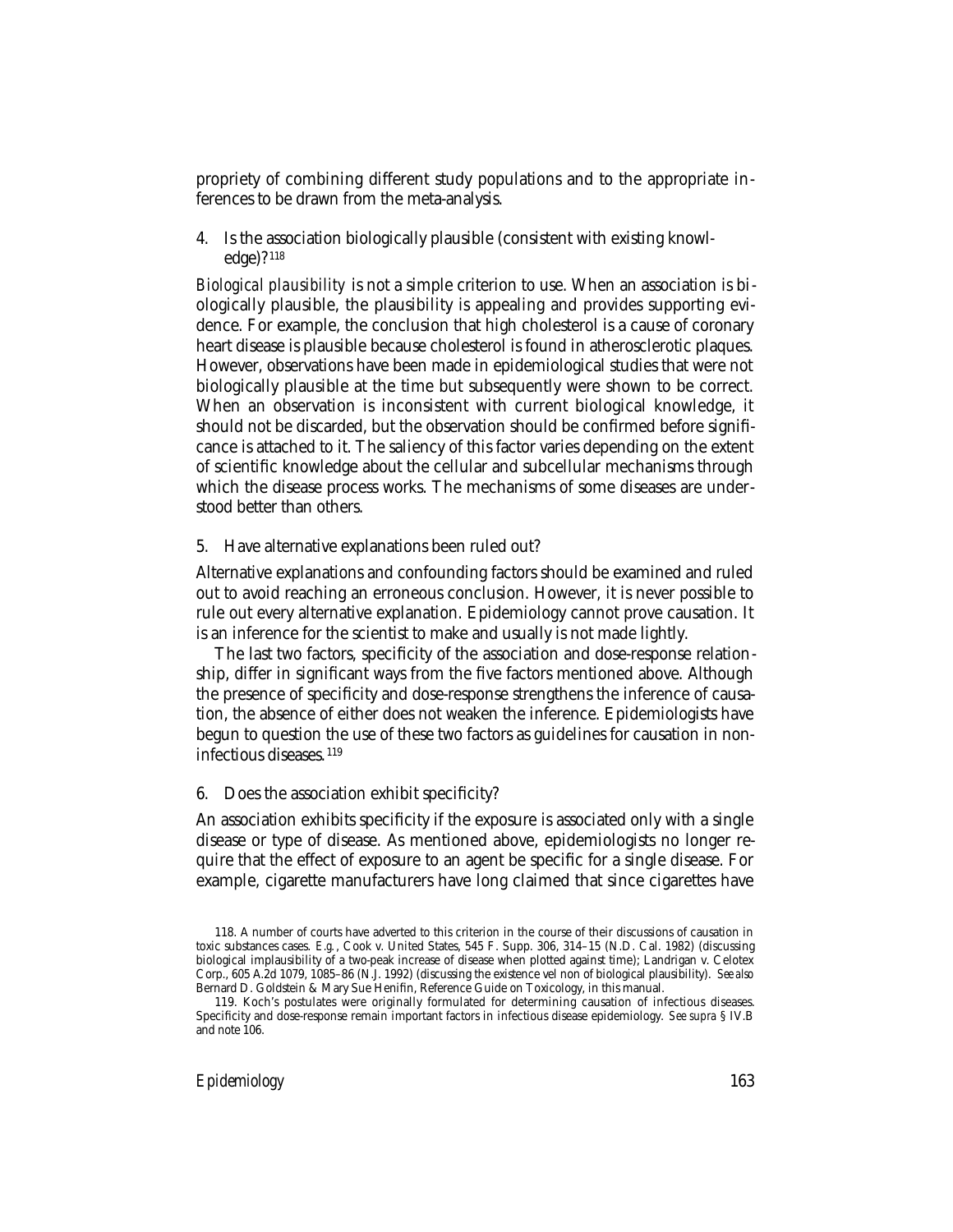been linked to lung cancer, emphysema, bladder cancer, heart disease, pancreatic cancer, and other conditions, there is no specificity and the relationships are not causal. The scientific bases that have undermined the guideline include the following: (1) Human cells and tissues share many common features. They all have a basic structure, including nuclei, DNA, and other characteristics. There is every reason to expect that a certain agent will act on certain cellular components and structures even if they are in different tissues and different organs; and (2) Tobacco and cigarette smoke are not single agents but mixtures of harmful agents. Smoking represents exposure to multiple agents and specificity would not be expected. However, most known teratogens cause a specific birth defect or a related pattern of birth defects.

#### 7. Is there a dose-response relationship?

A dose-response relationship assumes that the more intense the exposure, the greater the risk of disease. However, the researcher may not observe a dose-response relationship when there is a *threshold phenomenon* (i.e., a low dose expo sure may not cause disease until the exposure exceeds a certain dose).<sup>120</sup> Evidence of a dose-response relationship strengthens the conclusion that the relationship between an agent and disease is causal; however, a dose-response relationship is not necessary to infer causation.

## C. What Type of Causal Association Has Been Demonstrated Between Exposure and Disease?

Assuming an association is not due to confounding factors and that the epidemiologist has decided that the scientific findings overwhelmingly support an inference of causation, the epidemiologist next determines which type of causal relationship exists between the agent and the disease in the exposed population. Epidemiologists divide causes into four categories (see Figure 6). It should be noted that the terms applied to the four categories of causation are not consistent

<sup>120.</sup> The question of whether there is a no-effect threshold dose is a controversial one in a variety of toxic substances areas. *See, e.g.,* Irving J. Selikoff, Disability Compensation for Asbestos-Associated Disease in the United States: Report to the U.S. Dep't of Labor 181–220 (1981); Paul Kotin, *Dose-Response Relationships and Threshold Concepts,* 271 Annals N.Y. Acad. Sci. 22 (1976); K. Robock, *Based on Available Data, Can We Project an Acceptable Standard for Industrial Use of Asbestos? Absolutely,* 330 Annals N.Y. Acad. Sci. 205 (1979); Ferebee v. Chevron Chem. Co., 736 F.2d 1529, 1536 (D.C. Cir.) (dose-response relationship for low doses is "one of the most sharply contested questions currently being debated in the medical community"), *cert. denied,* 469 U.S. 1062 (1984).

Moreover, good evidence to support or refute the threshold dose hypothesis is exceedingly unlikely because of the inability of epidemiology or animal toxicology to ascertain very small effects. *Cf.* Arnold L. Brown, *The Meaning of Risk Assessment* , 37 Oncology 302, 303 (1980). Even the question of the shape of the dose-response curve—whether linear or curvilinear, and if the latter, the shape of the curve—is a matter of hypothesis and speculation. *See* Allen v. United States, 588 F. Supp. 247, 419–24 (D. Utah 1984), *rev'd on other grounds,* 816 F.2d 1417 (10th Cir. 1987), *cert. denied,* 484 U.S. 1004 (1988); Troyen A. Brennan & Robert F. Carter, *Legal and Scientific Probability of Causation for Cancer and Other Environmental Disease in Individuals*, 10 J. Health Pol'y & L. 33, 43–44 (1985).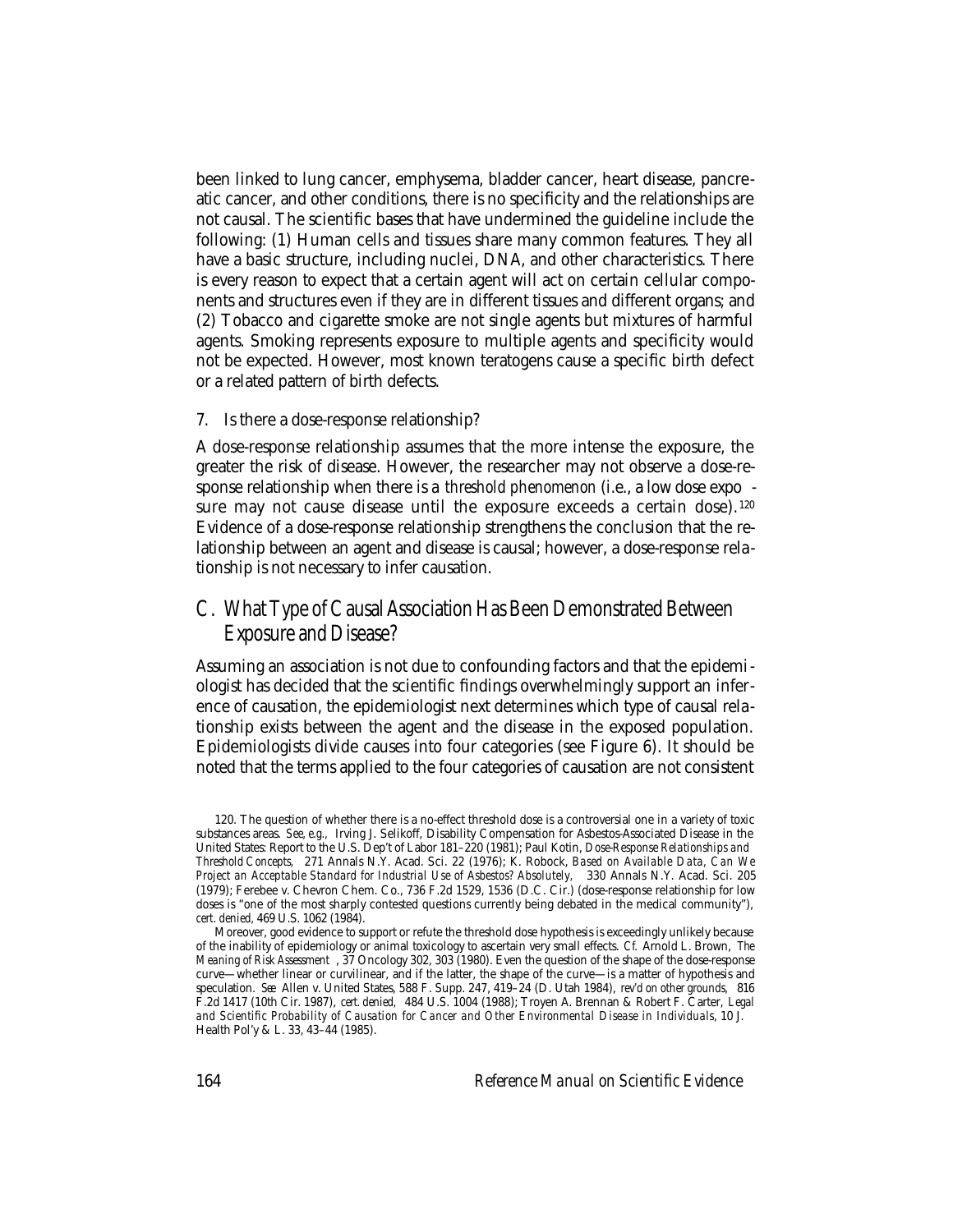with legal terminology. Nevertheless, these terms may be useful in understanding them when they appear in a published study or when used by an epidemiologist. <sup>121</sup>

Figure 6 Four Categories of Causation

- 1. Necessary and sufficient (occurs rarely) Factor A  $\longrightarrow$  Disease
- 2. Necessary but not sufficient

 $A_1 + A_2 + A_3 \ldots$   $\longrightarrow$  Disease

(Causal chain may also involve a specific temporal sequence)

3. Sufficient but not necessary



4. Neither necessary nor sufficient (probably true for most of the diseases we study)



- 1. Exposure to an agent may be a *necessary and sufficient cause* of the disease. This type of causal relationship assumes that the disease will not result unless an individual is exposed. Nothing but the agent is needed to cause the disease.
- 2. Exposure can be *necessary but not a sufficient cause* of the disease. In

121. *See* Mervyn Susser, *What Is a Cause and How Do We Know One? A Grammar for Pragmatic Epidemiology* , 133 Am. J. Epidemiol. 635, 637 (1991).

#### *Epidemiology* 165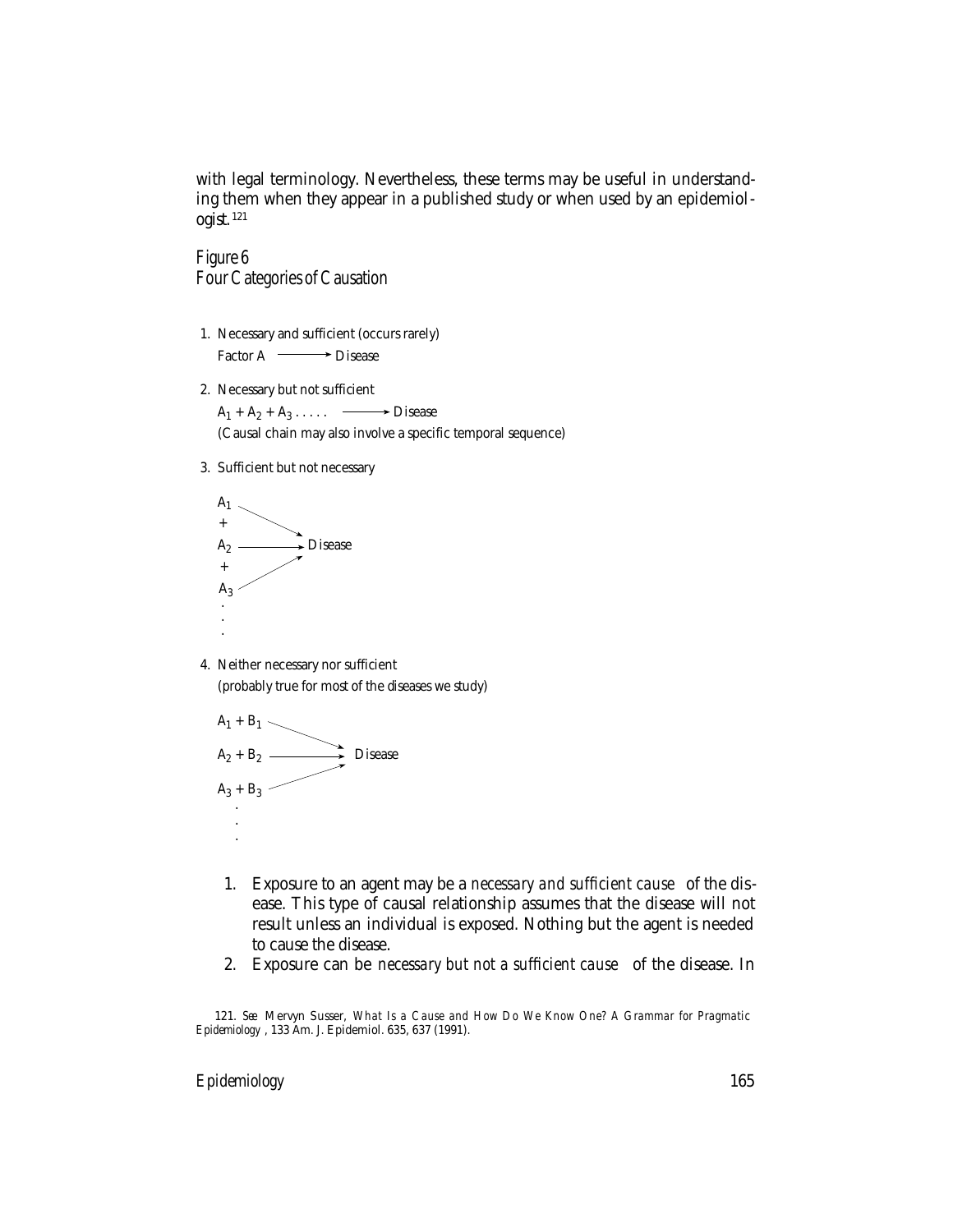this causal relationship the disease will not result unless an individual is exposed, but exposure in and of itself is not enough to cause the disease.

- 3. An exposure may be a *sufficient but not necessary cause* of the disease when the disease occurs not only in the presence of exposure but also in the presence of exposures to other agents. Leukemia is an example of this relationship; exposure to radiation or benzene can result in the occurrence of disease.
- 4. The last possibility is that exposure is *neither a necessary nor sufficient cause* of the disease. This takes place when the disease occurs in the absence of exposure and does not always occur in its presence. This complicated relationship is probably the one that most faithfully represents the causal relationships in the majority of diseases encountered. The disease can occur through a variety of combinations of different exposures.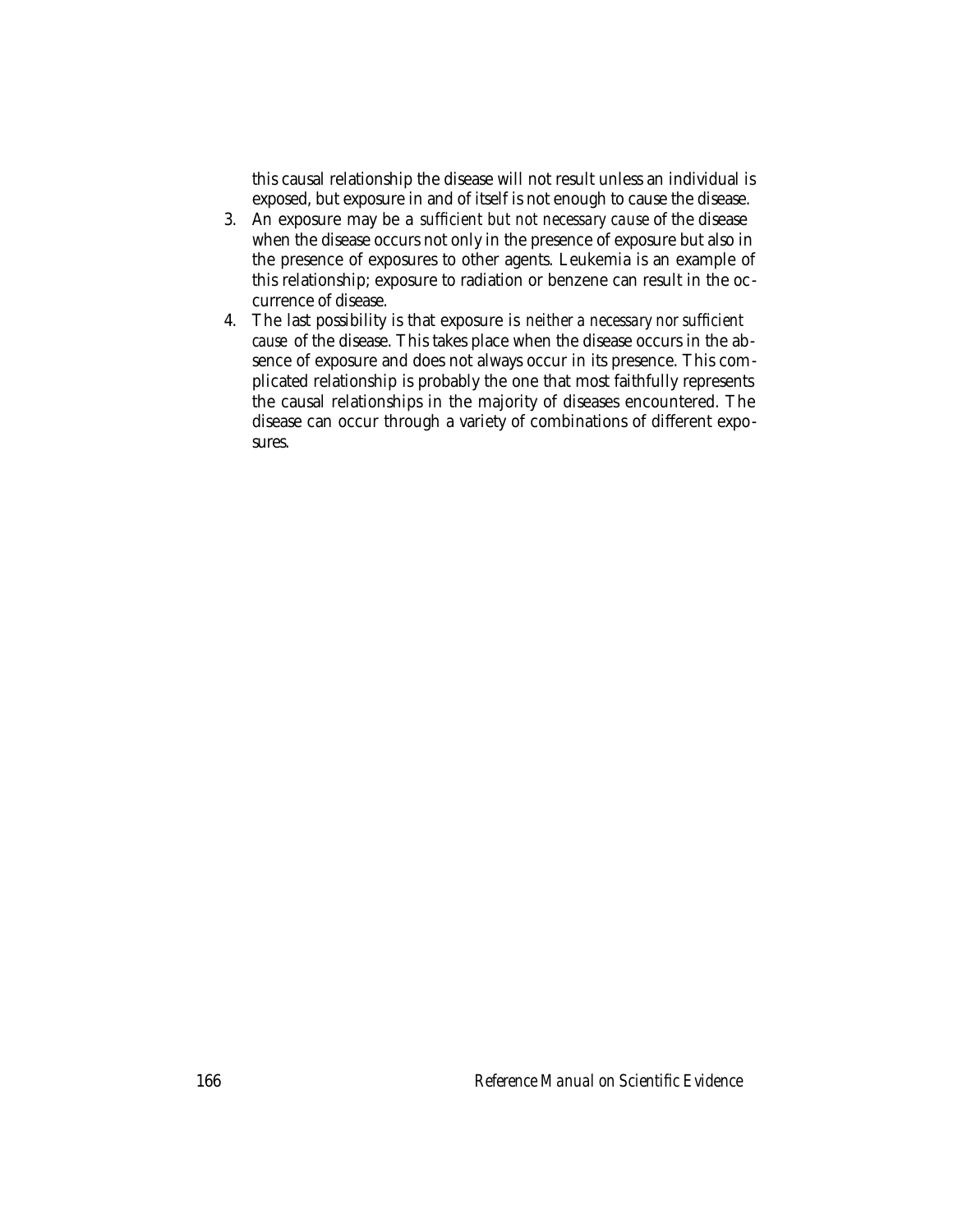# **V. The Role of Epidemiology in Proving Individual Causation**

Epidemiology is concerned with the incidence of disease in populations and does not address the question of the cause of an individual's disease.<sup>122</sup> This question, sometimes referred to as specific causation, is beyond the domain of the science of epidemiology. Epidemiology has its limits at the point where an inference is made that the relationship between an agent and a disease is causal (general causation) and where the magnitude of excess risk attributed to the agent has been determined; that is, epidemiology addresses whether an agent can cause a disease, not whether an agent did cause a plaintiff's disease.123

Nevertheless, the specific causation issue is a necessary element in a toxic substance case. The plaintiff must establish not only that the defendant's agent is capable of causing disease but also that it did cause the plaintiff's disease. Thus, a number of courts have confronted the legal question of what is acceptable proof of specific causation and the role that epidemiological evidence plays in answering that question. This question is not a question about which an epidemiologist would have any expertise to contribute. Rather it is a legal question with which a number of courts have grappled. An explanation of how these courts have resolved this question follows.

There are two legal issues that arise with regard to the role of epidemiology in proving individual causation: admissibility and sufficiency of evidence to meet the burden of production. The first issue tends to receive less attention by the courts but nevertheless deserves mention. An epidemiological study that is suffi-

<sup>122.</sup> *See* DeLuca v. Merrell Dow Pharmaceuticals, Inc., 911 F.2d 941, 945 & n.6 (3d Cir. 1990) ("Epidemiological studies do not provide direct evidence that a particular plaintiff was injured by exposure to a substance."); Smith v. Ortho Pharmaceutical Corp., 770 F. Supp. 1561, 1577 (N.D. Ga. 1991); Grassis v. Johns-Manville Corp., 591 A.2d 671, 675 (N.J. Super. Ct. App. Div. 1991); Michael Dore, *A Commentary on the Use of Epidemiological Evidence in Demonstrating Cause-in-Fact* , 7 Harv. Envtl. L. Rev. 429, 436 (1983).

There are some diseases that do not occur without exposure to a given toxic agent. This is the same as saying that the toxic agent is a necessary cause for the disease and sometimes referred to as a "signature disease," because the existence of the disease necessarily implies the causal role of the agent. *See* Kenneth S. Abraham & Richard A. Merrill, *Scientific Uncertainty in the Courts,* Issues Sci. & Tech., Winter 1986, at 93, 101. Asbestosis is a *signature disease* for asbestos, and adenocarcinoma (in young adult women) is a signature disease for *in utero* DES exposure. *See In re* "Agent Orange" Prod. Liab. Litig., 597 F. Supp. 740, 834 (E.D.N.Y. 1984) (Agent Orange allegedly caused a wide variety of diseases in Vietnam veterans and their offspring), *aff'd,* 818 F.2d 145 (2d Cir. 1987).

<sup>123.</sup> *Cf. In re* "Agent Orange" Prod. Liab. Litig., 597 F. Supp. at 780.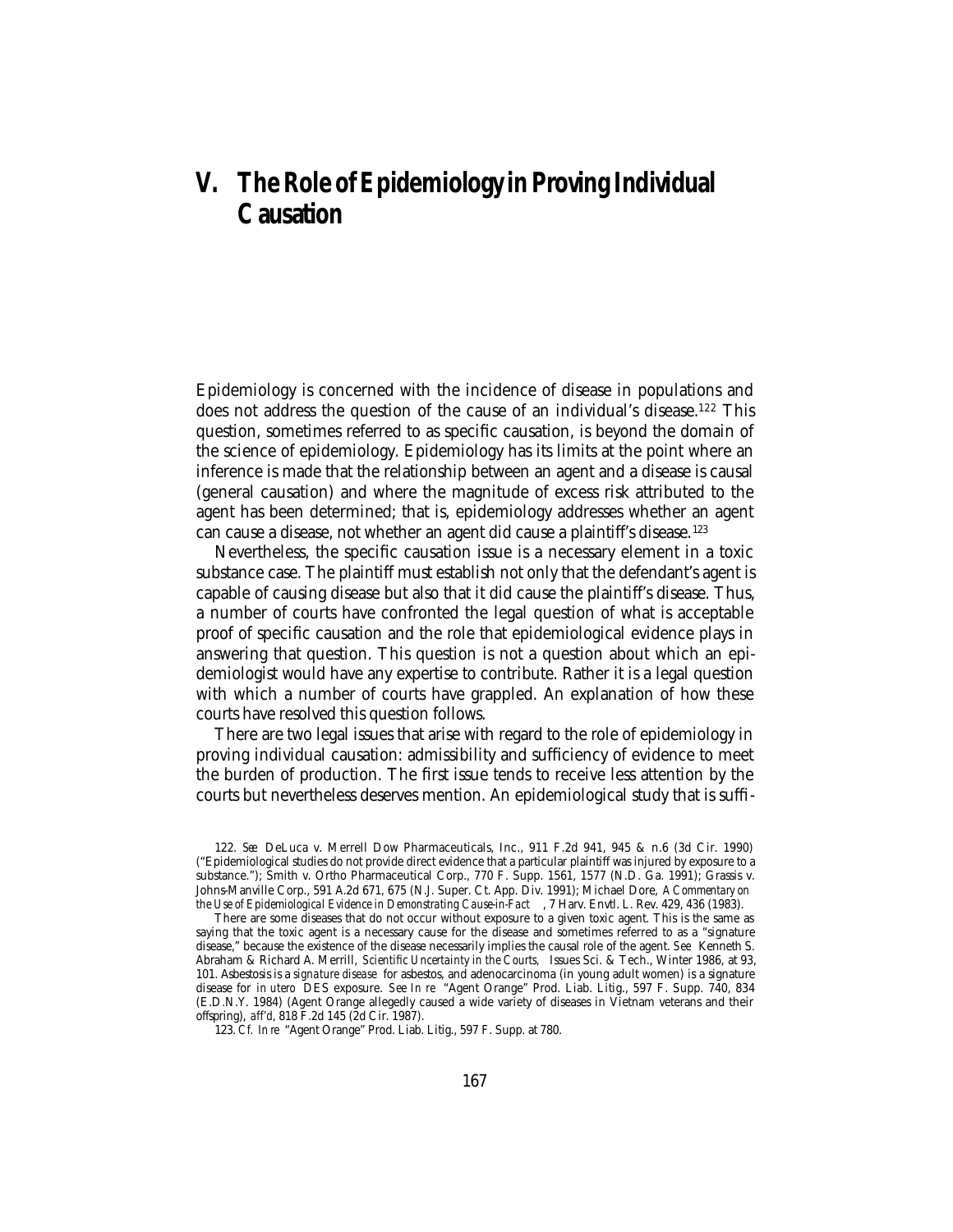ciently rigorous to justify a conclusion that it is scientifically valid should be admissible, 124 as it tends to make an issue in dispute more or less likely.125

Far more courts have confronted the role that epidemiology plays with regard to the sufficiency of the evidence and the burden of production. The civil burden of proof is described most often as requiring the fact finder to "believe that what is sought to be proved . . . is more likely true than not true." <sup>126</sup> The relative risk from an epidemiological study can be adapted to this 50% plus standard to yield a probability or likelihood that an agent caused an individual's disease. <sup>127</sup> The threshold for concluding that an agent was more likely the cause of a disease than not is a relative risk greater than 2.0. Recall that a relative risk of 1.0 means that the agent has no effect on the incidence of disease. When the relative risk reaches 2.0, the agent is responsible for an equal number of cases of disease as all other background causes. Thus, a relative risk of 2.0 implies a 50% likelihood that an exposed individual's disease was caused by the agent. A rela-

124. *See DeLuca* , 911 F.2d at 958; *cf.* Kehm v. Procter & Gamble Co., 580 F. Supp. 890, 902 (N.D. Iowa 1982) ("These [epidemiological] studies were highly probative on the issue of causation—they all concluded that an association between tampon use and menstrually related TSS [toxic shock syndrome] cases exists."), *aff'd sub nom.* Kehm v. Procter & Gamble Mfg. Co., 724 F.2d 613 (8th Cir. 1984).

Hearsay concerns may limit the independent admissibility of the study (*see supra* note 1); but the study could be relied on by an expert in forming an opinion and may be admissible pursuant to Fed. R. Evid. 703 as part of the underlying facts or data relied on by the expert.

In Ellis v. International Playtex, Inc., 745 F.2d 292, 303 (4th Cir. 1984), the court concluded that certain epidemiological studies were admissible despite criticism of the methodology used in the studies. The court held that the claims of bias went to the weight rather than the admissibility of the studies. *Cf.* Christophersen v. Allied-Signal Corp., 939 F.2d 1106, 1109 (5th Cir. 1991) ("As a general rule, questions relating to the bases and sources of an expert's opinion affect the weight to be assigned that opinion rather than its admissibility. . . . "), *cert. denied*, 112 S. Ct. 1280 (1992).

125. Even if evidence is relevant, it may be excluded if its probative value is substantially outweighed by prejudice, confusion, or inefficiency. Fed. R. Evid. 403. Exclusion of an otherwise relevant epidemiological study on Rule 403 grounds is unlikely.

In Daubert v. Merrell Dow Pharmaceuticals, Inc., 113 S. Ct. 2786, 2796 (1993), the Court invoked the concept of "fit," which addresses the relationship of an expert's scientific opinion with the facts of the case and the issues in dispute. In a toxic substance case in which cause in fact is disputed, an epidemiological study of the same agent to which the plaintiff was exposed that examined the association with the same disease from which the plaintiff suffers would almost surely have sufficient "fit" to be a part of the basis of an expert's opinion. The Court's concept of "fit," borrowed from United States v. Downing, 753 F.2d 1224, 1242 (3d Cir. 1985), appears equivalent to the more familiar evidentiary concept of probative value.

126. 2 Edward J. Devitt & Charles B. Blackmar, Federal Jury Practice and Instruction §71.13 (3d ed. 1977); *see also* United States v. Fatico, 458 F. Supp. 388, 403 (E.D.N.Y. 1978) ("Quantified the preponderance standard would be 50+% probable."), *aff'd* , 603 F.2d 1053 (2d Cir. 1979), *cert. denied* , 444 U.S. 1073 (1980).

127. An adherent of the frequentist school of statistics would resist this adaptation, which may explain why so many epidemiologists and toxicologists also resist it. To take the step identified in the text requires a shift from a frequentist approach, which involves sampling or frequency data from an empirical test, to a subjective probability about a discrete event. Thus, a frequentist might assert, after conducting a sampling test, that 60% of the balls in an opaque container are blue. The same frequentist would resist the statement: "The probability that a single ball removed from the box and hidden behind a screen is blue is 60%." The ball is either blue or not, and no frequentist data would permit the latter statement. "[T]here is no logically rigorous definition of what a statement of probability means with reference to an individual instance. . . ." Lee Loevinger, *On Logic and Sociology* , 32 Jurimetrics J. 527, 530 (1992); *see also* Steve Gold, Note, *Causation in Toxic Torts: Burdens of Proof, Standards of Persuasion and Statistical Evidence* , 96 Yale L.J. 376, 382–92 (1986). Subjective probabilities about discrete events are the product of adherents to Bayes Theorem. *See* Kaye, *supra* note 80, at 54–62; David H. Kaye & David A. Freedman, Reference Guide on Statistics § IV.B, in this manual.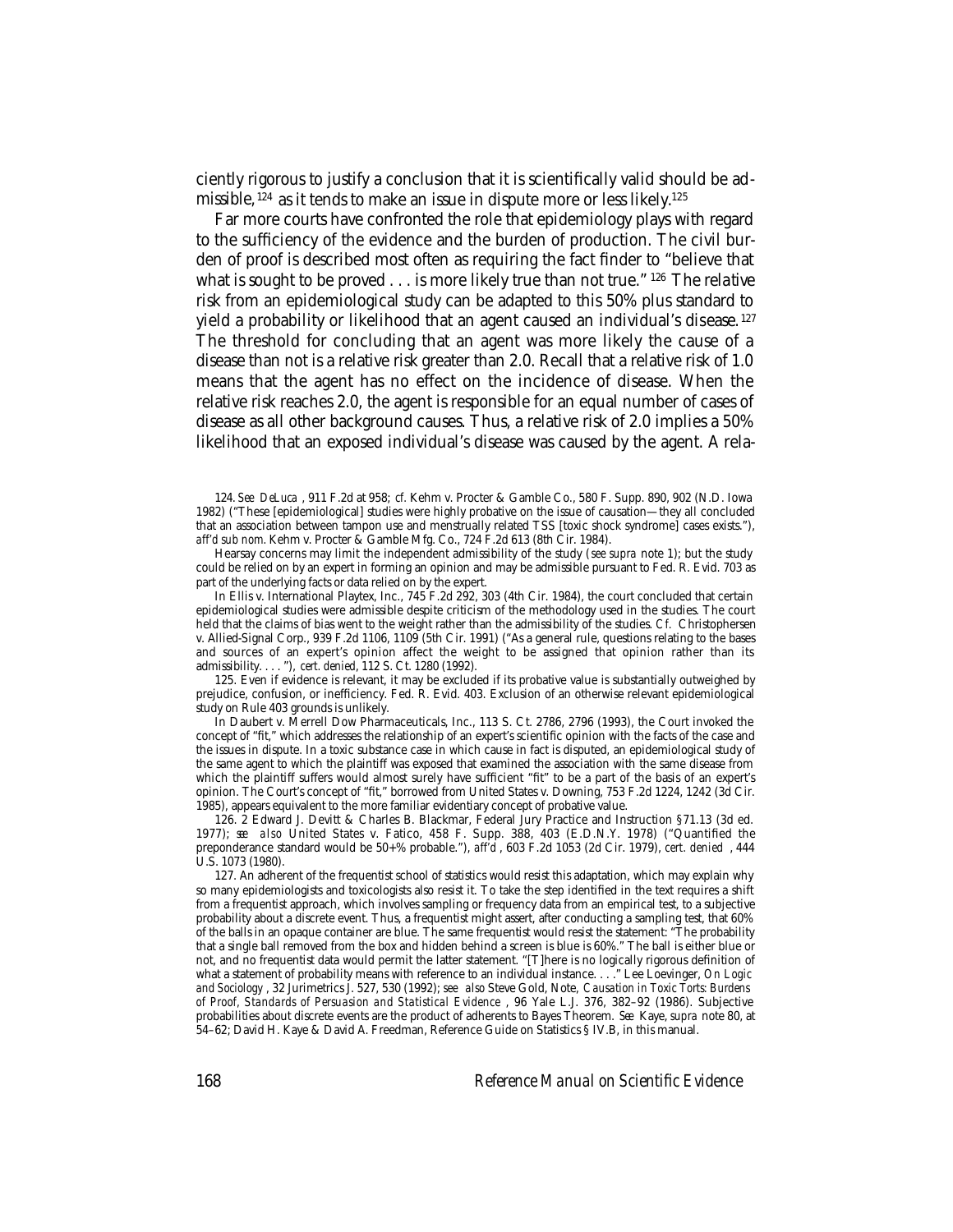tive risk greater than 2.0 would permit an inference that an individual plaintiff's disease was more likely than not caused by the implicated agent. A substantial number of courts in a variety of toxic substances cases have accepted this reasoning. <sup>128</sup>

An alternative, yet similar means to address probabilities in individual cases is by use of the attributable proportion of risk parameter.<sup>129</sup> The attributable risk is a measurement of the excess risk that can be attributed to an agent, above and beyond the background risk due to other causes. When the attributable risk exceeds 50% (equivalent to a relative risk greater than 2.0), this logically might be converted to a belief that the agent was more likely than not the cause of the plaintiff's disease.

The discussion above assumes that the only evidence bearing on cause in fact is epidemiological. Such an assumption is unlikely, and a variety of additional pieces of evidence, although less quantifiable, affect a fact finder's assessment. Biases in the epidemiological studies might justify a conclusion that the real magnitude of increased risk is greater or lower than that revealed in the studies. The dose to which the plaintiff was exposed may be greater or lesser than those in the epidemiological study, thereby requiring some extrapolation. 130 In addition, there may be factors peculiar to the plaintiff—excess exposure to another known cause, pathological mechanism,<sup>131</sup> family history of disease, or conflicting diagnoses—that modify any probability based solely on the available epidemiological evidence. <sup>132</sup>

128. *See* DeLuca v. Merrell Dow Pharmaceuticals, Inc., 911 F.2d 941, 958–59 (3d Cir. 1990) (Bendectin allegedly caused limb reduction birth defects); *In re* Joint E. & S. Dists. Asbestos Litig., 758 F. Supp. 199, 203 (S.D.N.Y. 1991) (asbestos allegedly caused colon cancer), *rev'd* , 964 F.2d 92 (2d Cir. 1992) (relative risk less than 2.0 may still be sufficient to prove causation); Manko v. United States, 636 F. Supp. 1419, 1434 (W.D. Mo. 1986) (swine flu vaccine allegedly caused Guillain-Barré syndrome), *aff'd in part,* 830 F.2d 831 (8th Cir. 1987); Marder v. G.D. Searle & Co., 630 F. Supp. 1087, 1092 (D. Md. 1986) (pelvic inflammatory disease allegedly caused by Copper 7 IUD), *aff'd without op. sub nom.* Wheelahan v. G.D. Searle & Co., 814 F.2d 655 (4th Cir. 1987); *In re* "Agent Orange" Prod. Liab. Litig., 597 F. Supp. 740, 835–37 (E.D.N.Y. 1984) (Agent Orange allegedly caused a wide variety of diseases in Vietnam veterans and their offspring), *aff'd* , 818 F.2d 145 (2d Cir. 1987); Cook v. United States, 545 F. Supp. 306, 308 (N.D. Cal. 1982) (swine flu vaccine allegedly caused Guillain-Barré syndrome); Landrigan v. Celotex Corp., 605 A.2d 1079, 1087 (N.J. 1992) (relative risk greater than 2.0 "support[s] an inference that the exposure was the probable cause of the disease in a specific member of the exposed population"). *But cf. In re* Fibreboard Corp., 893 F.2d 706, 711–12 (5th Cir. 1990) (The court disapproved a trial in which several representative cases would be tried and the results extrapolated to a class of some 3,000 asbestos victims, without consideration of any evidence about the individual victims. The court remarked that general causation, which ignores any proof particularistic to the individual plaintiff, could not substitute under Texas law for cause in fact.).

129. *See supra* § III.A.3.

130. *See supra* § IV.B.5; *see also* Ferebee v. Chevron Chem. Co., 736 F.2d 1529, 1536 (D.C. Cir.) ("The dose-response relationship at low levels of exposure for admittedly toxic chemicals like paraquat is one of the most sharply contested questions currently being debated in the medical community."), *cert. denied* , 469 U.S. 1062 (1984); *In re* Joint E. & S. Dists. Asbestos Litig., 774 F. Supp. 113, 115 (S.D.N.Y. 1991) (discussing different relative risks associated with different dose levels), *rev'd on other grounds* , 964 F.2d 92 (2d Cir. 1992).

131. *See* Tobin v. Astra Pharmaceutical Prods., Inc., 993 F.2d 528 (6th Cir.) (plaintiff's expert relied predominantly on pathogenic evidence), *cert. denied,* 114 S. Ct. 304 (1993).

132. An example of a judge sitting as fact finder and considering individualistic factors for a number of plaintiffs in deciding cause in fact is contained in Allen v. United States, 588 F. Supp. 247, 429–43 (D. Utah 1984), *rev'd on other grounds* , 816 F.2d 1417 (10th Cir. 1987), *cert. denied* , 484 U.S. 1004 (1988); *see also*

*Epidemiology* 169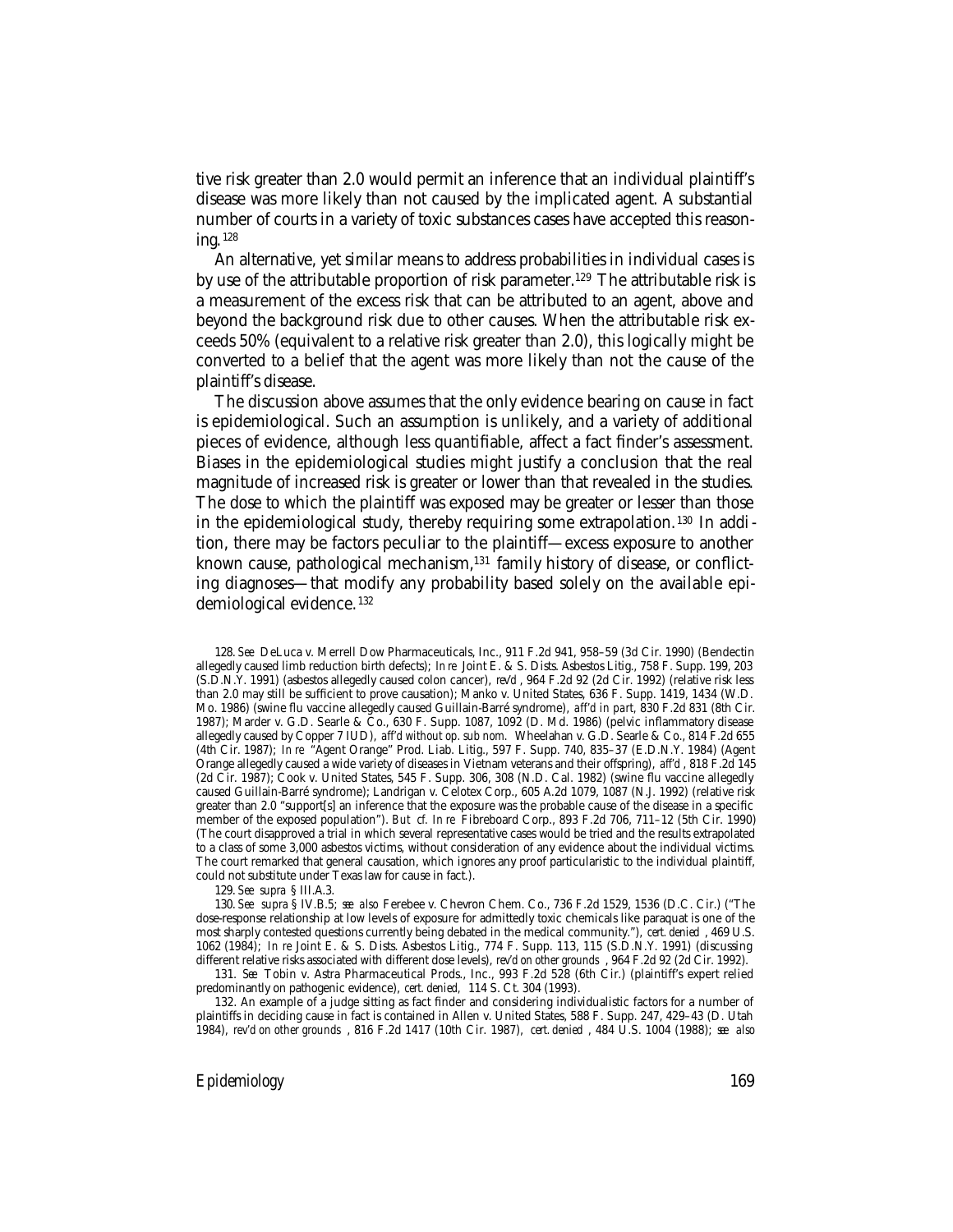This additional evidence bearing on causation has led a few courts to conclude that a plaintiff may satisfy his or her burden of production even if a relative risk less than 2.0 emerges from the epidemiological evidence. 133 For example, genetics might be known to be responsible for 50% of the incidence of a disease. If genetics can be ruled out in an individual's case, then a relative risk greater than 1.5 might be sufficient to support an inference that the agent was more likely than not responsible for the plaintiff's disease.<sup>134</sup>

Manko v. United States, 636 F. Supp. 1419, 1437 (W.D. Mo. 1986), *aff'd*, 830 F.2d 831 (8th Cir. 1987). 133. *See, e.g.,* Grassis v. Johns-Manville Corp., 591 A.2d 671, 675 (N.J. Super. Ct. App. Div. 1991):

The physician or other qualified expert may view the epidemiological studies and factor out other known risk factors such as family history, diet, alcohol consumption, smoking . . . or other factors which might enhance the remaining risks, even though the risk in the study fell short of the 2.0 correlation.

*See also In re* Joint E. & S. Dists. Asbestos Litig., 964 F.2d 92, 97 (2d Cir. 1992), *rev'g* , 758 F. Supp. 199, 202 – 03 (S.D.N.Y. 1991) (requiring relative risk in excess of 2.0 for plaintiff to meet burden of production).

134. The use of probabilities in excess of .50 to support a verdict results in an all-or-nothing approach to damages that some commentators have criticized. The criticism reflects the fact that defendants responsible for toxic agents with a relative risk just above 2.0 may be required to pay damages not only for the disease that their agents caused, but also for all instances of the disease. Similarly, those defendants whose agents increase the risk of disease by less than double may not be required to pay for any of the disease that their agents caused. *See* , *e.g.* , 2 American Law Inst., Reporter's Study on Enterprise Responsibility for Personal Injury: Approaches to Legal and Institutional Change 369–75 (1991). To date, courts have not adopted a rule that would apportion damages based on the probability of cause in fact in toxic substances cases.

170 *Reference Manual on Scientific Evidence*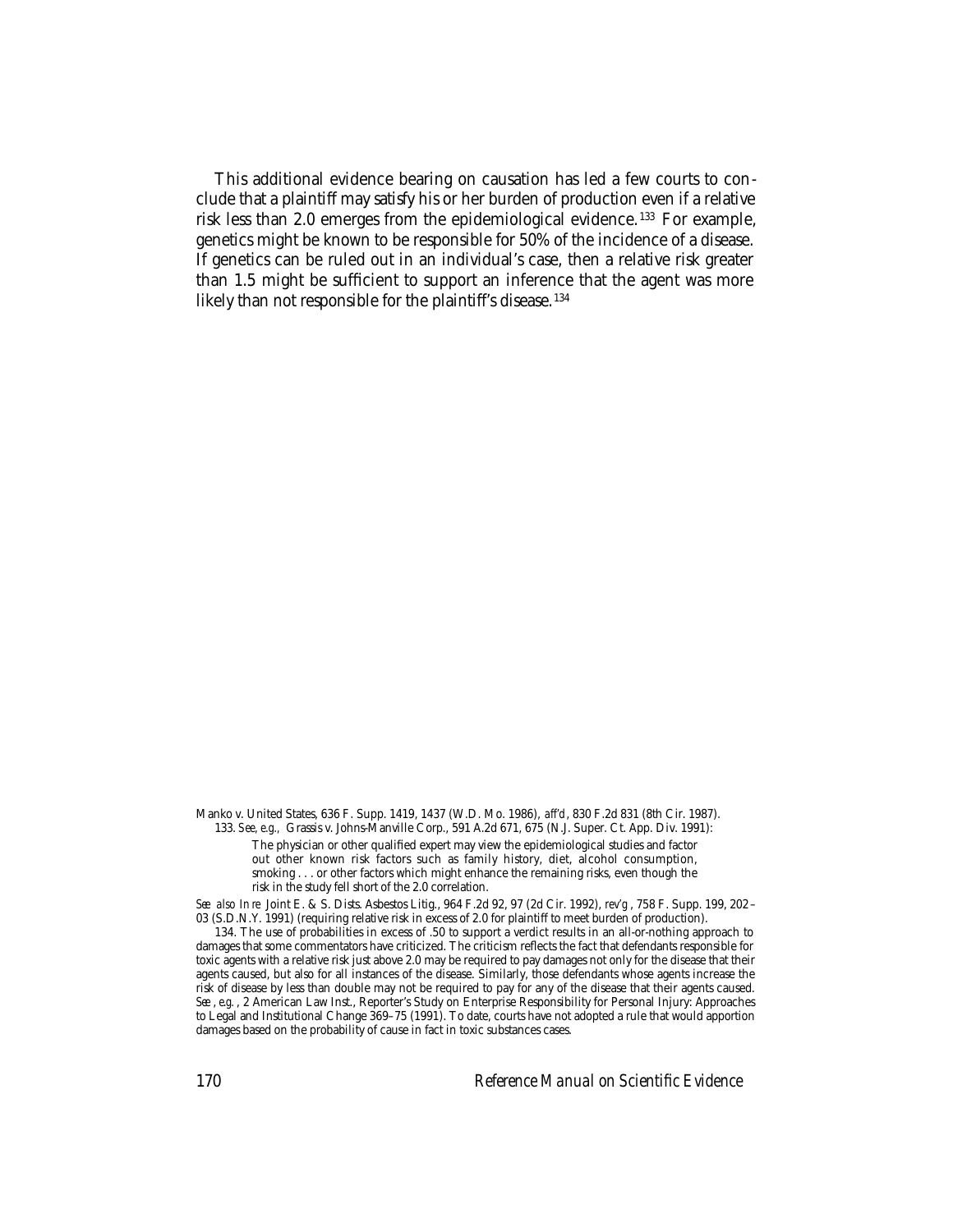## **Glossary of Terms**

The following terms and definitions were adapted from a variety of sources, including: A Dictionary of Epidemiology (John M. Last ed., 1988); 1 Joseph L. Gastwirth, Statistical Reasoning in Law and Public Policy (1988); James K. Brewer, Everything You Always Wanted To Know About Statistics, But Didn't Know How To Ask (1978); and R. A. Fisher, Statistical Methods for Research Workers (1973).

- *Agent.* Also, risk factor. A factor, such as a drug, microorganism, chemical substance, or form of radiation, whose presence or absence can result in the occurrence of a disease. A disease may have a single agent, a number of independent alternative agents, or a complex of two or more factors whose combined presence is necessary for the development of the disease (e.g., a virus is the agent of measles).
- *Alpha.* The level of statistical significance chosen by the researcher to determine if any association found in the study is sufficiently unlikely to have occurred by chance (due to random sampling error) if the null hypothesis (no association) is true. Researchers commonly adopt an alpha of .05, but the choice is arbitrary and other values can be justified.
- *Alpha Error.* Alpha error, also called type I error, occurs when the researcher rejects a null hypothesis when it is actually true (i.e., when there is no association). This can occur when an apparent difference is observed between the control and experimental groups, but the difference is not real (i.e., it occurred by chance). A common error made by lawyers, judges, and academics is to equate the level of alpha with the legal burden of proof.
- *Association.* The degree of statistical dependence between two or more events or variables. Events are said to be associated when they occur more or less frequently together than one would expect by chance. Association does not necessarily imply a causal relationship. Events are said not to have an association when the agent (or independent variable) has no apparent effect on the incidence of a disease (the dependent variable). This corresponds to a relative risk of 1.0. A negative association means that the events occur less frequently together than one would expect by chance, thereby implying a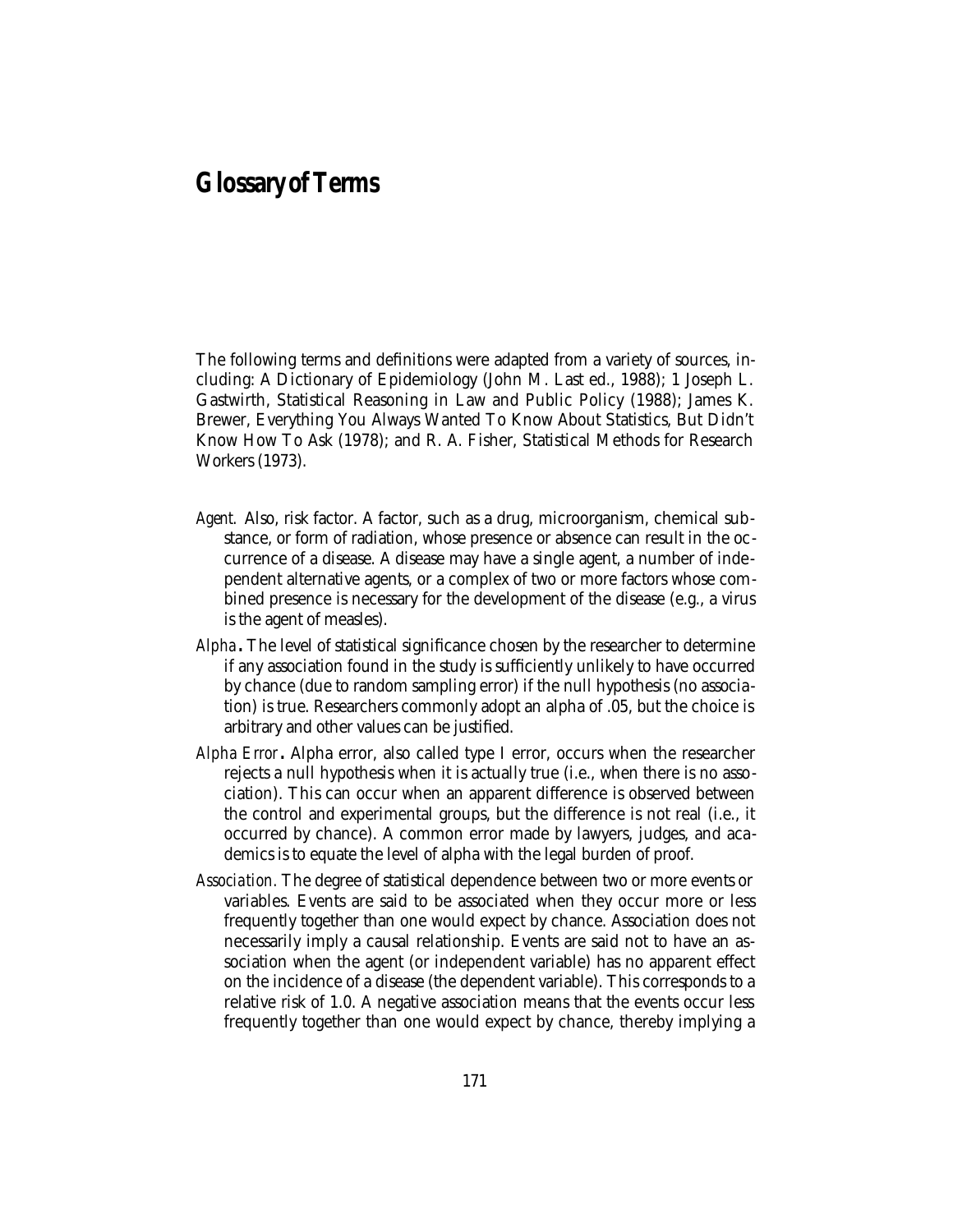preventive or protective role for the agent (e.g., a vaccine).

- *Attributable Proportion of Risk (APR) .* This term has been used to denote the fraction of risk that is attributable to exposure to a substance (e.g., X% of lung cancer is attributable to cigarettes).
- *Background Risk of Disease .* Background risk of disease (or background rate of disease) is the amount of disease in a population that occurs in individuals who have no known exposures to an alleged risk factor for the disease. For example, the background risk for all birth defects is 3%–5% of live births.
- *Beta Error .* Beta error, also called type II error or false negative, occurs when the researcher fails to reject a null hypothesis when it is incorrect (i.e., when there is an association). This can occur when no statistically significant difference is detected between the control and experimental groups, but a difference does exist.
- *Bias.* Any effect at any stage of investigation or inference tending to produce results that depart systematically from the true values. The term bias does not necessarily carry an imputation of prejudice or other subjective factor, such as the experimenter's desire for a particular outcome. This differs from conventional usage in which bias refers to a partisan point of view.
- *Biological Marker.* A biological marker is an alteration in tissue or body fluids that occurs as a result of an exposure and that can be detected in the laboratory. Biological markers are only available for a small number of toxins.
- *Biological Plausibility.* This factor considers existing knowledge about human biology and disease pathology to provide a judgment about the plausibility that an agent causes a disease.
- *Case-Comparison Study.* See Case-Control Study.
- *Case-Control Study.* Also, case-comparison study, case history study, case referent study, retrospective study. A study that starts with the identification of persons with the disease (or other outcome variable) and a suitable control (comparison, reference) group of persons without the disease. Such a study is called retrospective because it starts after the onset of disease and looks back to the postulated causal factors.
- *Case Group.* A group of individuals who have been exposed to the disease, intervention, procedure, or other variable whose influence is being studied.
- *Causation.* Causation, as we use the term, denotes an event, condition, characteristic, or agent that is a necessary element of a set of other events that produce an outcome, such as a disease. Thus, a cause may be thought of as a necessary link in some causal chain that results in an outcome of interest.
- *Cohort.* Any designated group of persons followed or traced over a period of time to examine health or mortality experience.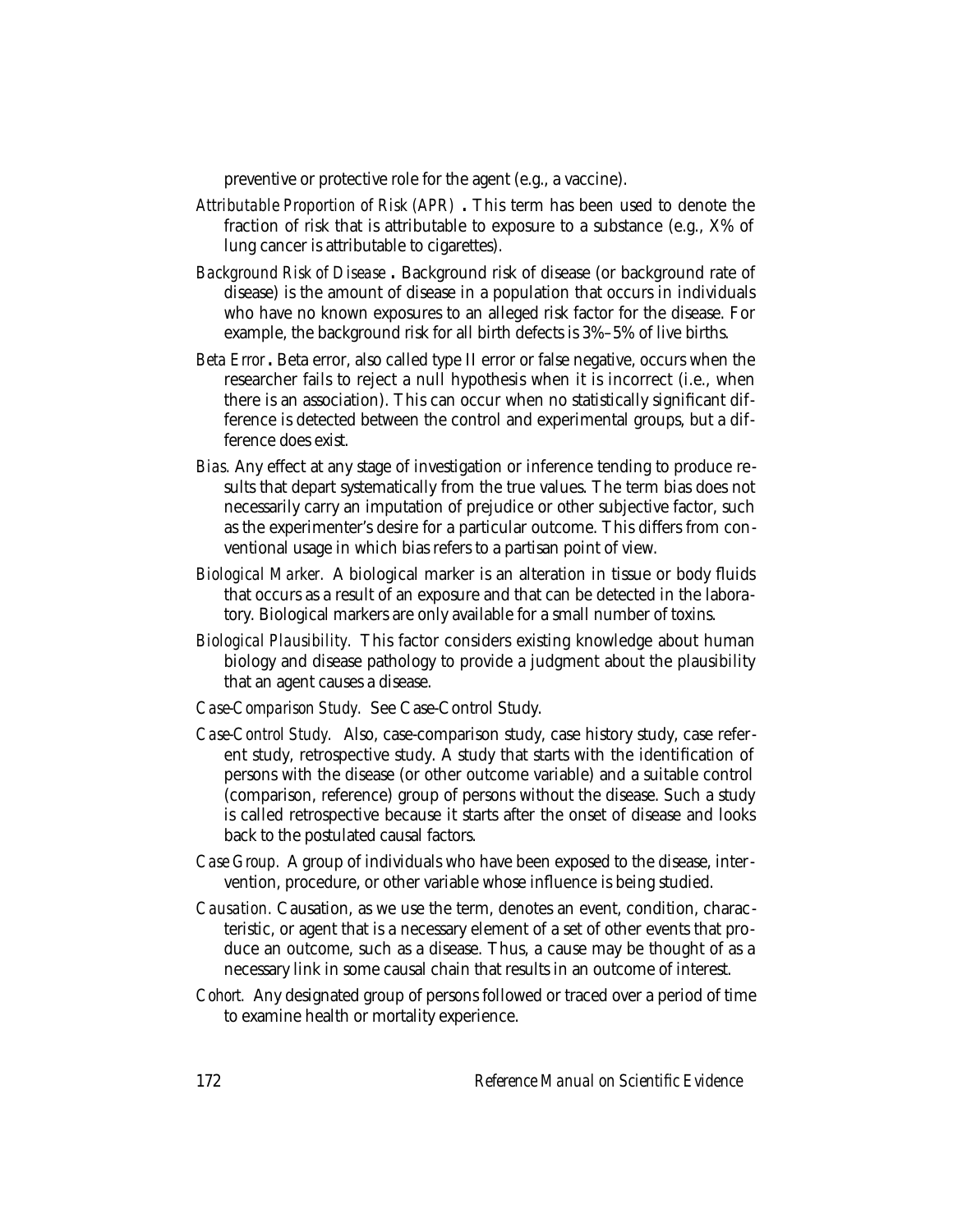- *Cohort Study.* The method of epidemiologic study in which groups of individuals can be identified who are, have been, or in the future may be differentially exposed to a factor or factors hypothesized to influence the probability of occurrence of a disease or other outcome. The groups are observed to find out if the exposed group is more likely to develop disease. The alternative terms for a cohort study (concurrent study, follow-up study, incidence study, longitudinal study, prospective study) describe an essential feature of the method, which is observation of the population for a sufficient number of person-years to generate reliable incidence or mortality rates in the population subsets. This generally implies study of a large population, study for a prolonged period (years), or both.
- *Confidence Interval.* A range of values within which the results of a study sample would be likely to fall if the study were repeated numerous times. Thus, if a *p*-value of .05 is selected, a confidence interval would indicate the range of relative risk values that would result 95% of the time if the study were repeated. The width of the confidence interval provides an indication of the precision of the point estimate or relative risk found in the study; the narrower the confidence interval, the greater the confidence in the relative risk estimate found in the study. Where the confidence interval contains a relative risk of 1.0, the results of the study are not statistically significant.
- *Confounding Factor.* A confounding factor is both a risk factor for the disease and associated with the exposure of interest. Confounding refers to a situation in which the effects of two processes are not separated. The distortion can lead to an erroneous result.
- *Control Group.* A comparison group (identified as a rule before a study is begun) comprising individuals who have not been exposed to the disease, intervention, procedure, or other variable whose influence is being studied. In statistics, control procedures try to filter out the effects of confounding variables on nonexperimental data, typically by "adjusting" through statistical procedures (like multiple regression).
- *Dose.* Dose generally refers to the intensity or magnitude of exposure multiplied by the duration of exposure.
- *Dose-Response Relationship.* A relationship in which a change in amount, intensity, or duration of exposure is associated with a change—either an increase or a decrease—in risk of disease.
- *Ecological Fallacy.* An error that occurs when a correlation between an agent and disease in a group (ecological) is not reproduced when individuals are studied. For example, at the ecological (group) level, a correlation has been found in several studies between the quality of drinking water and mortality rates from heart disease; it would be an ecological fallacy to infer from this alone that exposure to water of a particular level of hardness necessarily in-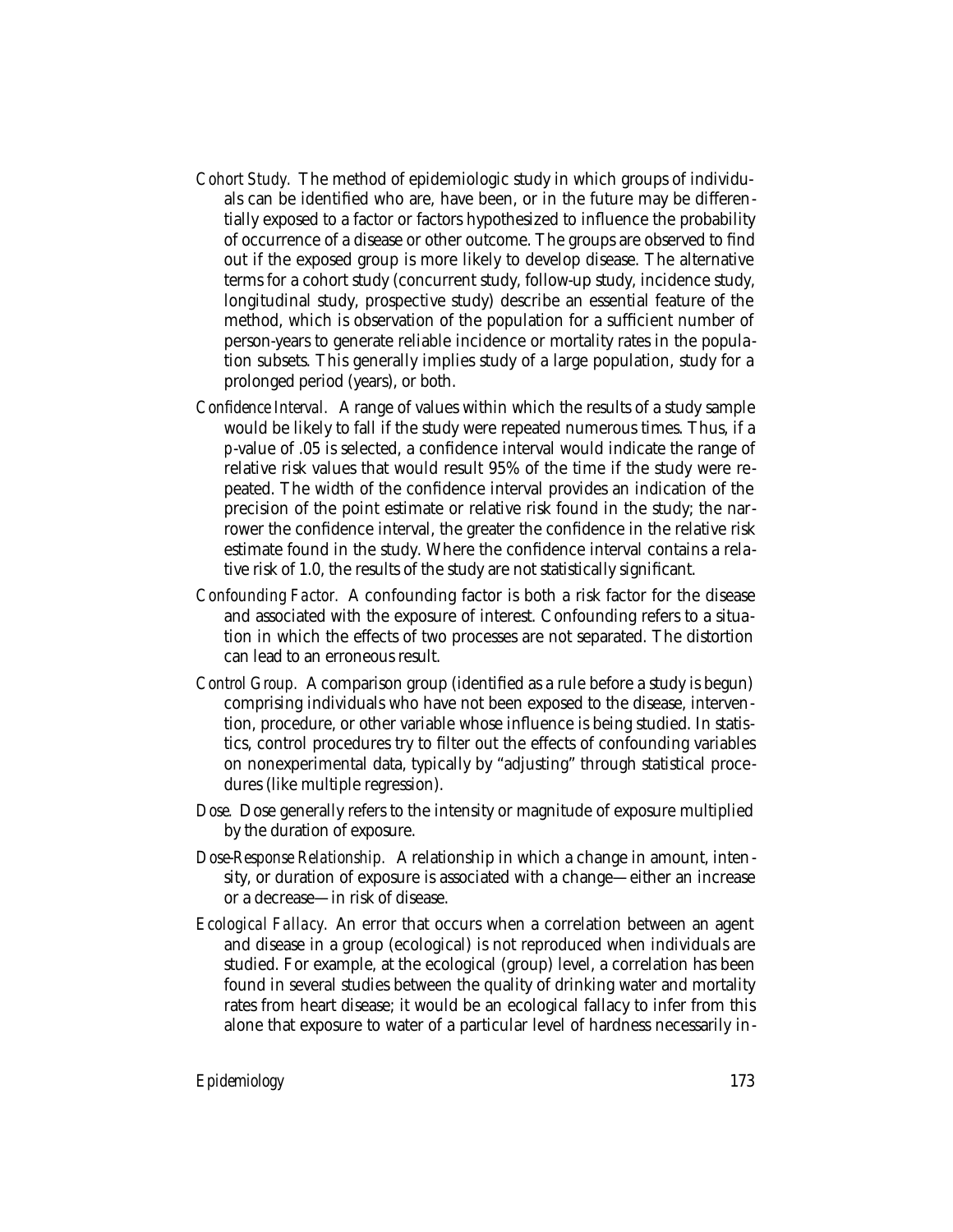fluences the individual's chances of contracting or dying of heart disease.

- *Effect Size.* The effect size, or magnitude of the increased risk in disease, is best thought of as the amount of disease that is caused by exposure to a toxic substance.
- *Epidemiology.* The study of the distribution and determinants of health-related states and events in populations and the application of this study to control of health problems.
- *Error.* Random error (sampling error) is that due to chance when the result obtained in the sample differs from the result that would be obtained if the entire population (universe) were studied. Two varieties of sampling error are type I error, or alpha error, and type II error, or beta error.

When hypotheses testing is used, rejecting a null hypothesis when it is actually true is called type I error. Failing to reject a null hypothesis when it is incorrect is called type II error.

*Etiologic Factor.* An agent that plays a role in causing a disease.

- *Exposed, Exposure.* In epidemiology, the exposed group (or the exposed) is used to describe a group whose members have been exposed to an agent that may be a cause of a disease or health effect of interest, or possess a characteristic that is a determinant of a health outcome.
- *False Negative Error.* See Beta Error.
- *False Positive Error.* See Alpha Error.
- *Follow-Up Study.* See Cohort Study.
- *In Vitro.* Within an artificial environment such as a test tube (e.g., the cultivation of tissue in vitro).
- *In Vivo.* Within a living organism (e.g., the cultivation of tissue in vivo).
- *Incidence.* The number of people in a specified population falling ill from a particular disease during a given period. More generally, the number of new events (e.g., new cases of a disease in a defined population) within a specified period of time.
- *Incidence Study.* See Cohort Study.
- *Inference.* The intellectual process of making generalizations from observations. In statistics, the development of generalization from sample data, usually with calculated degrees of uncertainty.
- *Meta-Analysis.* A technique used to combine the results of several studies to enhance the precision of the estimate of the effect size and reduce the plausibility that the association found is due to random sampling error. Meta-analysis is better suited to pooling results from randomly controlled experimental studies, but if carefully performed, it also may be used for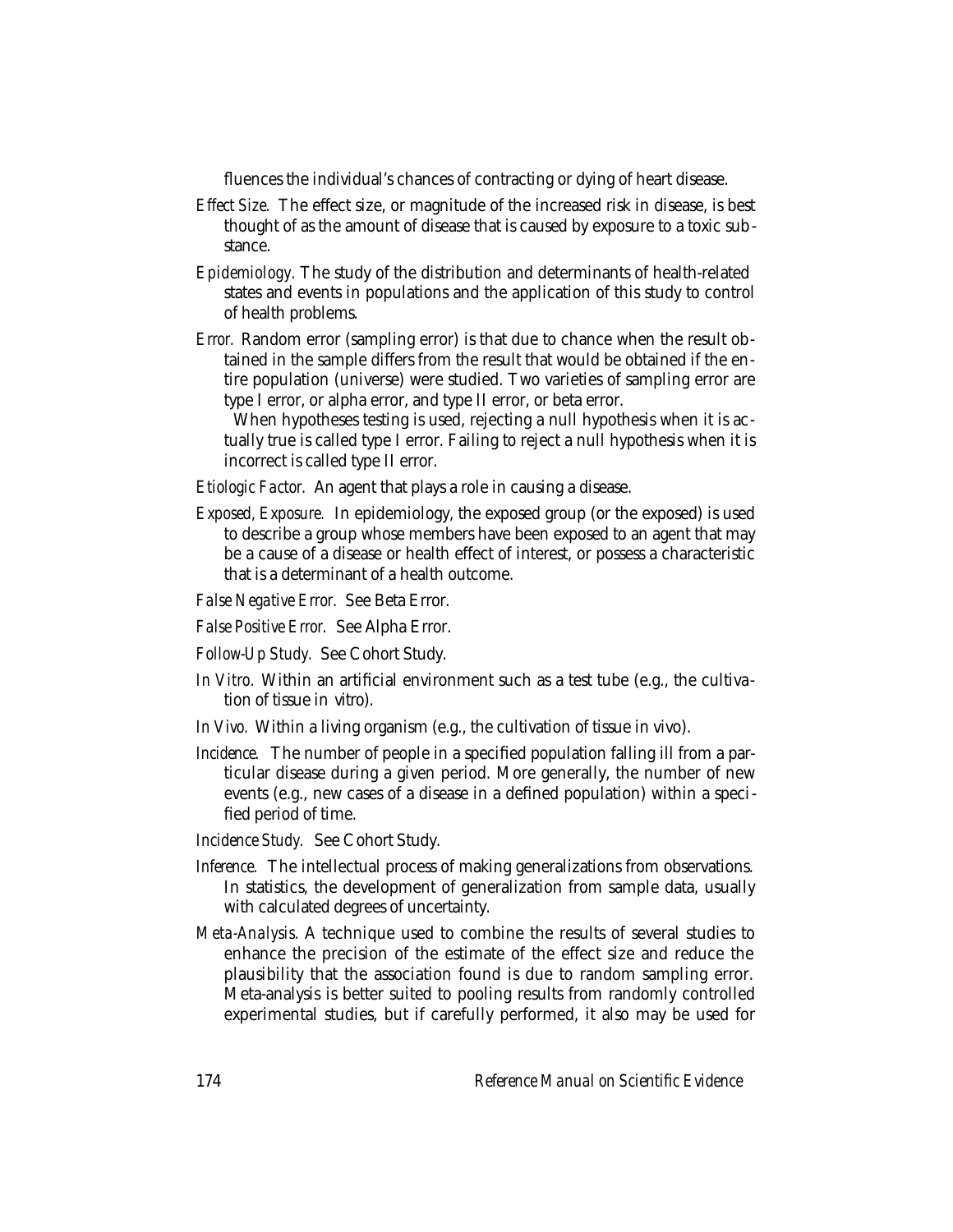observational studies.

- *Morbidity Rate.* Morbidity is the state of illness or disease. Morbidity rate may refer to the incidence rate or prevalence rate of disease.
- *Mortality Rate.* Mortality refers to death. The mortality rate expresses the proportion of a population that dies of a disease or of all causes. The numerator is the number of individuals dying; the denominator is the total population in which the deaths occurred. The unit of time is usually a calendar year.
- *Model.* A representation or simulation of an actual situation. This may be either (1) a mathematical representation of characteristics of a situation that can be used to examine consequences of various actions, or (2) a representation of a country's situation through an "average region" with characteristics resembling those of the whole country.
- *Multivariate Analysis.* A set of techniques used when the variation in several variables has to be studied simultaneously. In statistics, any analytic method that allows the simultaneous study of two or more factors or variables.
- *Null Hypothesis.* At the outset of any observational or experimental study, the re searcher must state a principle or proposition that will be tested in the study. In epidemiology, this principle typically addresses the existence of a causal relation between an agent and a disease. Most often, the null hypothesis is a statement that Agent A does not cause Disease D. The results of the study may justify a conclusion that the null hypothesis has been disproved (e.g., a study that finds a strong association between smoking and lung cancer). A study may fail to disprove the null hypothesis, but that does not justify a conclusion that the null hypothesis has been proved.
- *Observational Study.* An observational study is an epidemiological study in situations where nature is allowed to take its course, without intervention from the investigator. For example, in an observational study the subjects of the study are permitted to determine their level of exposure to an agent.
- *Odds Ratio (OR).* Also, cross-product ratio, relative odds. The ratio of two odds. For most purposes the odds ratio from a case-control study is quite similar to a risk ratio from a cohort study.
- *P (Probability), p-Value.* The *p*-value is the probability of getting a value of the test statistic equal to or more extreme than the result observed, given that the null hypothesis is true.

The letter *p*, followed by the abbreviation *n.s.* (not significant) or by the symbol for less than (<) and a decimal notation such as .01 or .05, is a statement of the probability that the difference observed could have occurred by chance.

Investigators may arbitrarily set their significance levels, but in most biomedical and epidemiological work, a study result whose probability value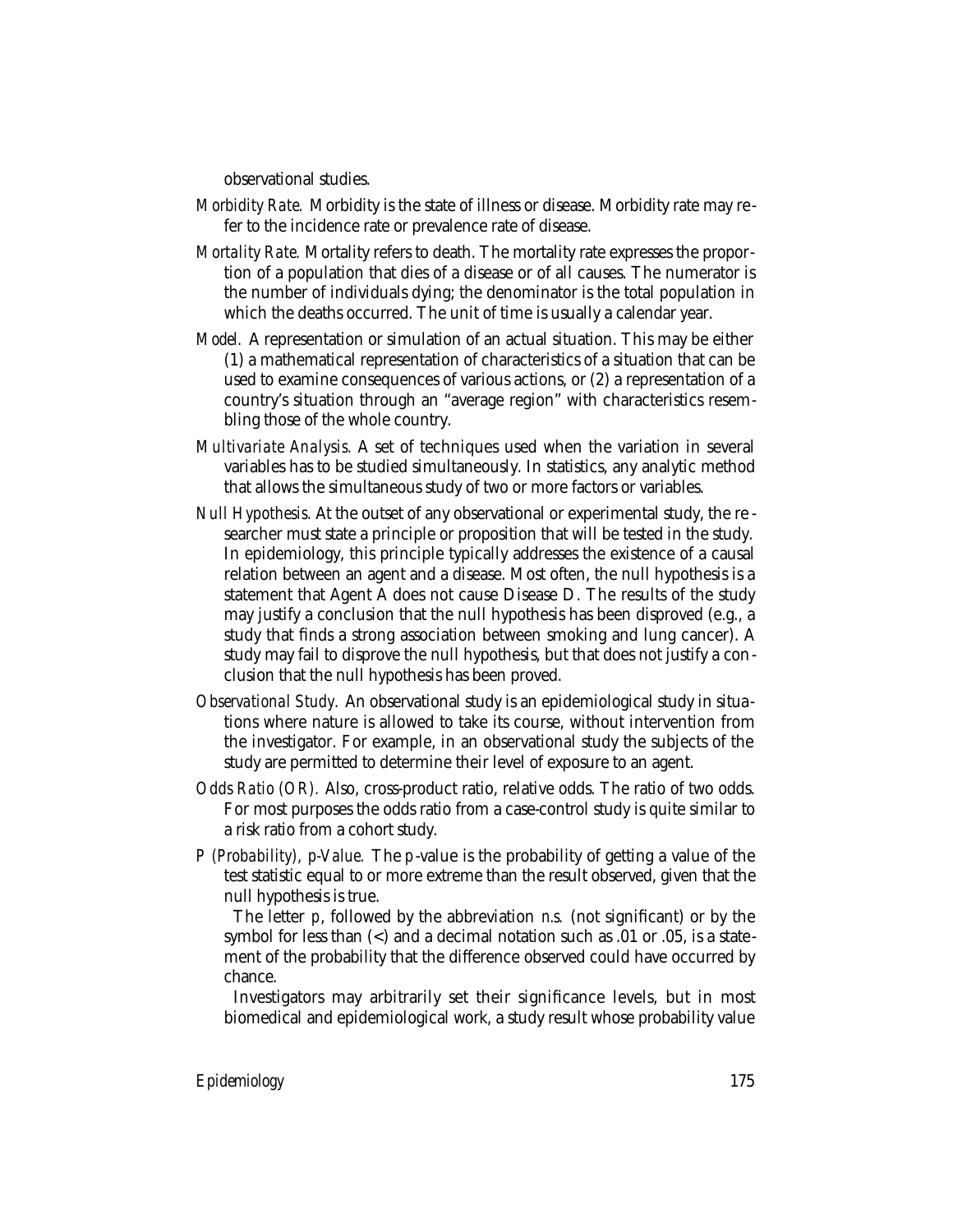is less than 5% ( $p < .05$ ) or less than 1% ( $p < .01$ ) is considered sufficiently unlikely to have occurred by chance to justify the designation statistically significant.

- *Power.* The probability that a difference of a specified amount will be detected by the statistical hypothesis test, given that a difference exists. In less formal terms, power is like the strength of a magnifying lens in its capability to identify an association that truly exists. Power is equivalent to one minus type II error.
- *Prospective Study.* In a prospective study, two groups of individuals are identified: (1) individuals who have been exposed to a risk factor; and (2) individuals who have not been exposed. Both groups are followed for a specified length of time, and the proportion that develops disease in each group is compared. See Cohort Study.
- *Random.* The term implies that an event is governed by chance. See Randomization.
- *Randomization.* Allocation of individuals to groups (e.g., for experimental and control regimens) by chance. Within the limits of chance variation, randomization should make the control and experimental groups similar at the start of an investigation and ensure that personal judgment and prejudices of the investigator do not influence allocation.

Randomization should not be confused with haphazard assignment. Random assignment follows a predetermined plan that usually is devised with the aid of a table of random numbers. Randomization cannot be used where the exposure is known to cause harm (e.g., cigarette smoking).

- *Relative Risk (RR).* The ratio of the risk of disease or death among the exposed to the risk among the unexposed. For instance, if 10% of all people exposed to a chemical develop a disease, compared with 5% of people who are not exposed, the disease occurs twice as frequently among the exposed people: The relative risk is  $10\%/5\% = 2$ . A relative risk of 1 indicates no association.
- *Research Design.* The procedures and methods, predetermined by an investigator, to be adhered to in conducting a research project.
- *Risk.* A probability that an event will occur (e.g., that an individual will become ill or die within a stated period of time or by a certain age).
- *Sample.* A selected subset of a population. A sample may be random or nonrandom and may be representative or nonrepresentative.
- *Sample Size.* The number of subjects who participate in a study.
- *Secular Trend Study.* Also, time-line study. This type of study examines changes over a period of time, generally years or decades. Examples include the decline of tuberculosis mortality and the rise, followed by a decline, in coro-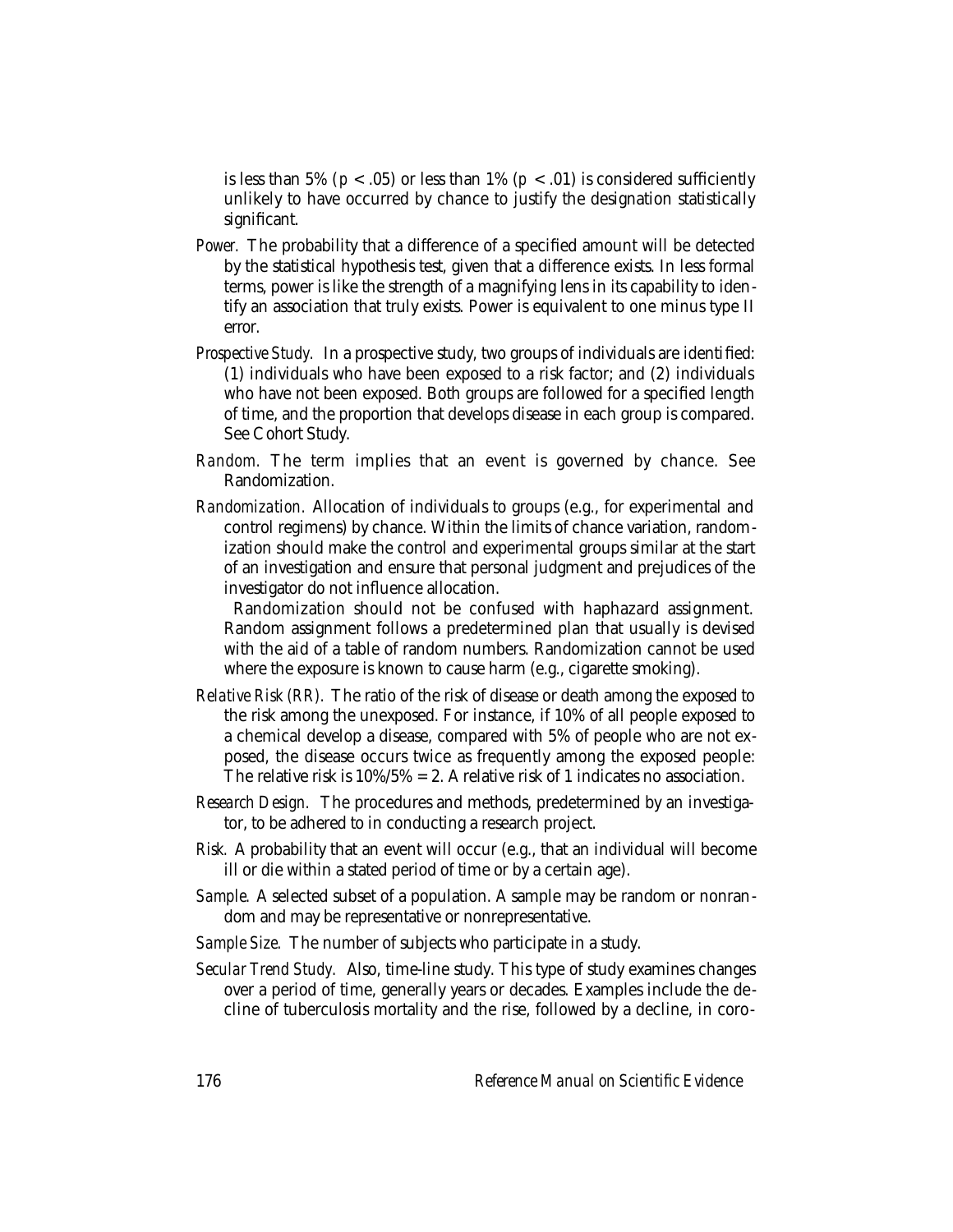nary heart disease mortality in the United States in the past fifty years.

*Sensitivity, Specificity.* Sensitivity measures the accuracy of a diagnostic or screening test or device in identifying disease (or some other outcome) when it truly exists. For example, assume that we know that 20 women in a group of 1,000 women have cervical cancer. If the entire group of 1,000 women is tested for cervical cancer and the screening test only identifies 15 (of the known 20) cases of cervical cancer, the screening test has a sensitivity of 15/20, or 75%.

Specificity measures the accuracy of a diagnostic or screening test in identifying those who are disease free. Once again, assume that 980 women out of a group of 1,000 women do not have cervical cancer. If the entire group of 1,000 women is screened for cervical cancer and the screening test only identifies 900 women as without cervical cancer, then the screening test has a specificity of 900/980, or 92%.

- *Signature Disease.* A disease that is associated uniquely with exposure to an agent (e.g., asbestosis and exposure to asbestos).
- *Statistical Significance.* This term is used to describe a study result or difference that exceeds the type I error rate (or *p-*value) that was selected by the researcher at the outset of the study. In formal significance testing, a statistically significant result is unlikely to be the result of random sampling error and justifies rejection of the null hypothesis. Some epidemiologists believe that formal significance testing is inferior to using a confidence interval to express the results of a study.

Statistical significance, which addresses the role of random sampling error in producing the results found in the study, should not be confused with the importance (for public health or public policy) of a research finding.

- *Stratification.* The process of or result of separating a sample into several subsamples according to specified criteria, such as age, socioeconomic status, and so forth. The effect of confounding variables may be controlled by stratifying the analysis of results. For example, lung cancer is known to be associated with smoking. To examine the possible association between urban atmospheric pollution and lung cancer, the population may be divided into strata according to smoking status, thus controlling for smoking. The association between air pollution and cancer then can be appraised separately within each stratum.
- *Teratogen.* An agent that produces abnormalities in the embryo or fetus by disturbing maternal health or by acting directly on the fetus in utero.
- *Teratogenicity.* The capacity for an agent to produce abnormalities in the embryo or fetus.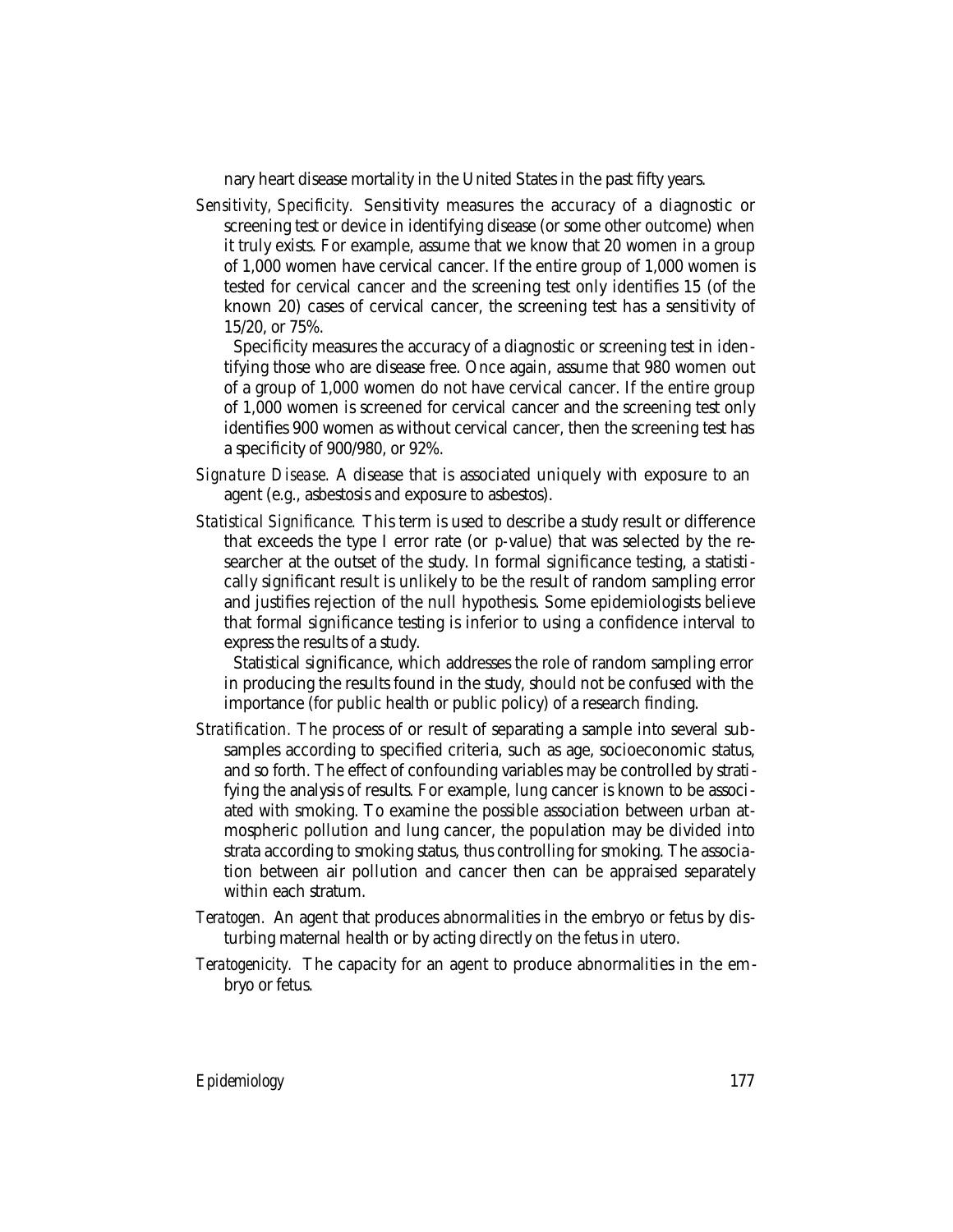- *Threshold Phenomenon.* A certain level of exposure to an agent below which disease does not occur and above which disease does occur.
- *Toxicology.* The science of the nature and effects of poisons, their detection, and the treatment of their effects.
- *Toxic Substance.* A substance that is poisonous.
- *True Association.* Also, real association. The association that really exists between agent and exposure and that might be found by a perfect (but nonetheless nonexistent) study.
- *Type I Error.* See Alpha Error and Error.
- *Type II Error.* See Beta Error and Error.
- *Validity.* The degree to which a measurement measures what it purports to measure.
- *Variable.* Any attribute, condition, or other item in a study that can have different numerical characteristics. In a study of the causes of heart disease, blood pressure and dietary fat intake are variables that might be measured.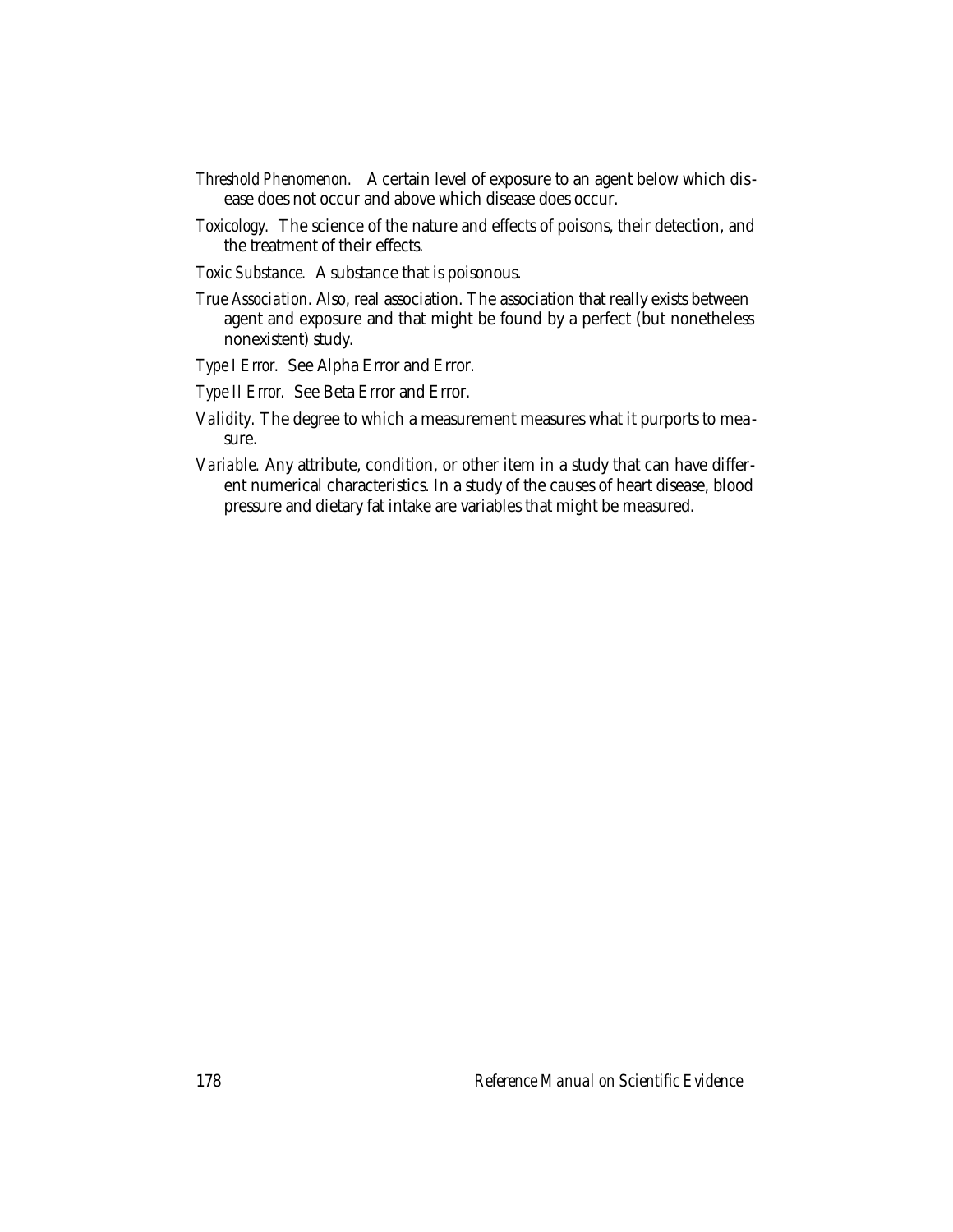# **References on Epidemiology**

Causal Inferences (Kenneth J. Rothman ed., 1988).

William G. Cochran, Sampling Techniques (1977).

A Dictionary of Epidemiology (John M. Last ed., 1988).

Joseph L. Fleiss, Statistical Methods for Rates and Proportions (1981).

Harold A. Kahn, An Introduction to Epidemiologic Methods (1983).

Harold A. Kahn & Christopher T. Sempos, Statistical Methods in Epidemiology (1989).

Abraham M. Lilienfeld & David E. Lilienfeld, Foundations of Epidemiology (1980).

Judith S. Mausner & Anita K. Bahn, Epidemiology: An Introductory Text (1974).

Kenneth J. Rothman, Modern Epidemiology (1986).

Mervyn Susser, Epidemiology, Health and Society: Selected Papers (1987).

### References on Law and Epidemiology

- 2 American Law Institute, Reporters' Study on Enterprise Responsibility for Personal Injury (1991).
- Bert Black & David Lilienfeld, *Epidemiologic Proof in Toxic Tort Litigation* , 52 Fordham L. Rev. 732 (1984).

Gerald Boston, *A Mass-Exposure Model of Toxic Causation: The Content of Scientific Proof and the Regulatory Experience,* 18 Colum. J. Envtl. L. 181 (1993).

Vincent M. Brannigan et al., *Risk, Statistical Inference, and the Law of Evidence: The Use of Epidemiological Data in Toxic Tort Cases,* 12 Risk Analysis 343 (1992).

Troyen Brennan, *Causal Chains and Statistical Links: The Role of Scientific*